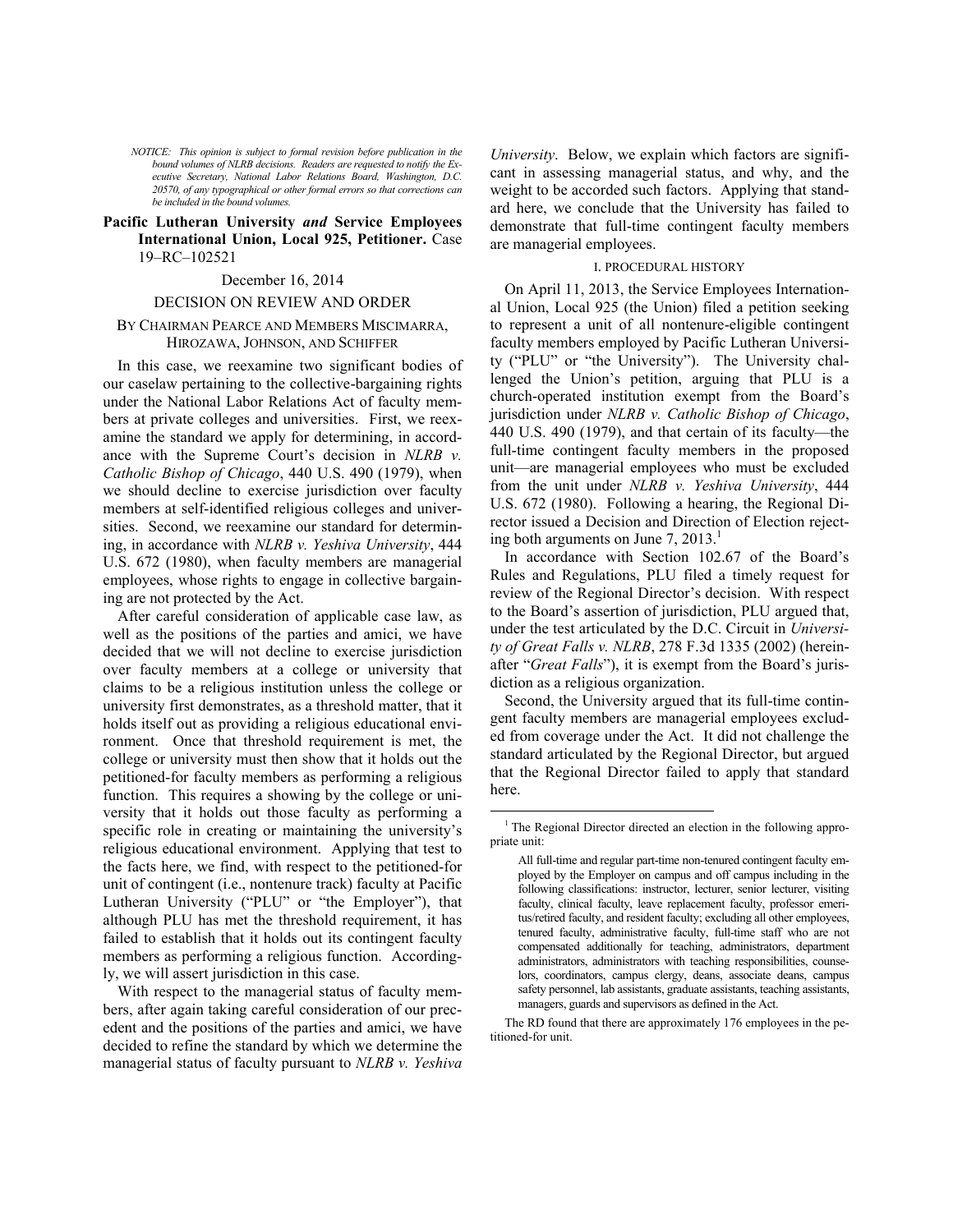On September 23, 2013, the Board granted the Univer-sity's request for review with respect to both issues.<sup>[2](#page-1-0)</sup> The University and the Petitioner filed briefs on review.

On February 10, 2014, the Board issued a notice and invitation to file briefs in this case to the parties as well as the general public. The Board invited the parties and amici to address the following questions:

(1) What is the test the Board should apply under *NLRB v. Catholic Bishop*, 440 U.S. 490 (1979), to determine whether self-identified "religiously affiliated educational institutions" are exempt from the Board's jurisdiction?

(2) What factors should the Board conside*r* in determining the appropriate standard for evaluating jurisdiction under *Catholic Bishop*?

(3) Applying the appropriate test, should the Board assert jurisdiction over this Employer?

(4) Which of the factors identified in *NLRB v. Yeshiva University*, 444 U.S. 672 (1980), and the relevant cases decided by the Board since *Yeshiva*  are most significant in making a finding of managerial status for university faculty members and why?

(5) In the areas identified as "significant," what evidence should be required to establish that faculty make or "effectively control" decisions?

(6) Are the factors identified in the Board case law to date sufficient to correctly determine which faculty are managerial?

<span id="page-1-1"></span>(7) If the factors are not sufficient, what additional factors would aid the Board in making a determination of managerial status for faculty?

(8) Is the Board's application of the *Yeshiva* factors to faculty consistent with its determination of the managerial status of other categories of employees and, if not, (a) may the Board adopt a distinct approach for such determinations in an academic context, or (b) can the Board more closely align its determinations in an academic context with its determinations in non-academic contexts in a manner that remains consistent with the decision in *Yeshiva*?

(9) Do the factors employed by the Board in determining the status of university faculty members properly distinguish between indicia of managerial status and indicia of professional status under the Act?

(10) Have there been developments in models of decision making in private universities since the issuance of *Yeshiva* that are relevant to the factors the Board should consider in making a determination of faculty managerial status? If so, what are those developments and how should they influence the Board's analysis?

(11) As suggested in footnote 31 of the *Yeshiva* decision, are there useful distinctions to be drawn between and among different job classifications within a faculty—such as between professors, associate professors, assistant professors, and lecturers or between tenured and untenured faculty—depending on the faculty's structure and practices?

(12) Did the Regional Director correctly find the faculty members involved in this case to be employees?

PLU and the Union, and a broad range of interested parties filed briefs in response to the Board's invitation.<sup>[3](#page-1-1)</sup> We ad-

<u>.</u>

<span id="page-1-0"></span> $2$  The Board declined to grant review on the issues of: (1) whether there is a sufficient community of interests among the various classifications of faculty members in the petitioned-for unit; (2) whether the Regional Director's eligibility formula is appropriate; and (3) whether an anonymous email survey was properly admitted into evidence and given appropriate weight by the Regional Director. Member Miscimarra would have granted review on these additional issues.

The Board has also granted review on the religious jurisdiction and managerial status issues in a number of other cases. See *Manhattan College*, 02–-RC–23543 (review. granted Feb. 16, 2011); *Saint Xavier University*, 13–RC–22025 (review. granted July 13, 2011); *Islamic Saudi Academy*, 05–RC–80474 (review. granted Aug. 17, 2012 on question of Board's jurisdiction over both teachers and non-teaching employees). A request for review remains pending before the Board in *Seattle University*, 19–RC–22863.

<sup>&</sup>lt;sup>3</sup> The following interested parties filed briefs generally supporting the Employer: brief filed collectively by the Association of Catholic Colleges and Universities, Congregation for Mercy Higher Education, Lasallian Association of College and University Presidents, Association of Jesuit Colleges and Universities, Association of Benedictine Colleges and Universities, and Association of Franciscan Colleges and Universities (the following universities filed letters expressing support for brief filed by the Association of Catholic Colleges and Universities, et al.: Assumption College, College of Mount Saint Joseph, Duquesne University, Fairfield University, Saint Joseph's University, and Saint Leo University); Augustana College; the Beckett Fund for Religious Liberty; brief filed collectively by the Cardinal Newman Society, Benedictine College, Desales University, Holy Spirit College, John Paul the Great Catholic University, Thomas Aquinas College, Thomas More College of Liberal Arts, Aquinas College, Ignatius-Angelicum Liberal Studies Program, University of St. Thomas Houston, and Wyoming Catholic College; brief filed collectively by the General Conference of Seventh-Day Adventists, Association of Christian Schools International, California Association of Private School Organizations, Council for Christian Colleges and Universities, Azusa Pacific University, and Brigham Young University; the Islamic Saudi Academy; the Lutheran Educational Conference of North America; and the National Right to Work Legal Defense and Education Foundation, Inc. The following interested parties filed briefs generally supporting the Union: AFL– CIO; Catholic Scholars for Workers Justice; SEIU Local 925 and Service Employees International Union; and the United Steel, Paper and Forestry, Rubber, Manufacturing, Energy, Allied Industrial and Service Workers International Union, AFL–CIO/CLC. Not all amici addressed both issues.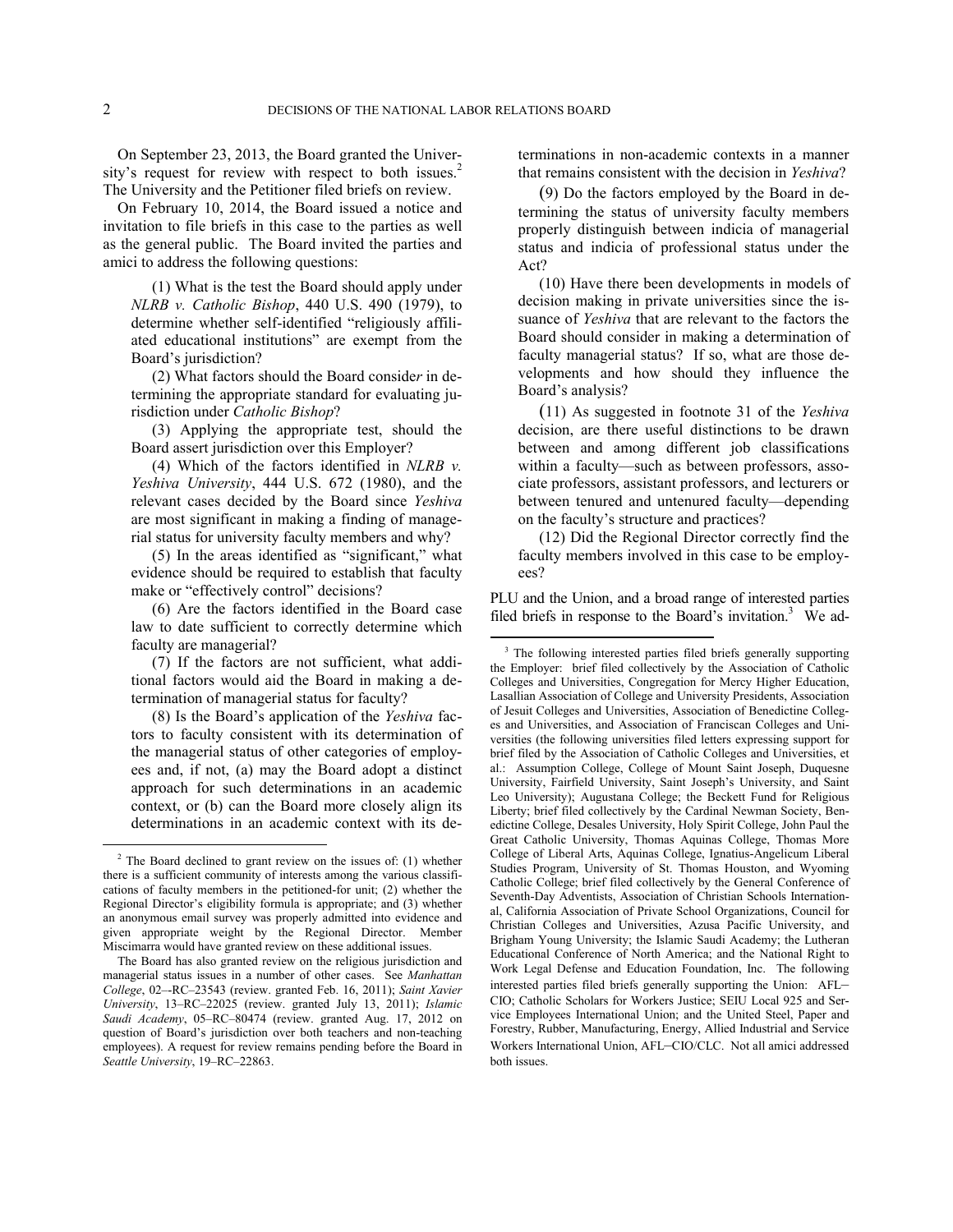dress first the issue of jurisdiction, and then turn to the managerial status of the full-time contingent faculty.

# II. BOARD JURISDICTION OVER RELIGIOUSLY AFFILIATED UNIVERSITIES AND COLLEGES

#### *A. Introduction*

As demonstrated below, an examination of prior Board and court cases demonstrates that the Board and the courts have attempted to accommodate two competing interests when deciding whether the Board may assert jurisdiction over faculty members at religiously affiliated colleges and universities. One interest is the need to ensure that assertion of the Board's jurisdiction, and the test the Board uses when deciding whether to assert jurisdiction, do not violate the Free Exercise Clause and the Establishment Clause of the First Amendment to the Constitution ("the Religion Clauses"). This consideration requires that the Board avoid any intrusive inquiry into the character or sincerity of a university's religious views. A decision to assert jurisdiction over faculty members does not, however, involve only a consideration of concerns raised by the Religion Clauses. Also at issue is the effective implementation of Federal labor policy as embodied in the National Labor Relations Act and enforced by the Board.

Section 1 of the Act declares that it is the policy of the United States to mitigate and eliminate disruptions to the free flow of commerce by "encouraging the practice and procedure of collective bargaining and by protecting the exercise by workers of full freedom of association, selforganization, and designation of representatives of their own choosing, for the purpose of negotiating the terms and conditions of their employment or other mutual aid or protection." 29 U.S.C. Section 151. It is well settled that Congress vested in the Board the fullest jurisdictional breadth constitutionally permissible under the Commerce Clause. *NLRB* v. *[Reliance Fuel Oil Corp.](http://www.westlaw.com/Link/Document/FullText?findType=Y&serNum=1963125269&pubNum=780&fi=co_pp_sp_780_226&originationContext=document&vr=3.0&rs=cblt1.0&transitionType=DocumentItem&contextData=(sc.Default)#co_pp_sp_780_226)*, 371 [U.S. 224, 226 \(1963\).](http://www.westlaw.com/Link/Document/FullText?findType=Y&serNum=1963125269&pubNum=780&fi=co_pp_sp_780_226&originationContext=document&vr=3.0&rs=cblt1.0&transitionType=DocumentItem&contextData=(sc.Default)#co_pp_sp_780_226) Because we are charged with protecting workers' exercise of their rights under the Act to the fullest permissible extent, we must carefully examine any claims that a group of employees is excluded from our jurisdiction and thus not afforded any of the protections of the Act, including the right to representation and collective bargaining.

 $\overline{a}$ 

# *B. Prior precedent*

In 1975, the Board asserted jurisdiction over units of lay teachers at two groups of Catholic high schools. One group of schools was operated by the Catholic Bishop of Chicago; the other by the Diocese of Fort-Wayne South Bend. In rejecting the schools' arguments that the Religion Clauses of the First Amendment prevented the Board from asserting jurisdiction, the Board applied its then-current policy to decline jurisdiction over religiously sponsored organizations only when they were "completely religious, not just religiously associated." See *Catholic Bishop of Chicago,* 220 NLRB 359, 359 (1975) (quoting *Roman Catholic Archdiocese of Baltimore*, 216 NLRB 249, 250 (1975)). Finding that the schools did not fall within the "completely religious" exception, the Board asserted jurisdiction. Id*.* The Seventh Circuit denied enforcement of the Board's subsequent orders and found that the Board's distinction between "completely religious" and merely "religiously associated" provided "no workable guide to the exercise of discretion." *Catholic Bishop v. NLRB*, 559 F.2d 1112, 1118 (7th Cir. 1977).

The Supreme Court affirmed the Seventh Circuit's decision. The Court explained that, if the Act granted the Board jurisdiction over lay teachers at church-operated schools, the Court would be required to decide whether that jurisdiction was permissible under the First Amendment. *NLRB v. Catholic Bishop*, 440 U.S. 490 (1979) (hereinafter "*Catholic Bishop*"). In keeping with its prudential policy of constitutional avoidance, the Court first looked to whether the Act authorized the challenged exercise of jurisdiction before deciding whether the exercise of jurisdiction in that case was constitutional. Id*.* at 501.

Emphasizing "the critical and unique role of the teacher in fulfilling the mission of a church-operated school," id*.*, the Court held that the Board could not assert jurisdiction over the petitioned-for lay teachers because to do so would create a "significant risk" that First Amendment religious rights would be infringed. Id. at 502, 507. The Court feared that Board jurisdiction would "necessarily involve inquiry into the good faith of the position asserted by the clergy-administrators and its relationship to the schools' religious mission" and that "[i]t is not only the conclusions that may be reached by the Board which may impinge on rights guaranteed by the Religion Clauses, but also the very process of inquiry leading to findings and conclusions." Id. at 502. The Court predicted that if the Act conferred jurisdiction over these teachers, the Board could not "avoid entanglement with the religious mission of the school in the setting of mandatory collective bargaining." Id*.* The Court concluded

After the briefing period ended, the General Conference of Seventh-Day Adventists, Association of Christian Schools International, California Association of Private School Organizations, Council for Christian Colleges and Universities, Azusa Pacific University, and Brigham Young University (collectively) and the National Right to Work Legal Defense and Education Foundation filed letters calling the Board's attention to recently issued case authority, and the Petitioner filed a letter in response. Pursuant to *Reliant Energy***,** [339 NLRB 66 \(2003\)](https://a.next.westlaw.com/Link/Document/FullText?findType=Y&serNum=2003384405&pubNum=0001417&originationContext=document&transitionType=DocumentItem&contextData=(sc.Keycite)), we have accepted these submissions.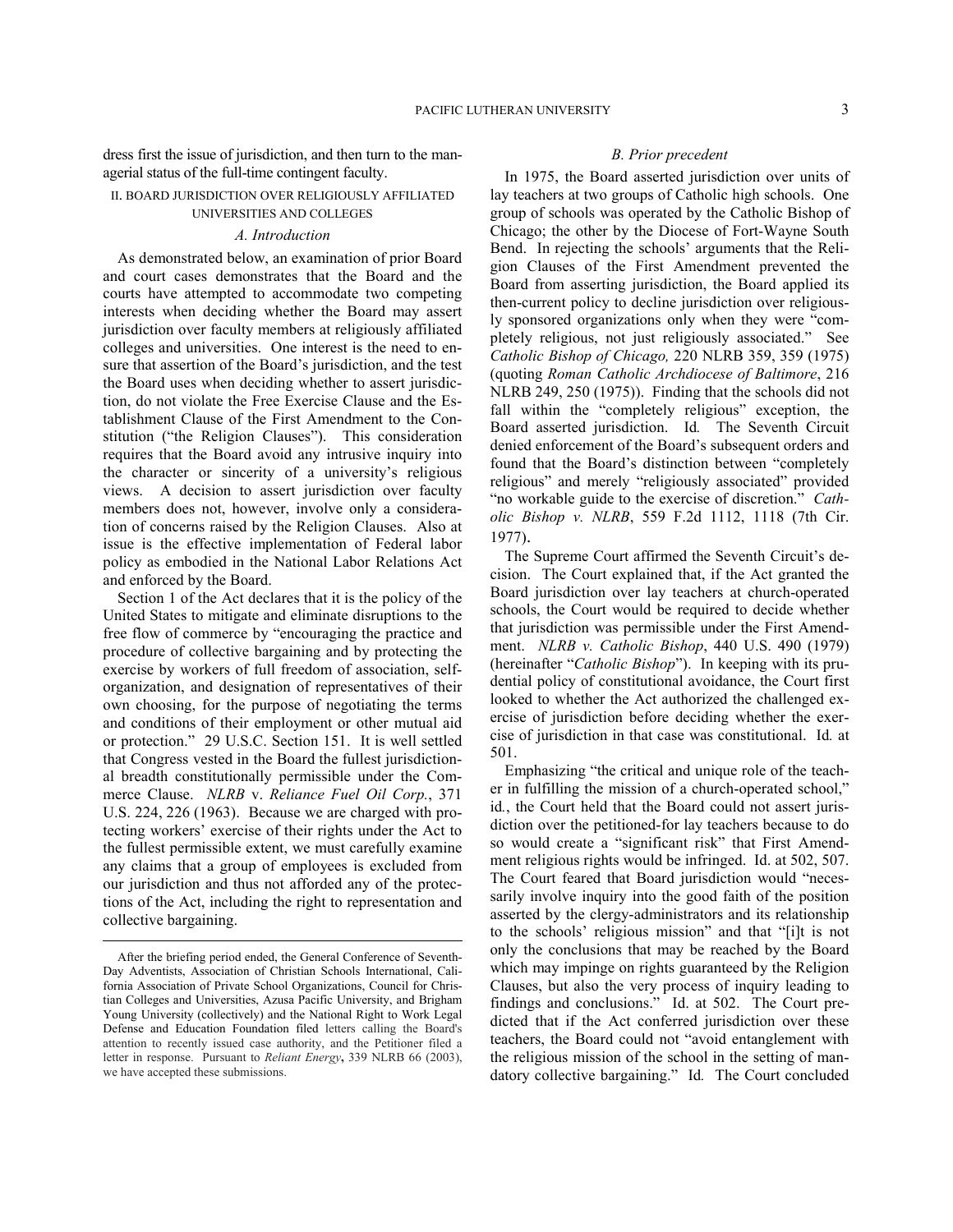that "in the absence of a clear expression of Congress' intent to bring teachers in church-operated schools within the jurisdiction of the Board, [the Court] decline[d] to construe the Act in a manner that could in turn call upon the Court to resolve difficult and sensitive questions arising out of the guarantees of the First Amendment Religion Clauses." Id. at 507.

After *Catholic Bishop* was decided, the Board determined on a case-by-case basis whether a self-identified religious school had a "substantial religious character" such that exercise of the Board's jurisdiction would present a significant risk of infringing on that employer's First Amendment religious rights. Compare *Jewish Day School*, 283 NLRB 757, 761–762 (1987) (declining jurisdiction where articles of incorporation stated that one of its central aims was to teach religious subjects "in accordance with the principles of the Jewish faith," students spent 40 percent of their school day in Judaic studies courses in a school-established synagogue, Judaic studies were integrated with general studies, and mandatory prayer services were held each day) with *Livingstone College*, 286 NLRB 1308, 1310 (1987) (asserting jurisdiction where property was owned by a church, the church appointed one-half of college's board of directors, and financial support was provided by the church; even though the college's purpose was primarily secular, teachers were not required to support the church, and the church was not involved in the daily administration of the college). $4$ 

In 1985, however, an evenly divided First Circuit declined to enforce the Board's Order asserting jurisdiction over lay teachers at a self-identified religious university. *Universidad Central de Bayamon v. NLRB*, 793 F.2d 383, 399–403 (1st Cir. 1985) (en banc), denying enf. to 273 NLRB 1110 (1984). Then-Judge Breyer explained that the Board's finding that the college was not "church operated" was "legally unsupportable." Id*.* at 399. Although the college was a self-sufficient institution that received no financial assistance from the Dominican Order of the Catholic Church that founded it and was independent of the church, the Order continued to maintain administrative control of the college, as both the president and a majority of both the Board of Trustees and executive committee were required to be Dominican priests. Likewise, the University held itself out to students, faculty, and the community as a Catholic school, its faculty regulations allowed discipline for "offenses to the Christian morality," and students were required to take several theology courses, which were usually taught by Dominican priests. Id*.* at 400.

In *University of Great Falls*, 331 NLRB 1663 (2000), the Board once again found that a school did not have a substantial religious character and, therefore, that the exercise of the Board's jurisdiction would not present a significant risk of infringing on that employer's religious rights. Id*.* at 1665–1666. The D.C. Circuit, however, rejected both the Board's conclusion and its analysis. University of *Great Falls v. NLRB*, 278 F.3d 1335 (D.C. Cir. 2002). The court insisted that "[d]espite its protestations to the contrary, the nature of the Board's inquiry boils down to 'is [the university] *sufficiently* religious?'" Id*.* at 1343.

The court then proposed and applied a three-part test, which it drew largely from Judge Breyer's decision in *Bayamon*, under which the Board would assert jurisdiction unless a college or university: (a) holds itself out to students, faculty and the community as providing a religious educational environment; (b) is organized as a nonprofit; and (c) is affiliated with, or owned, operated, or controlled, directly or indirectly, by a recognized religious organization, or with an entity, membership of which is determined, at least in part, with reference to religion.<sup>[5](#page-3-1)</sup> Id. The court found that its proposed test "avoids the constitutional infirmities" of the Board's substantial religious character test because it "does not intrude upon the free exercise of religion nor subject the institution to questioning about its motives or beliefs." Id. at 1344. The test also "avoids asking how effective the institution is at inculcating its beliefs, an irrelevant inquiry that permeates the NLRB proceedings below." Id. The court found that the University of Great Falls satisfied this test because it "unquestionably holds itself out to students, faculty, and the broader community as providing an education that, although primarily secular, is presented in an overtly religious, Catholic environment." Id at 1345*.* It also found that the school was a nonprofit institution that was affiliated with the Catholic Church. Id.

<span id="page-3-1"></span><span id="page-3-0"></span><sup>4</sup> The Supreme Court's holding in *Catholic Bishop* addressed one subset of employees at one type of employer—teachers at churchoperated parochial schools. 440 U.S. at 507. The Board and the courts subsequently applied the Court's holding to faculty members at postsecondary religiously affiliated colleges and universities. See, e.g., *Universidad Central de Bayamon v. NLRB*, 793 F.2d 383, 401 (1st Cir. 1985); *Trustee of St. Joseph's College*, 282 NLRB 65, 67-–68 (1986).

<sup>&</sup>lt;sup>5</sup> The court fully adopted the first two prongs but did not determine whether it would reach the full expanse of the third prong. Id. at 1343– 1344. It was undisputed that the University of Great Falls is "affiliated with . . . a recognized religious organization," that is, the Catholic Order of the Sisters of Providence, St. Ignatius Province. Therefore, the court did not feel compelled to decide whether it would be sufficient that the school be, for example, indirectly controlled by an entity the membership of which was determined in part with reference to religion. Id. at 1343–1344, 1347 fn. 2.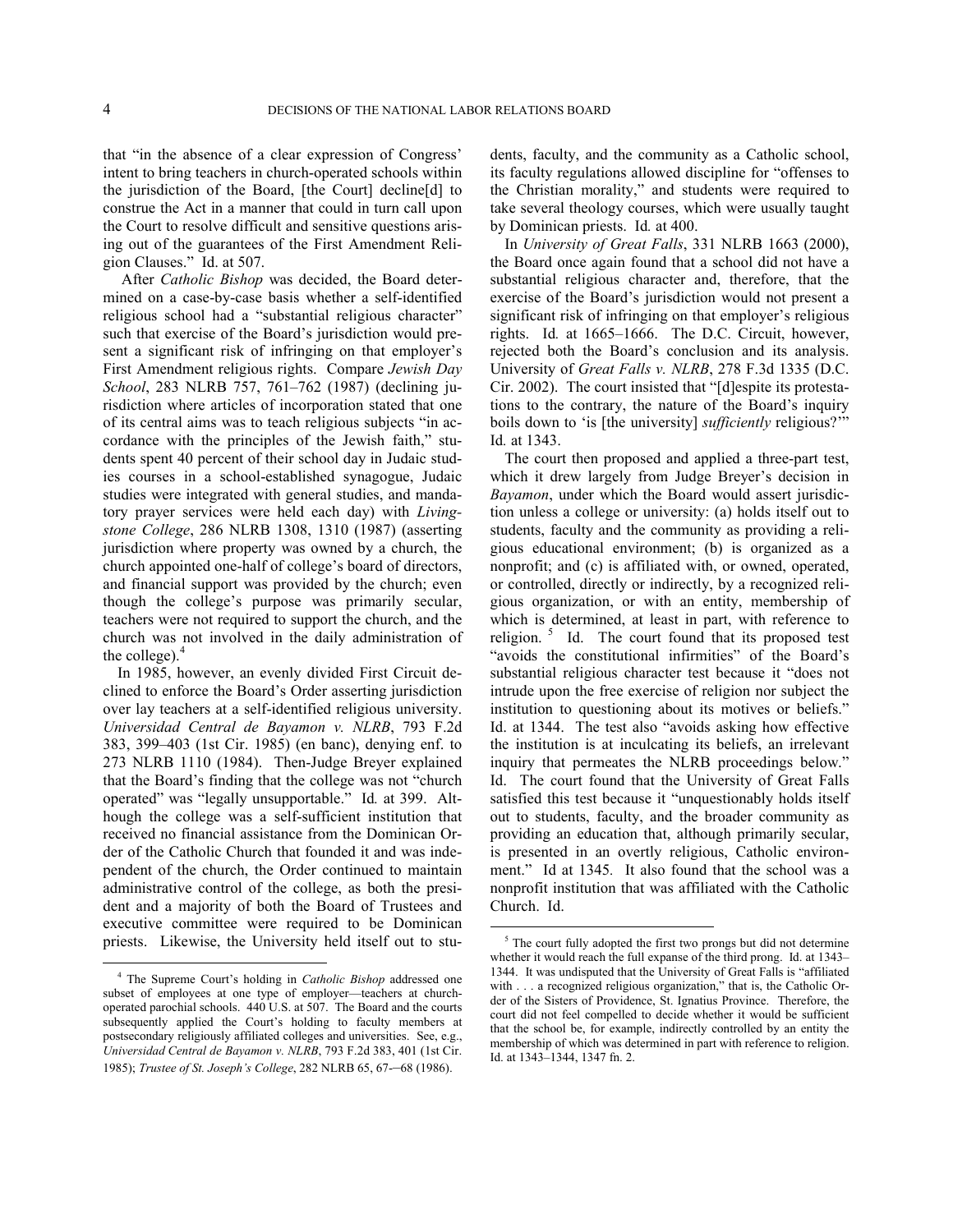Since *Great Falls*, the Board has neither adopted nor rejected the D.C. Circuit's approach. See, e.g., *Salvation Army*, 345 NLRB 550, 550 (2005) (assuming *Great Falls*  test governs the exercise of the Board's jurisdiction over religiously affiliated educational institutions, but finding it unnecessary to apply because the employer did not provide religious education and petitioned-for employees were not teachers); *Catholic Social Services*, 355 NLRB 329, 329 (2010) (similar, except unit did include teachers providing purely secular education). See also *Carroll College, Inc.*, 345 NLRB 254, 254 fn. 8 (2005) (finding it unnecessary to pass on court's test where employer conceded that it was subject to the Board's jurisdiction under *Catholic Bishop*), enf. denied 558 F.3d 568 (D.C.

#### *C. New Standard*

Cir. 2009). $6$ 

<u>.</u>

#### 1. Summary

As fully explained below, we take this opportunity to articulate a new test that is faithful to the holding of *Catholic Bishop*, sensitive to the concerns raised by the parties and amici, and consistent with our statutory duty. Our consideration of prior cases, the arguments of the parties and amici, and the Act lead us to conclude that the Act permits jurisdiction over a unit of faculty members at an institution of higher learning unless the university or college demonstrates, as a threshold matter, that it holds itself out as providing a religious educational environment, and that it holds out the petitioned-for faculty member's as performing a specific role in creating or maintaining the school's religious educational environment. Applying this test, and for the reasons discussed below, we find that, although PLU holds itself out as providing a religious educational environment, it does not hold its contingent faculty out as performing a specific role in creating or maintaining that environment, in its public representations to current or potential students and faculty members, or to the community at large. In these circumstances, we will assert jurisdiction over the petitioned-for unit of contingent faculty members.

# 2. Positions of the parties

The University and the Petitioner, as well as all of the amicus curiae, agree that the Board should discard the "substantial religious character" test. Suggestions for a new test for the Board fall into two camps. PLU and supporting amici urge the Board to adopt some version of the D.C. Circuit's three-pronged *Great Falls* ap-proach<sup>[7](#page-4-1)</sup> and find that PLU is exempt from Board jurisdiction. PLU and these amici argue that the *Great Falls* test allows the Board to identify bona fide religious institutions without engaging in an intrusive inquiry forbidden by *Catholic Bishop*.

The Petitioner and supporting amici, by contrast, argue that the Board should adopt a "teacher religious function" test which focuses on whether teachers in the proposed unit perform religious functions as part of their jobs. These parties argue that the Supreme Court's focus in *Catholic Bishop* was on the nature of the employerteacher relationship, rather than simply on the institution as a whole, and that the Court found that exercise of the Board's jurisdiction would raise serious First Amendment concerns because teachers play a "critical and unique" role in fulfilling the mission of a school designed to propagate a religious faith. They further argue that, where teachers do not play a similarly "critical and unique" role in propagating a religious faith, exercise of the Board's jurisdiction does not raise First Amendment concerns. Under this "teacher religious function" test, the Union and supporting amici argue that PLU is subject to the Board's jurisdiction.

For the reasons discussed below, we adopt neither alternative and take this opportunity to articulate a new test that is both faithful to the holding of *Catholic Bishop* and sensitive to the concerns raised by parties and amici. As discussed above, in crafting a new test for determining when to assert jurisdiction over faculty members at universities which claim to be religious institutions, we must avoid the potential for unconstitutional entanglement while, to the extent constitutionally permissible, vindicating the rights of employees to engage in collective bargaining. First, our test must not impinge on a university's religious rights and must avoid the type of intrusive inquiry forbidden by *Catholic Bishop*. Second, our decision on whether to assert jurisdiction over faculty members must give due consideration to employees' Section 7 rights to decide whether to engage in collective bargaining. As explained above, Congress granted the Board the broadest jurisdiction constitutionally permissible under the Commerce Clause and, pursuant to our responsibilities under the Act, we must ensure that we do not needlessly impair employees' rights.

<span id="page-4-1"></span><span id="page-4-0"></span><sup>&</sup>lt;sup>6</sup> In *Carroll College v. NLRB*, the D.C. Circuit again rejected the substantial religious character test and reaffirmed its support for the *Great Falls* test. The court explained that "focusing solely on a school's public representations as to its religious educational environment—as opposed to conducting a skeptical inquiry into the actual influence exerted over the school by its affiliated religious institution is also a more useful way for determining the school's religious bona fides." 558 F.3d at 573.

<sup>7</sup> Some amici argue that the Board should adopt the *Great Falls* test in full, while others argue that the third prong of the *Great Falls* test should not be adopted because it is constitutionally problematic and could lead to unconstitutional denominational preference.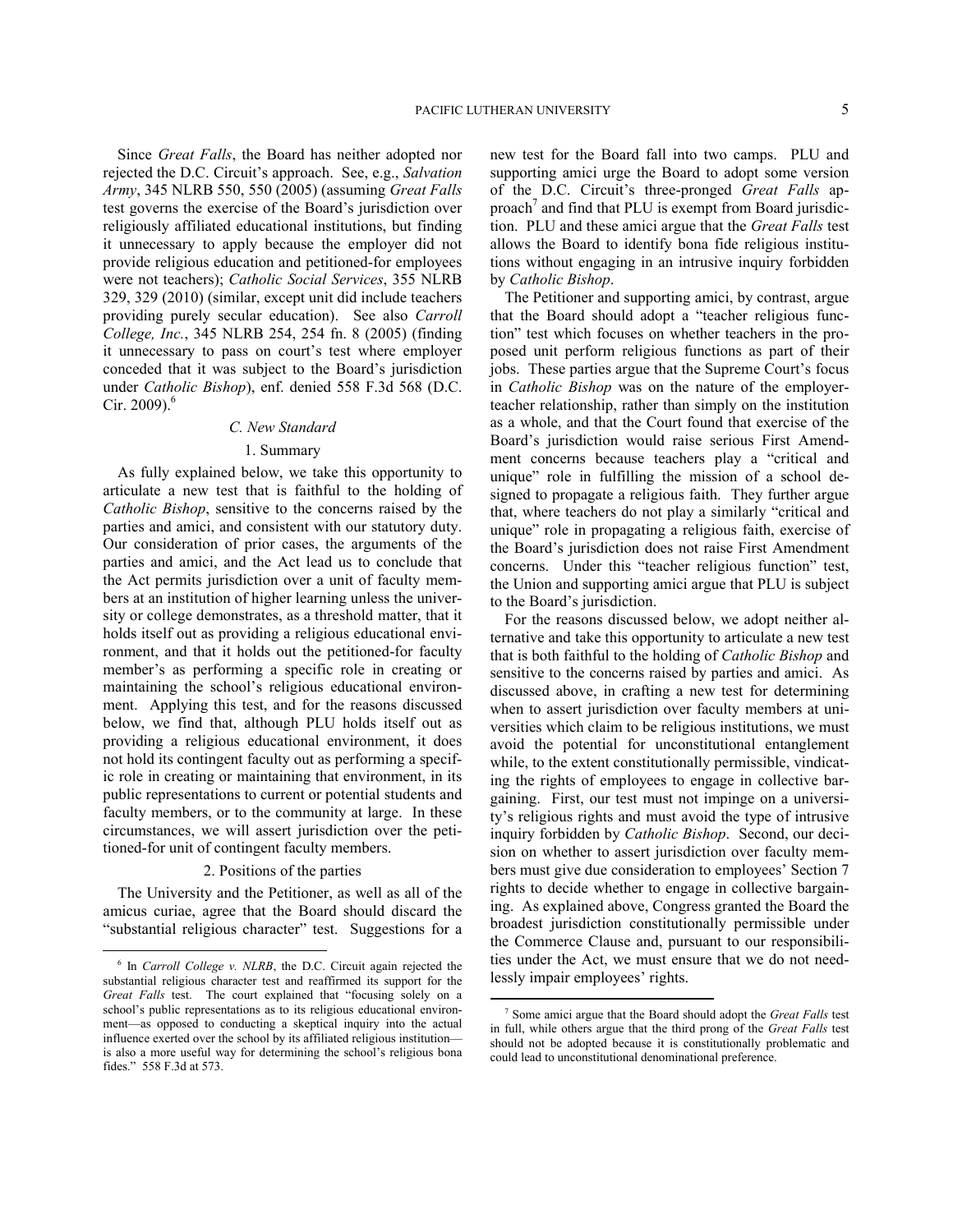As PLU and supporting amici point out, the *Great Falls* test avoids any intrusive inquiry into a university's religious beliefs or actual practices. It requires an examination only of a university's public representations of itself and of other objective, widely available evidence such as nonprofit status and formal affiliation. Although this approach may avoid constitutionally problematic inquiries, it overreaches because it focuses solely on the nature of the institution, without considering whether the petitioned-for faculty members act in support of the school's religious mission. The *Great Falls* test could deny the protections of the Act to faculty members who teach in completely nonreligious educational environments if the college or university is able to point to any statement suggesting the school's—but not faculty's connection to religion, no matter how tenuous that connection may be. This approach goes too far in subordinating Section 7 rights and ignores federal labor policy as embodied by the Act.

We also do not find the approach urged by the Petitioner and supporting amici, the "teacher religious function" test, to be entirely satisfactory. First, while we agree that faculty members' functions are key to our determination of whether the Board can assert jurisdiction, the Petitioner's proposed approach does not consider the teacher's function in connection with how the college or university holds itself out. That is, by examining only the teacher's function, there is no link between that function and any religious educational environment it arguably creates or maintains. Second, to the extent that amici argue that the Board should examine whether faculty members *actually perform* a religious function, the "teacher religious function" test could result in the type of intrusive inquiry into a university's religious beliefs and practices which was rejected by the Supreme Court in *Catholic Bishop*. We believe that the proposed test does not give sufficient consideration to the potential for infringing on a university's First Amendment religious rights.

<span id="page-5-0"></span>As explained below, we find that a better approach to protecting employees' rights while being sensitive to First Amendment concerns is struck by combining elements of both the *Great Falls* test and the proposed "teacher religious function" test. Specifically, under our new test, we will not decline to exercise jurisdiction over faculty members at a college or university that claims to be a religious institution unless it first demonstrates, as a threshold matter, that it holds itself out as providing a religious educational environment. Once that threshold requirement is met, the college or university must then show that it holds out the petitioned-for faculty members themselves as performing a specific role in creating or

maintaining the college or university's religious educational environment.

3. Threshold requirement: University must hold itself out as providing a religious educational environment

The first step in determining whether to assert jurisdiction over a unit of faculty members at a college or university which claims to be a religious institution is to determine whether First Amendment religious rights concerns are even implicated. We agree with the D.C. Circuit that corroboration of a university's claim that it is a religious institution cannot involve an inquiry into the good faith of the university's position or an examination of how the university implements its religious mission. To avoid such an impermissible inquiry, we adopt the first part of the D.C. Circuit's *Great Falls* test as an initial threshold requirement; that is, the Board will first examine whether the university shows that it "holds itself out to students, faculty, and community as providing a religious educational environment." *Great Falls,* 278 F.3d at 1343.

Appropriate evidence of how the university holds itself out as providing a religious educational environment would include, but by no means be limited to, handbooks, mission statements, corporate documents, course catalogs, and documents published on a school's website. Press releases or other public statements by university officials could also be relevant. A university's contemporary presentation of itself is likely to be more proba-tive than its founding documents and historical tradition.<sup>[8](#page-5-0)</sup> Relying on an examination of these types of documents avoids intrusive inquiry into the university's beliefs or how it implements its religious mission. All of these sources involve information that the university freely

<sup>8</sup> Some universities may have been founded by churches or religious orders and had a strongly religious conception of their mission, but, over time, become so secularized, either formally or informally, that they no longer maintain any religious character. See generally James Tunstead Burtchaell, *The Dying of the Light: The Disengagement of Colleges and Universities from their Christian Churches* (1998); George M. Marsden, *The Soul of the American University* 263-–428 (1994). For example, in 1881, 80 percent of the colleges in the United States were church related and private. In 2001, only 20 percent had a connection to a religious tradition. See "Colleges and Universities with Religious Affiliations" article in Education Encyclopedia – StateUniversity.com.

[http://education.stateuniversity.com/pages/1860/Colleges-Universities](http://education.stateuniversity.com/pages/1860/Colleges-Universities-with-Religious-Affiliations.html)[with-Religious-Affiliations.html](http://education.stateuniversity.com/pages/1860/Colleges-Universities-with-Religious-Affiliations.html) (last visited December 12, 2014). Other formally religious colleges have severed any relationship with the religious community and continued as independent institutions, while others may have evolved so far from their religious roots that they can arguably be considered only "nominally" religious. See, e.g., Marsden, supra at 276–296 (chronicling Vanderbilt University's disassociation from the Methodist Episcopal Church, South); see also Burtchael, supra at 819–851.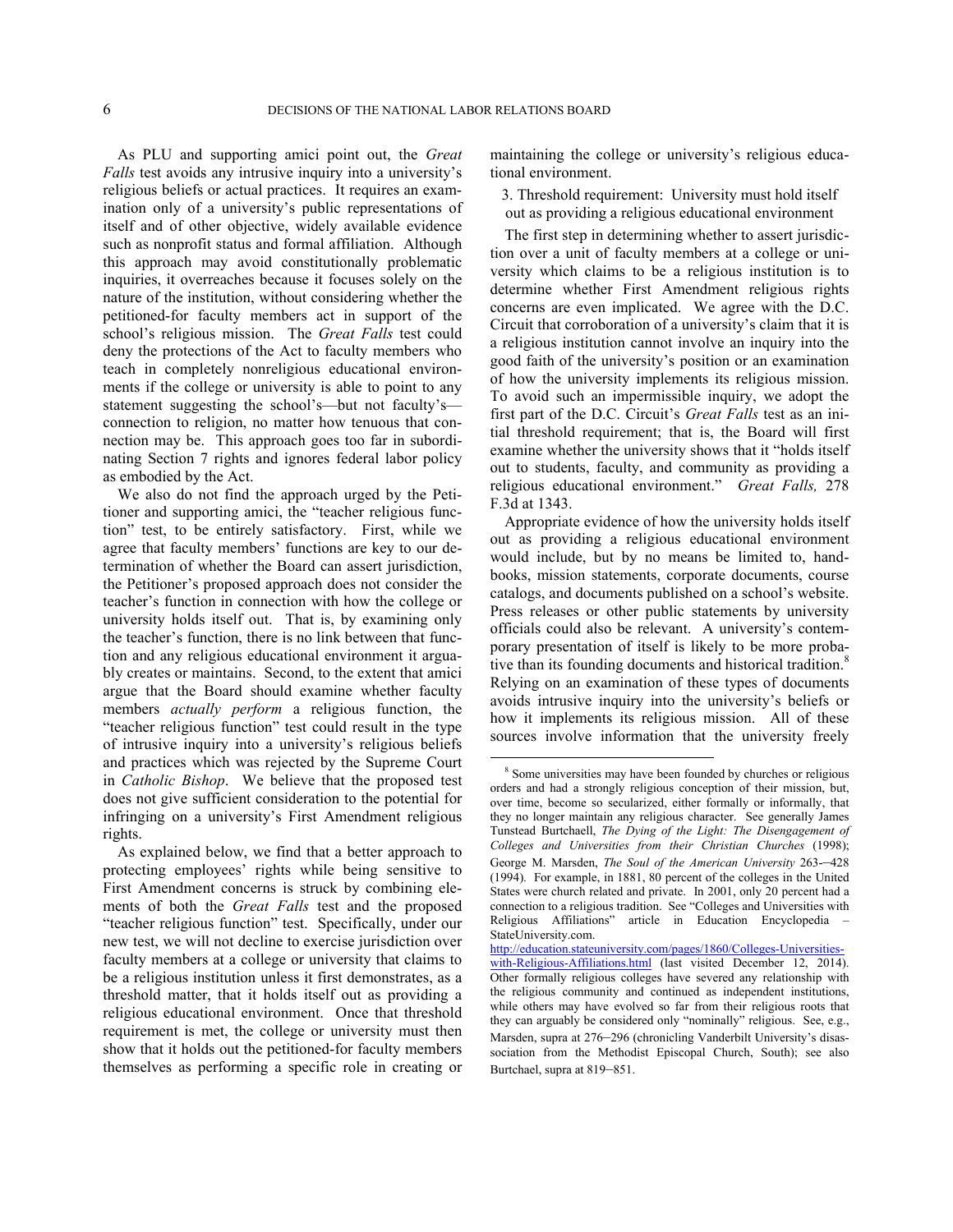provides to students, faculty, and the public, and provide an accurate, but nonintrusive, way for the Board to assess a university's assertion that it provides a religious educational environment.

This initial threshold requirement does not require any particular showing of religious character and does not impose a heavy burden on colleges and universities claiming to be religious institutions. It is appropriate to require a minimal showing at this stage, when the Board is determining not whether it has the authority to assert jurisdiction, but whether First Amendment concerns are even potentially implicated with respect to the petitioned-for unit. In determining whether constitutional issues are in play, we err on the side of being overinclusive and not excluding universities because they are not "religious enough." *Great Falls,* 278 F.3d at 1343.

This threshold requirement will, however, allow the Board to dismiss claims from universities that assert they are religious organizations solely in an attempt to avoid the Board's jurisdiction. If a university does not even present itself as providing a religious educational environment, it would appear to be highly unlikely that exertion of the Board's jurisdiction would give rise to any risk of entanglement, and no First Amendment concerns are implicated.

The *Great Falls* test also requires that, in order to be exempt from the Board's jurisdiction, the university be organized as a non-profit. We agree with the D.C. Circuit that non-profit status provides an objective way of differentiating between a church or religion's profitmaking ventures and its endeavors to carry out its religious mission. 278 F.2d at 1344. As such, proof of such status or lack thereof, may be relevant in an examination of how a university holds itself out.<sup>[9](#page-6-0)</sup>

<span id="page-6-1"></span>Finally, we do not adopt the third requirement of the *Great Falls* test, which, as discussed above, the court did not fully endorse. See 278 F.3d at 1343–1344. We believe that the inquiry described above is sufficient to determine whether First Amendment concerns are raised, and we do not believe that the analysis will be improved by imposing an additional requirement that the university be "affiliated with, or owned, operated, or controlled, directly or indirectly, by a recognized religious organization, or with an entity, membership of which is determined, at least in part, with reference to religion." Further, such a requirement might exclude from exemption a university that holds itself out as providing a religious educational environment but is interdenominational or

1

nondenominational. As some amici argue, such an outcome might amount to denominational preference, again in contravention of the First Amendment. See *Larson v. Valente*, 456 U.S. 228, 244 (1982) ("[t]he clearest command of the Establishment Clause is that one religious denomination cannot be officially preferred over another"). To the extent that an employer wishes to argue that its affiliation with a particular organization demonstrates its religious nature, it is free to do so. We shall not, however, require such a showing.

# 4. University must hold petitioned-for faculty members out as performing a religious function in furtherance of its religious mission

Once the university meets the threshold requirement of showing that it holds itself out as providing a religious educational environment, thus raising concerns under the Religion Clauses of the First Amendment, we will then examine whether the university holds out its petitionedfor faculty members as performing a specific role in creating and maintaining that environment. We find that the focus of our inquiry into whether there is a "significant risk" of infringement under *Catholic Bishop*, 440 U.S. at 502, must be on the faculty members themselves, rather than on the nature of the university as a whole. Our statutory duty requires that we engage in an examination of the specific employees in the petitioned-for unit to determine if they are employees eligible for coverage under the Act in order to ensure that the petitioned-for employees are not improperly denied the opportunity to vote on representation. As the Court stated in *Catholic Bishop*, "[t]he key role played by teachers in such a school system has been the predicate" for its concern about "creat[ing] an impermissible risk of excessive gov-ernmental entanglement."<sup>[10](#page-6-1)</sup> 440 U.S. at 501. According

<span id="page-6-0"></span><sup>&</sup>lt;sup>9</sup> A for-profit university claiming religious status might be analyzed under the Board's line of cases asserting jurisdiction over the operations of churches and other religious organizations that are "commercial in nature." See fn. 19.

<sup>&</sup>lt;sup>10</sup> The religious function of teachers has been recognized as the central focus of the jurisdictional test: *NLRB v. Bishop Ford Central Catholic High School*, 623 F.2d 818, 822, 823 (2d Cir. 1980) ("[t]he entire focus of Catholic Bishop was upon the obligation of lay faculty to imbue and indoctrinate the student body with the tenets of a religious faith"); *NLRB v. St. Louis Christian Home*, 663 F.2d at 64 (noting the Catholic Bishop Court's emphasis on the religious function of the petitioned-for teachers). Many of the Board's post-Catholic Bishop cases have also relied heavily on the function of petitioned-for teachers, and not simply on whether the institution had a "substantial religious character" in deciding whether to assert jurisdiction. See, e.g., *Livingstone College*, 286 NLRB 1308, 1309 (1987) (Board asserted jurisdiction over college and explained that evidence showing faculty members were not required to conform to Church doctrine, were not prohibited from knowingly inculcating ideas contrary to the position of the Church, and could not be dismissed for engaging in conduct not in harmony with the teachings of the Church was more important than the secular nature of the college's mission and purpose); *Trustee of St. Joseph's College*, 282 NLRB at 68 (Board declined to assert jurisdiction, relying "*particularly* [on] . . . the College's requirement that faculty members conform to Catholic doctrine and agree on hire 'to promote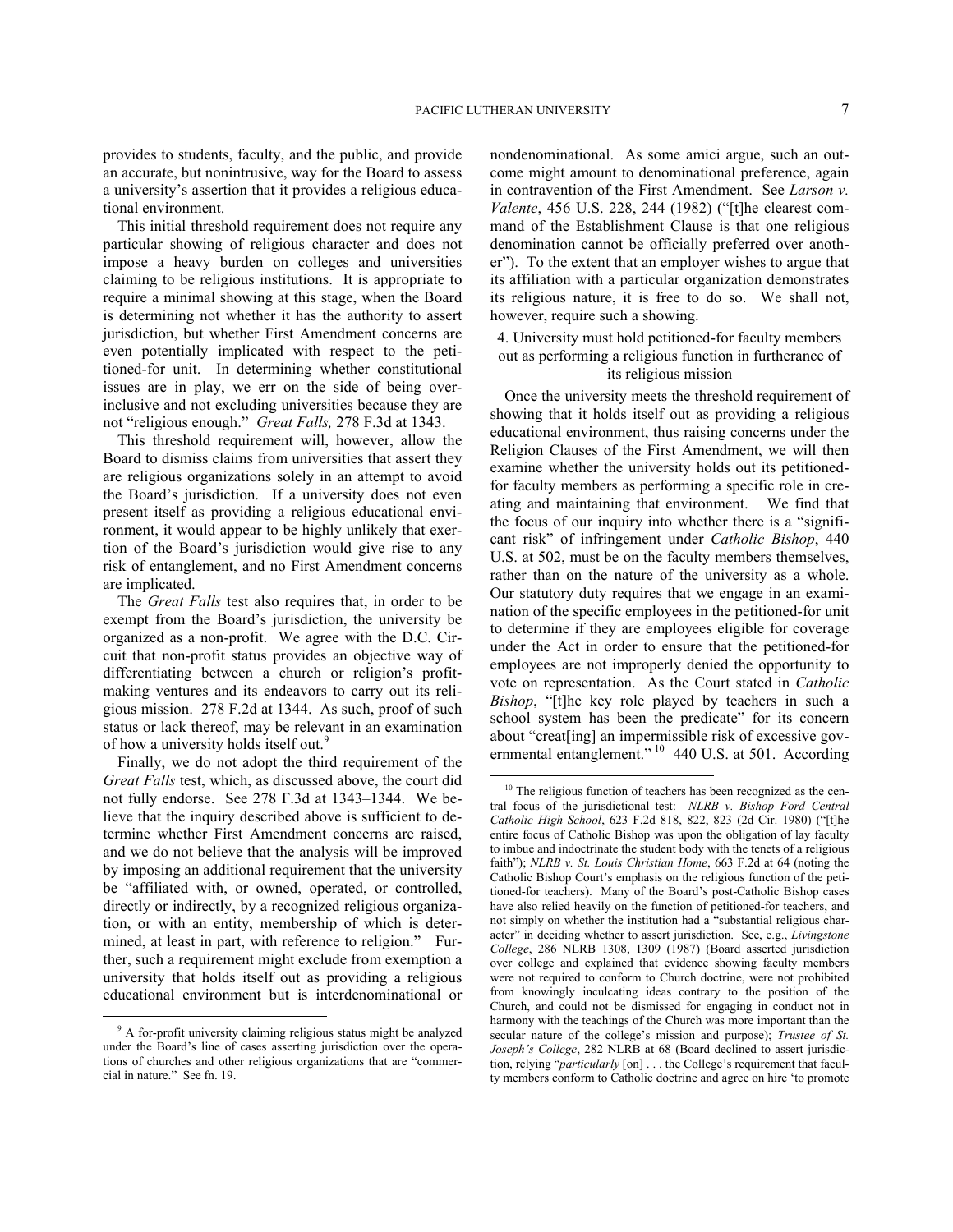to the court, if teachers play a "critical and unique role" in creating and sustaining a religious environment, the Board's assertion of jurisdiction over them could result in interference in management prerogatives and "open the door to conflicts between clergy-administrators and the Board." Id. at 503. By contrast, where faculty members are not expected to play such a role in effectuating the university's religious mission and are not under religious control or discipline, the same sensitive First Amendment concerns of excessive entanglement raised by the Court are not implicated. In these circumstances, it is appropriate for the Board to assert jurisdiction for the same reasons that it is appropriate to assert jurisdiction over employees at other types of religious organizations, that is, because assertion of the Board's jurisdiction does not raise concerns under either the Free Exercise Clause or the Establishment Clause of the First Amendment. See, e.g., *Catholic Social Services*, 355 NLRB 929, 929–930 (2010) (asserting jurisdiction over facility providing childcare services where an "ancillary" part of social services provided included "wholly secular education" to a small number of children); *Salvation Army*, 345 NLRB 550, 552 (2005) (asserting jurisdiction over resident advisors at facility providing prerelease services to prisoners and probationers). $^{11}$  $^{11}$  $^{11}$ 

Faculty members who are not expected to perform a specific role in creating or maintaining the school's religious educational environment are indistinguishable from faculty at colleges and universities which do not identify themselves as religious institutions and which are indisputably subject to the Board's jurisdiction. Both faculty provide nonreligious instruction and are hired, fired, and assessed under criteria that do not implicate religious considerations. For the Board to assert jurisdiction over such employees does no harm to the university's religious mission and does not impermissibly entangle the Board in any of the university's religious beliefs or practices. On the other hand, excluding such faculty members based solely on the nature of the institution erases the Section 7 rights of an entire group of employees who are indistinguishable from their counterparts at universities that do not claim any religious affiliations or connections.

We recognize that our examination of the actual functions performed by employees could raise the same First Amendment concerns as an examination of the university's actual beliefs, and we are again faced with the need to avoid "trolling" through a university's operation to determine whether and how it is fulfilling its religious mission. To avoid this risk, we extend the "holding out" principle to our analysis of faculty members' roles; that is, we shall decline jurisdiction if the university "holds out" its faculty members, in communications to current or potential students and faculty members, and the community at large, as performing a specific role in creating or maintaining the university's religious purpose or mission. As the D.C. Circuit explained in *Great Falls*, the "holding out" requirement eliminates the need for a university to explain its beliefs, avoids asking how effective the university is at inculcating its beliefs, and does not "coerce[] an educational institution into altering its religious mission to meet regulatory demands." 278 F.3d at 1344–1345.

The focus is on whether faculty members are held out as having such an obligation as part of their faculty responsibilities. Although we will not examine faculty members' actual performance of their duties, we shall require that they be held out as performing a *specific religious function*. Generalized statements that faculty members are expected to, for example, support the goals or mission of the university are not alone sufficient. These types of representations do not communicate the message that the religious nature of the university affects faculty members' job duties or requirements. They give no indication that faculty members are expected to incorporate religion into their teaching or research, that faculty members will have any religious requirements imposed on them, or that the religious nature of the university will have any impact at all on their employment. This is especially true when the university also asserts a commitment to diversity and academic freedom, further putting forth the message that religion has no bearing on faculty members' job duties or responsibilities. Without a showing that faculty members are held out as performing a specific religious function, there is no basis on which to distinguish these employees from faculty members at

the objectives and goals . . . of the Sisters of Mercy of Maine,' not merely the objectives and goals of the College itself.") (Emphasis added.)

<span id="page-7-0"></span> $11$  As these and other cases show, the Board has long asserted jurisdiction over secular employees of nonprofit religious organizations other than schools, as well as over nonteaching employees at religious institutions that have an educational component as part of their mission. See id. See also, e.g., *Ecclesiastical Maintenance Services*, 325 NLRB 629, 630-631 (1998) (unit of cleaning and maintenance employees of nonprofit contractor formed to assist the Roman Catholic Archdiocese of New York); *Hanna Boys Center,* 284 NLRB 1080 (1987), enfd. 940 F.2d 1295 (9th Cir. 1991), cert. denied 504 U.S. 985 (1992) (unit of clerical employees, recreation assistants, cooks, and child-care workers at non-profit institution founded by Catholic priests); *St. Elizabeth Community Hospital*, 259 NLRB 1135 (1982) (unit of service and maintenance employees at religiously affiliated nonprofit hospital), enfd. 708 F.2d 1436 (9th Cir. 1983); *NLRB v. St. Louis Christian Home*, 663 F.2d 60 (8th Cir. 1981), enfg. 251 NLRB 1477 (1980). Our decision today is limited to addressing the requirements for units of faculty members at colleges and universities.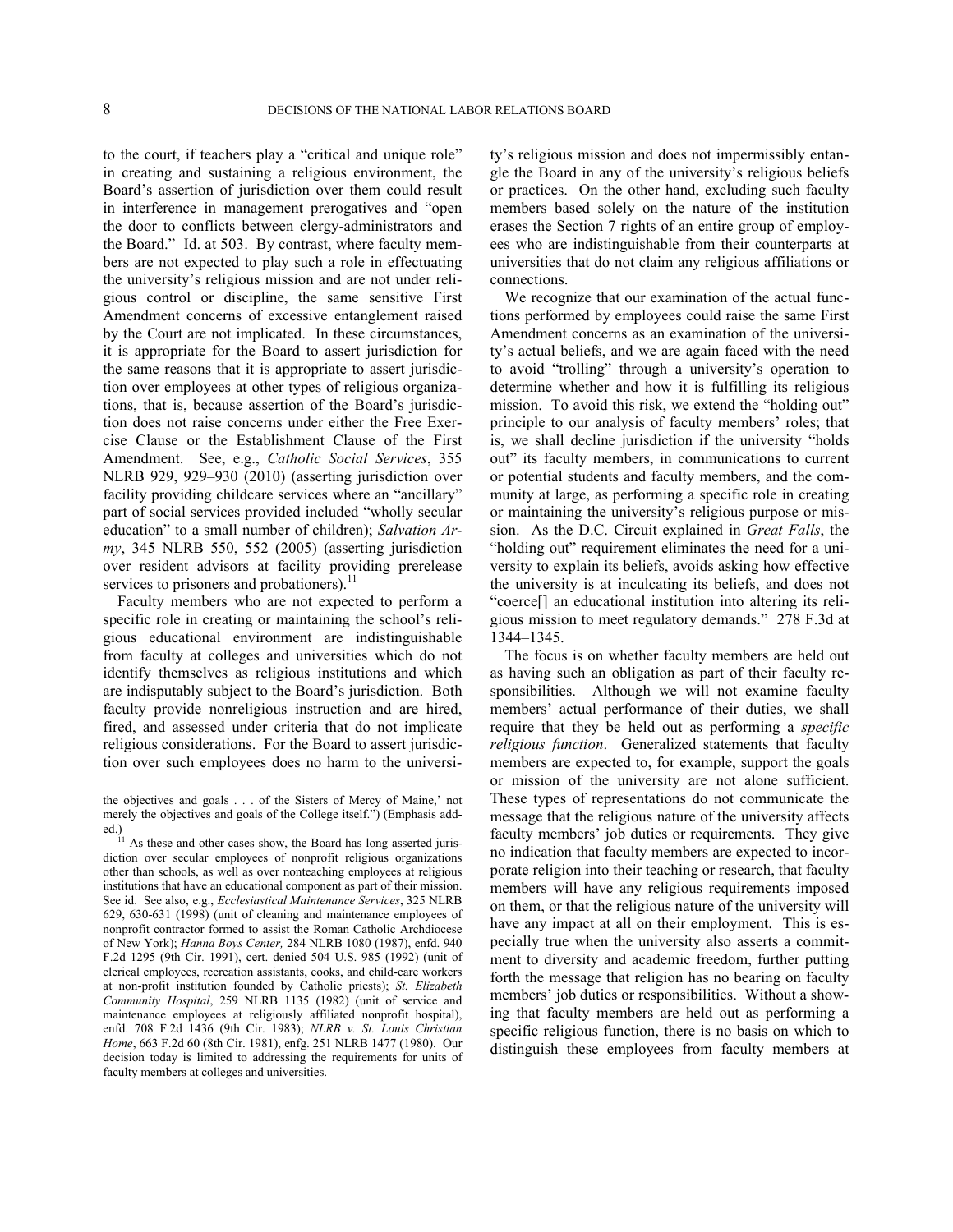nonreligious universities or to exclude them from coverage under the Act.

Member Johnson argues that a university's commitment to diversity and academic freedom can be consonant with and part of a religious belief system, and specifically the beliefs of Lutherans. This may be true, but requiring faculty members to comply with norms shared by both a religion and by wider society does not support a finding that faculty members are held out as performing any specific religious role. Although we are not examining an institution's beliefs or practices, or questioning a university's religious identity, our examination of a university's public representations must show that it holds its faculty out as performing a specifically religious role, not a role that they would be expected to fill at virtually all universities. $12$ 

Appropriate evidence to assess this requirement could include, but would not be limited to, job descriptions, employment contracts, faculty handbooks, statements to accrediting bodies, and statements to prospective and current faculty and students. We will not seek to look behind these documents to determine what specific role petitioned-for faculty actually play in fulfilling the religious mission of a school or to inspect the university's actual practice with respect to faculty members. Nor will we examine the specific actions of any individual teach- $er<sup>13</sup>$  $er<sup>13</sup>$  $er<sup>13</sup>$  Rather, we rely on the institution's own statements about whether its teachers are obligated to perform a religious function, without questioning the institution's good faith or otherwise second-guessing those statements. If the evidence shows that faculty members are required to serve a religious function, such as integrating the institution's religious teachings into coursework, serving as religious advisors to students, propagating religious tenets, or engaging in religious indoctrination or religious training, we will decline jurisdiction. Likewise,

1

if the college or university holds itself out as requiring its faculty to conform to its religious doctrine or to particular religious tenets or beliefs in a manner that is specifically linked to their duties as a faculty member, we will decline jurisdiction.<sup>[14](#page-8-0)</sup> However, general or aspirational statements, without specificity as to how the requirement affects actual job functions, will not suffice.

Part of the D.C. Circuit's rationale for adopting a "holding out" requirement was that such a requirement would serve as an effective "market check" and discourage wholly secular universities from falsely claiming to be religious institutions. See *Great Falls*, 278 F.3d at 1344. While holding itself out as creating a religious educational environment may attract some students, the same religious educational environment may dissuade other potential students from attending. Thus, the university's public representations can come at a cost. This cost, it is presumed, will dissuade institutions from falsely claiming that it is religious merely to avoid the jurisdiction of the Board. See id.

Our "holding out faculty members" requirement serves as a similar market check, as representations that faculty members perform a religious function will come at a cost to the university. Analogous to students' decisionmaking process, the representation that faculty members must carry out a religious function might attract some potential applicants for faculty positions but dissuade others from even applying. *Great Falls*, 278 F.2d at 1344. Hence, relevant to our inquiry of how the university presents the role of its teachers in creating or maintaining its religious educational environment are docu-ments concerning the recruitment of future staff.<sup>[15](#page-8-2)</sup> Our inquiry in this regard focuses on whether a reasonable prospective applicant would conclude that performance of their faculty responsibilities would require furtherance of the college or university's religious mission.<sup>[16](#page-8-3)</sup>

<span id="page-8-0"></span><sup>12</sup> Compare *NLRB v. St. Louis Christian Home*, 663 F.2d at 64 (church "may perceive its religious mission to include caring for unfortunate children, but the actual business of the Home and its employees does not involve a religious enterprise comparable to a church-operated school").

<span id="page-8-2"></span>As examples of the extent to which commitments to diversity in education and to academic freedom are indicative of broadly shared values, see *Bob Jones University v. U.S. Goldsboro Christian School*, 461 U.S. 574, 593 (1983) (Burger, C.J.) ("racial discrimination in education violates a most fundamental national public policy, as well as the rights of individuals."); and *Keyishian v. Bd. of Regents of the Univ. of the State of NY*, 87 S.Ct. 675, 683 (1967) (Brennan, J.) ("[o]ur Nation is deeply committed to safeguarding academic freedom, which is of transcendent value to all of us and not merely to the teachers concerned").

<span id="page-8-3"></span><span id="page-8-1"></span><sup>&</sup>lt;sup>13</sup> Our minimal requirements do not, of course, preclude a party from presenting additional evidence that it believes is relevant to demonstrating that faculty members do or do not perform a religious function.

<sup>&</sup>lt;sup>14</sup> This inquiry is not focused on the personally held beliefs or values of faculty that are unrelated to the performance of their obligations as faculty members. Also, by citing these examples, we do not mean to suggest that showing that faculty members are held out as being required to proselytize or to indoctrinate students will be necessary to establish that faculty members are held out as performing a specific religious function. These examples are intended only to demonstrate that there must be a *connection* between the performance of a religious role and faculty members' employment requirements.

<sup>&</sup>lt;sup>15</sup> We note that a relevant inquiry will be the extent to which the college or university holds itself out as respecting or promoting faculty independence and academic freedom, versus focusing on religious identification and sectarian influence.

<sup>&</sup>lt;sup>16</sup> We are again not convinced that requiring faculty members to support widely shared university values, such as a commitment to diversity and academic freedom, provides prospective applicants with any indication that they would be expected to perform any specific religious function that would differ from their functions at virtually any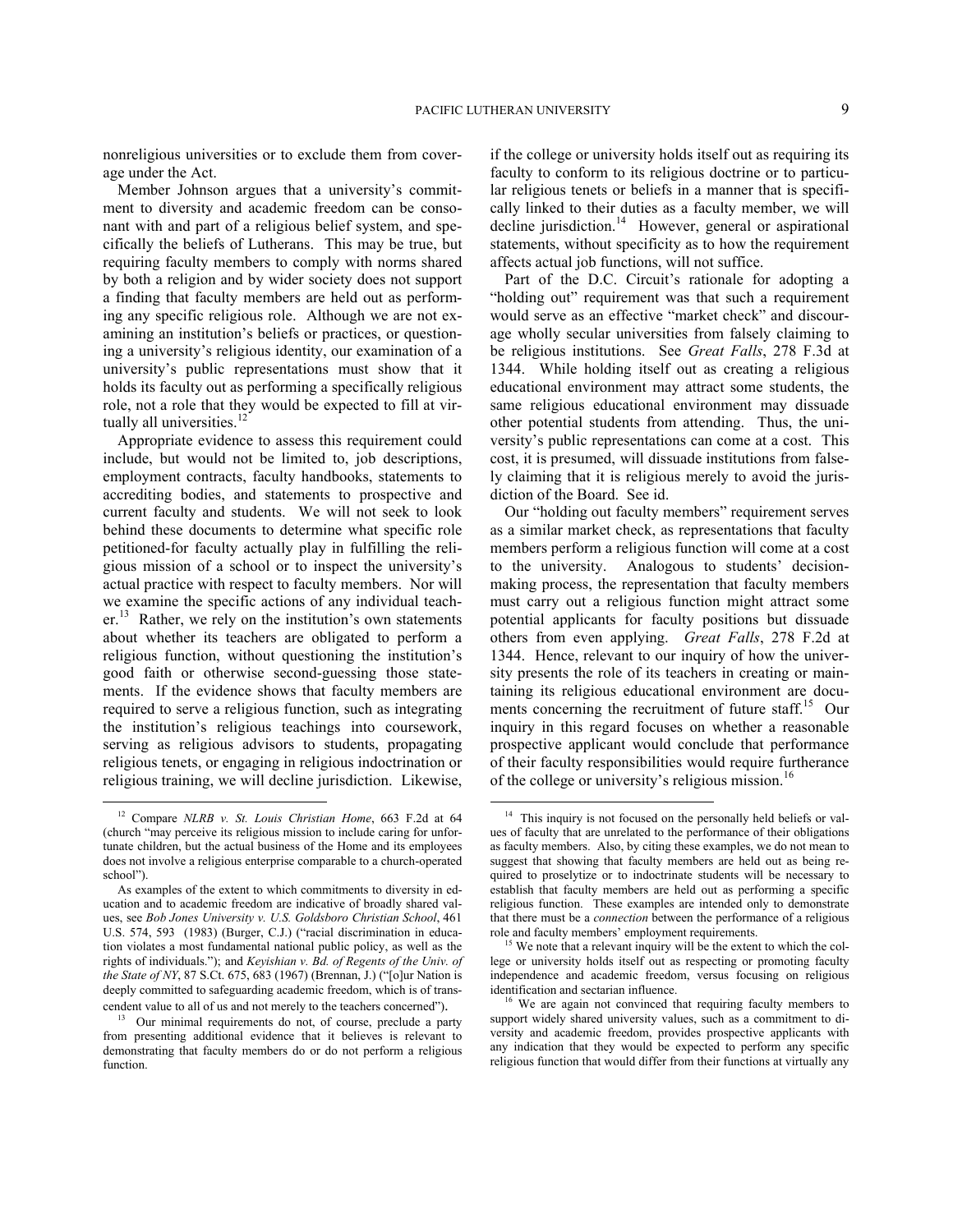$\overline{a}$ 

This limited "holding out" inquiry will not entangle the Board, or reviewing courts, into the institution's religious beliefs and practices. The Board will not "troll" through the beliefs of the school or examine the religious beliefs or practices of faculty members, students, administrators, or the institution itself. Instead, we will view the school's own statements.<sup>[17](#page-9-0)</sup> As the D.C. Circuit explained in *Great Falls*, the "holding out" requirement eliminates the need for a university to explain its beliefs, avoids asking how effective the university is at inculcating its beliefs, and does not "coerce[] an educational institution into altering its religious mission to meet regulatory demands."[18](#page-9-1) 278 F.3d at 1344–1345.

The concern with respect to the Board's assertion of jurisdiction over faculty members at religious universities is that it entails excessive state interference through regulation. See *Universidad Central de Bayamon v. NLRB*, 793 F.2d at 403. In *Catholic Bishop*, the Supreme Court agreed with the court of appeals that assertion of the Board's jurisdiction could "impinge on the freedom of church authorities to shape and direct teaching." 440 U.S. at 496. If our examination shows that faculty members are not held out as performing a religious function in support of the college or university's religious mission, however, the concern about impinging on the ability to shape and direct teaching is no longer present. As discussed above, the Board's assertion of jurisdiction in those circumstances does not affect the university's religious rights or give rise to any potential First Amendment concerns of entanglement.<sup>1</sup>

Our new standard also addresses the concern that the substantial religious character test "limit[ed] the *Catholic Bishop* exemption to religious institutions with hardnosed proselytizing." *Great Falls*, 278 F.3d at 1346. We recognize that an institution that does not require faculty members to attend religious services or be a member of any particular faith may still hold out its faculty members as performing a religious function in the performance of their academic responsibilities. Accordingly, to the extent that the substantial religious character test resulted in an impermissible denominational preference, the same cannot be said of our new standard.

Moreover, we believe that the Supreme Court's recent decision in *Hosanna-Tabor Evangelical Lutheran Church & School v. EEOC*, 132 S.Ct. 694 (2012), is instructive in determining whether an examination of employees' roles is permitted when the question presented is whether employees of a religious organization are ex-

Many religiously affiliated universities are not owned or operated directly by a church or by any other religious organization. As a result, any First Amendment concerns implicated do not concern interference with a church's operations. See *Catholic Bishop*, 440 U.S. at 503 (expressing concern that assertion of the Board's jurisdiction would lead to conflicts between "clergy-administrators" and the Board).

<span id="page-9-2"></span>university, or that the evaluation of their success in fulfilling these goals would be any different.

<span id="page-9-0"></span><sup>&</sup>lt;sup>17</sup> As discussed above, by this we mean not only oral statements to prospective and current students and faculty and to the public, but also statements contained on the school's website and, for example, contained in its handbooks, employment contracts, job descriptions, handbooks, and other documents.

<span id="page-9-1"></span><sup>&</sup>lt;sup>18</sup> Requiring organizations claiming religious status to make some showing beyond that bare assertion is neither impermissible nor particularly uncommon. For example, in order to qualify as a religious nonprofit organization and thus eligible for an exemption from taxation pursuant to 26 U.S.C. Section 501 (c)(3), the Internal Revenue Service (IRS) requires fairly detailed information with respect to an organization's mission, goals, and organizational structure. Specifically, the IRS reviews an organization's articles of incorporation, financial books and records, and the minutes of the Board of directors, as well as other brochures and publications, in order to determine if the organization qualifies for the religious exemption. See Internal Revenue Manual Part 4 Chapter 76 Section 6. Available at [http://www.irs.gov/irm/part4/i](http://www.irs.gov/irm/part4/index.html) [ndex.html](http://www.irs.gov/irm/part4/index.html) (last visited December 12, 2014). And to receive an exemption under Title VII, courts conduct a factual inquiry and weigh "[a]ll significant religious and secular characteristics . . . to determine whether the corporation's purpose and character are primarily religious." *[EEOC v. Townley Eng. & Mfg. Co.,](https://web2.westlaw.com/find/default.wl?mt=LaborAndEmployment&db=350&rs=WLW14.04&tc=-1&rp=%2ffind%2fdefault.wl&findtype=Y&ordoc=2007378103&serialnum=1988118008&vr=2.0&fn=_top&sv=Split&tf=-1&referencepositiontype=S&pbc=645E4F49&referenceposition=618&utid=1)* 859 F.2d 610, 618 (9th Cir. 1988). See also *EEOC v. Mississippi College*, 626 F.2d 477, 485 (5th Cir. 1980). These inquiries are not impermissible examinations of the sincerity of religious beliefs; they simply put an organization claiming religious status "to the proof of its bona fides as a religious organization." *Larson v. Valente*, 456 U.S. 228, 255 fn. 30 (1982) (discussing application of state law to organizations claiming exemption on religious grounds).

<sup>&</sup>lt;sup>19</sup> Our test will not require or permit the Board decide any issues of religious doctrine. We will decline jurisdiction so long as the university's public representations make it clear that faculty members are subject to employment-related decisions that are based on religious considerations. For example, if faculty members are subject to dismissal for teaching a doctrine at odds with the religious faith of the institution, our new test would lead the Board to decline jurisdiction over disputes about those dismissals so long as the university's public representations indicated that faculty members were expected to comply with (or at least not openly contravene) certain tenets of a religion as a term and condition of employment. Similarly, where a university's public representations indicate that faculty members accept ecclesiastical sources of dispute resolution, and/or waive their right to dispute resolution in any other forum, as a condition of employment, our test would again lead the Board to decline jurisdiction.

The Board has typically declined to assert jurisdiction where petitioned-for employees are employed directly by a church unless the church is engaging in operations that are, "in the generally accepted sense, commercial in nature." *The First Church of Christ*, 194 NLRB 1006 (1972) (asserting jurisdiction over unit of electricians and carpenters because Church was engaged in commercial publishing enterprises). See also *St. Edmund's High School*, 337 NLRB 1260, 1261 (2002) (declining jurisdiction over unit of custodial employees where Church directly employed all petitioned-for employees); *Riverside Church*, 309 NLRB 806, 807 (1992) (declining jurisdiction over unit of service and maintenance employees of a church). Several Board Members have questioned whether *Riverside* was decided correctly, but the case has not been overruled. See *Ecclesiastical Maintenance*, 325 NLRB at 629 fn.1; *St. Edmund's*, 337 NLRB at 1261 fn. 2. In any event, the analysis used by the Board in these cases is not affected by our decision today.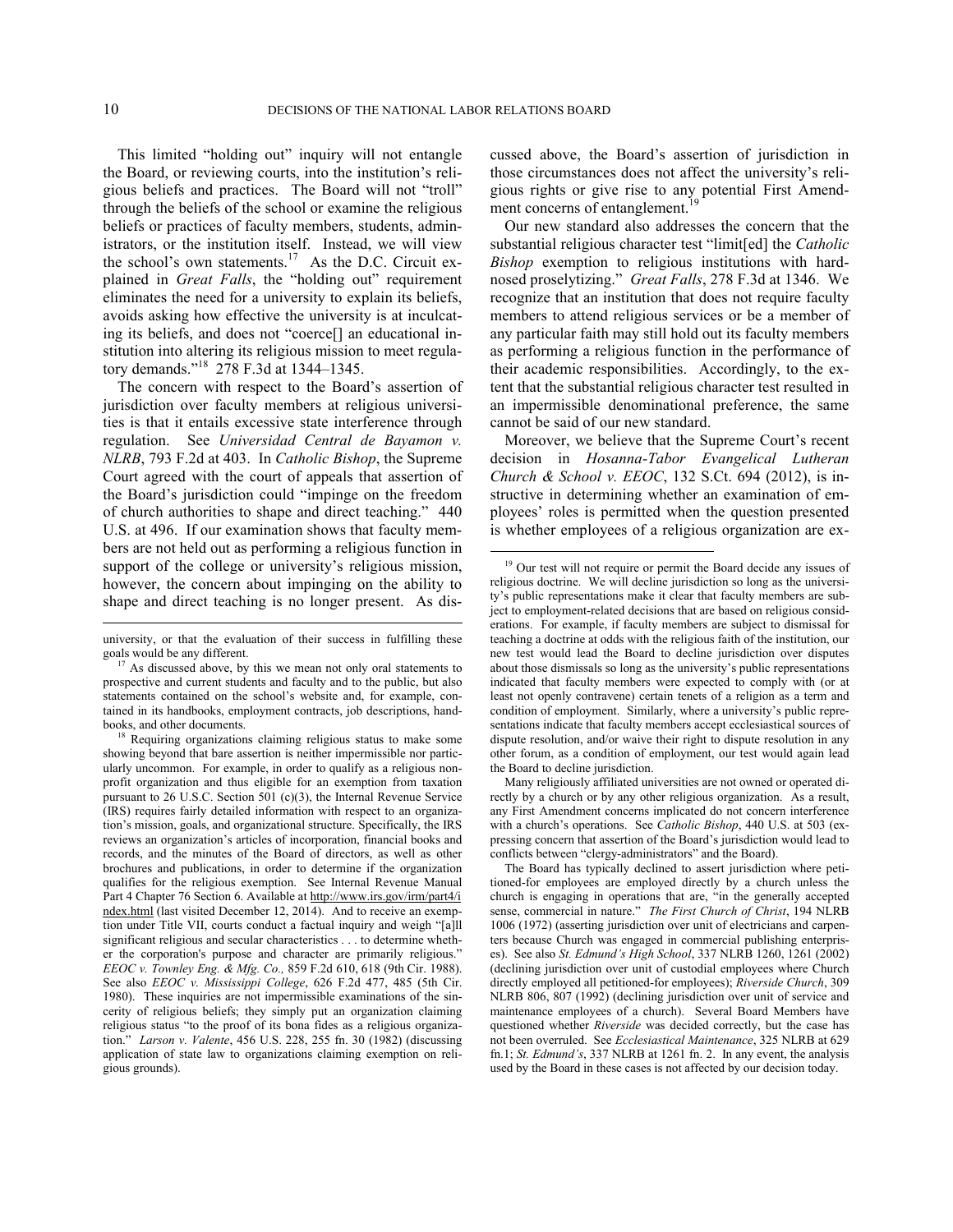empt from Federal law. There, in finding that a teacher's discrimination suit was barred by Title VII's ministerial exception, the Court did not simply accept the school's assertion that the teacher was a minister, but instead explored the teacher's job functions and training. In doing so, it noted that the school publicly held out the plaintiff as a minister, the school periodically reviewed her "skills of ministry" and "ministerial responsibilities," and her "job duties reflected a role in conveying the Church's message and carrying out its mission." Id*.* at 707–708. In short, the Court found it appropriate, for the purposes of applying Title VII's ministerial exception, to evaluate the teacher's functions to determine whether the exception applied.

### 5. Conclusion

In conclusion, we find that, when a college or university argues that the Board cannot exercise jurisdiction over a petitioned-for unit of faculty members because the university is a religious one, the university must first demonstrate, as a threshold requirement, that First Amendment concerns are implicated by showing that it holds itself out as providing a religious educational environment. Once that threshold requirement is met, the university must then show that it holds out the petitioned-for faculty members themselves as performing a specific role in creating or maintaining the college or university's religious educational environment, as demonstrated by its representations to current or potential students and faculty members, and the community at large.

We will apply this new standard in this case and retroactively in all other pending cases, except those in which an election was held and the ballots have been opened and counted, consistent with the Board's established ap-proach in representation proceedings.<sup>[20](#page-10-0)</sup> We also overrule prior Board decisions such as *Jewish Day School*, 283 NLRB 757 (1987), and *Nazareth Regional High School*, 283 NLRB 763 (1987), to the extent that they are inconsistent with this decision or suggest that an analysis of the nature of faculty members' roles is not necessary in deciding whether the Board should assert jurisdiction.

1

# *D. Standard Applied to Pacific Lutheran University* 1. Facts

PLU was founded in 1890 by Lutherans from the Puget Sound area to help immigrants adjust and find jobs and to serve the church and community. It is one of 26 colleges and universities affiliated with the Evangelical Lutheran Church in America (ECLA). PLU is organized as a not-for-profit corporation for education purposes, and it is exempt from Federal taxation pursuant to Section 501(c)(3) of the Internal Revenue Code.

PLU offers undergraduate and graduate degrees at its campus in Tacoma, Washington. It consists of one college and four schools: the College of Arts and Sciences, the School of Arts and Communication, the School of Business, the School of Education and Movement Studies, and the School of Nursing. During the 2012–2013 academic year, PLU had a total enrollment of 3,473 students and employed about 180 tenured or tenure-track faculty and 176 contingent faculty.

The current bylaws and articles of incorporation provide that PLU shall be managed by an independent board of regents. Of the 37 regents on the Board, 16 must be ELCA congregants and 6 ministers of ELCA. The remaining 15 regents can be of any religious affiliation or none. PLU's president must be a member of a Christian denomination with which the ELCA "has a relationship of full communion." The bylaws and articles of incorporation do not impose religious requirements on any other administrative, staff, or faculty positions (with the exception of campus pastors).

According to PLU's bylaws, its mission is "to educate students for lives of thoughtful inquiry, service, leadership, and care for other persons, for their communities and for the earth."<sup>[21](#page-10-1)</sup> PLU's purpose includes "establishing and maintaining within the State of Washington an institution of learning of university rank in the tradition of Lutheran higher education . . . ." The faculty handbook states, "[t]he university values as its highest priority excellence in teaching." It describes PLU as "[s]teeped in the Lutheran commitment to freedom of thought."

PLU's religion department web page states that its "religion courses ask students to engage in the academic study of religion, not in religious indoctrination." According to PLU's course catalog, "the study of religion at PLU builds on the historic strengths of the Lutheran higher education and enhances global perspectives that reflect our commitment to human communities and the

<span id="page-10-1"></span><span id="page-10-0"></span> $20$  In representation cases, the Board has recognized a presumption in favor of applying new rules retroactively, which is "overcome . where retroactivity will have ill effects that outweigh 'the mischief of producing a result which is contrary to a statutory design or to legal and equitable principles.'" *Crown Bolt, Inc.*, 343 NLRB 776, 779 (2004), quoting *Levitz Furniture Co. of the Pacific,* 333 NLRB 717, 729 (2001). No grounds exist to warrant only a prospective application of our new test.

 $21$  The Union introduced into the record the mission statements, which are each similar to PLU's, of the University of Washington, Central Washington University, and Western Washington University, all public, secular institutions.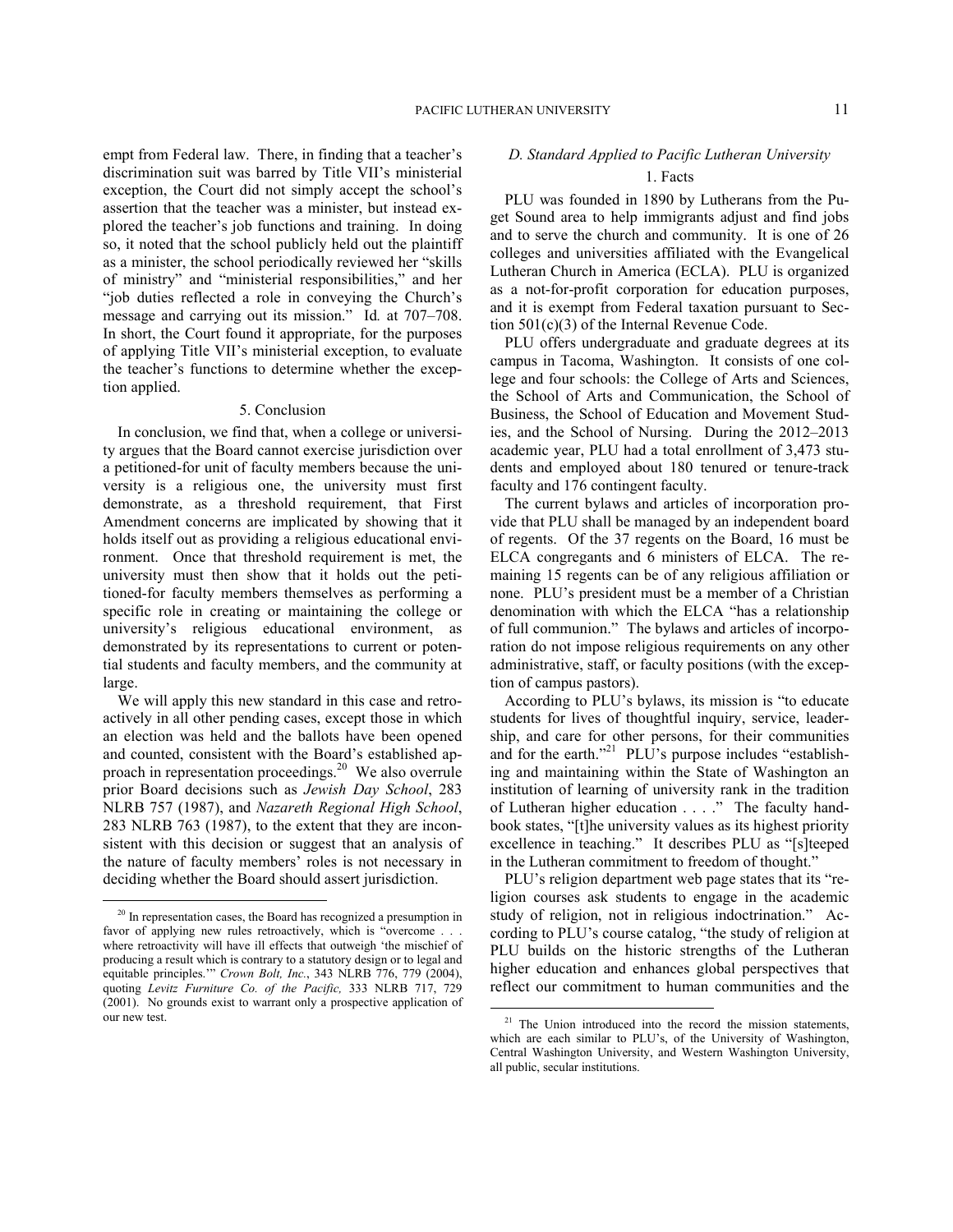world. This discipline engages students in the scholarly study of sacred texts and practices, histories, theologies, and ethics."

Through its website, PLU advises prospective students that "[t]here are also plenty of on-campus opportunities for students to grow their faith—including voluntary chapel, a vibrant campus ministries office and numerous organizations [religious groups and faith clubs] to help nurture your spiritual life." Neither students nor faculty are required to attend religious services or participate in any of these activities; there is no evidence that faculty are required to perform any functions in connection with any of these activities. Mailings to prospective students mention the school's Lutheran heritage, describing it as calling for a commitment to academic excellence and freedom. These materials emphasize that students from all backgrounds and religious traditions attend PLU.

Although not referencing Lutheranism specifically, nor religion in general, PLU's website, on a page directed at admitted students, describes it as "a special place" and "close-knit community." A specific reference to Lutheranism on PLU's website, appearing in a "Frequently Asked Questions" section for prospective students, downplays the religious character of the school:

Q: Do you have to be a Lutheran to attend PLU?

A: Not at all. Students of all faiths-or of no faithattend PLU . . . .

Q: What exactly is a Lute?

A: Originally, I think a Lute was a nickname for Lutheran. But that doesn't mean you can't be a Lute if you aren't Lutheran. I'm a Lute, you're a Lute, were [sic] all Lutes. . . .

Q: Do I have to attend chapel?

A: No. . . . PLU was founded by Scandinavian immigrants, so Lutheran heritage is very important to our school, but that doesn't mean it will be forced on you... There are many religious opportunities that are offered on and off-campus-for people of all faiths.

<span id="page-11-1"></span><span id="page-11-0"></span>PLU's faculty handbook begins by laying out its mission and history, with a discussion of its Lutheran origins and affiliation. There is no provision in the University's policies for disciplining or firing faculty if they do not hold to Lutheran values, and no hiring preference is given to Lutherans for faculty positions. No adherence to Lutheran doctrine or membership in a Lutheran congregation is required for hiring, promotion, or tenure; nor

does it play any role in faculty evaluations or promo-tions.<sup>[22](#page-11-0)</sup>

PLU's part-time teaching contracts and faculty job postings do not mention religion in general (excepting the religion department) or Lutheranism in particular. Glen Guhr, a lecturer in the music department who testified at the preelection hearing, indicated that when he was hired there was no discussion or requirement that he subscribe to any particular statement of religious beliefs, and no requirement that his course material should contain any religious component. Likewise, Michael Ng, a lecturer in PLU's Department of Languages and Literature, testified that when he was hired he was not advised of any religious requirement. He was told that his personal beliefs were not relevant to whether he is an excel-lent teacher.<sup>[23](#page-11-1)</sup>

#### 2. Analysis

We find, for the following reasons, that although PLU meets the threshold requirement of holding itself out as creating a religious educational environment, it does not hold out the petitioned-for contingent faculty members as performing a religious function in support of that environment. Accordingly, we will assert jurisdiction over the petitioned-for faculty members.

PLU's public representations generally emphasize a commitment to academic freedom, its acceptance of other faiths and its explicit deemphasis of any specific Lutheran dogma, criteria, or symbolism. Neither Lutheranism specifically, nor religion in general, are featured prominently on PLU's website, and communications to potential and admitted students emphasize that students of all faiths, or no faith at all, are welcome at PLU. Nevertheless, PLU holds itself out as a providing a religious educational environment in statements to prospective students on PLU's website , articles of incorporation, bylaws, faculty handbook, course catalog, and other publications. These discuss its Lutheran heritage, and its stated purpose, in its bylaws, to "establish[] and main-

 $22$  The Faculty Constitution, in a section on individual rights and duties, says that an appointed faculty member "becomes a member of a community of scholars who respect and uphold the principles of Lutheran Higher Education with certain rights and obligations. Preeminent among these is the obligation to uphold the objectives of the university and the right of academic freedom in order that the obligation of examining and interpreting special areas of instruction and may be freely and thoroughly exercised." In our view, this general and aspirational statement emphasizes the religious history and identity of the school, but does not indicate that faculty members are expected to perform any specific religious role. Nothing in the statement indicates that faculty members' job responsibilities include any religious component.

We include this testimony in our consideration as evidence of communications PLU made to prospective faculty members.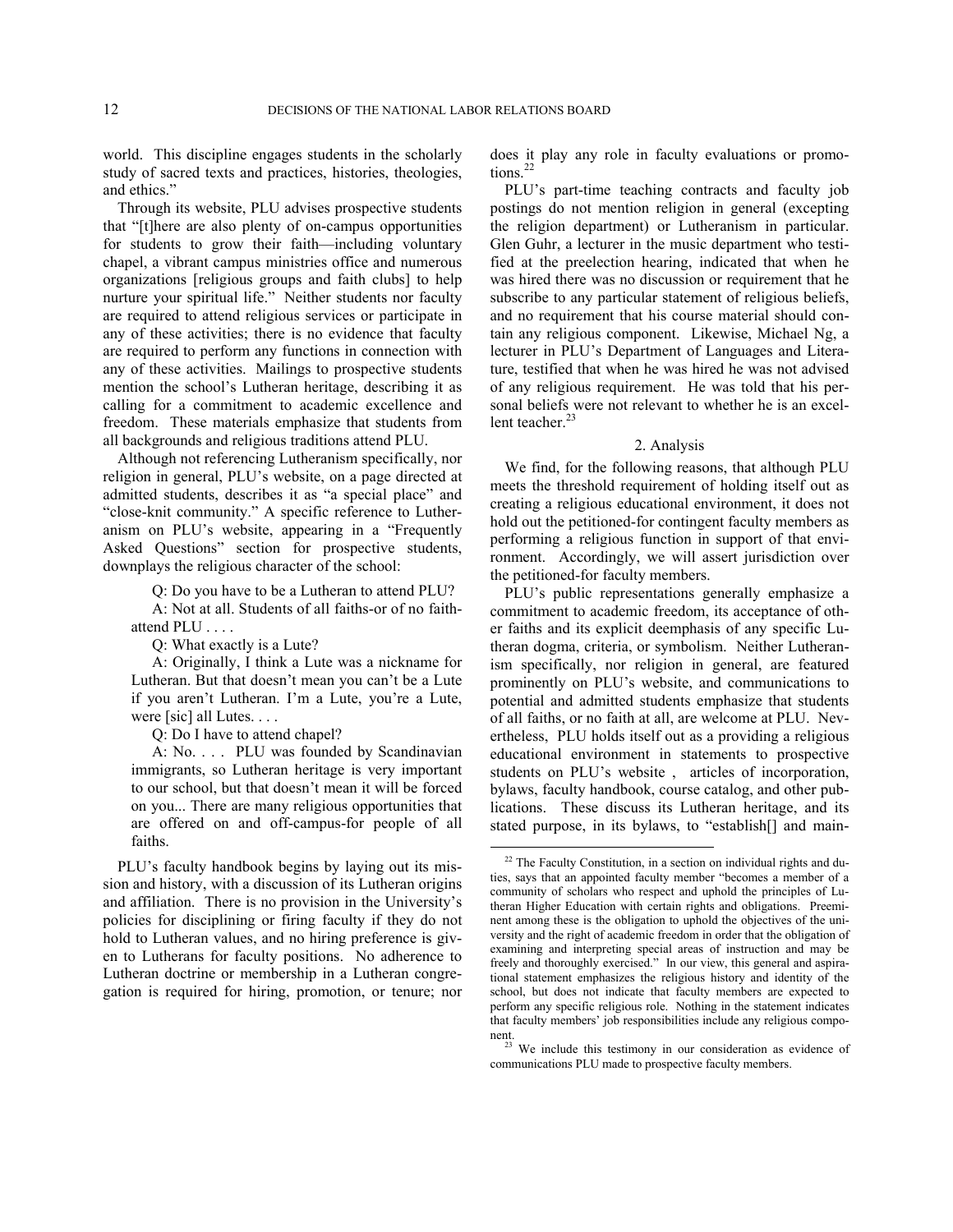tain[] within the State of Washington an institution of learning of university rank in the tradition of Lutheran higher education  $\dots$ , affiliated with the Evangelical Lutheran Church in America . . . ." The faculty handbook discusses PLU's history and concludes by stating, "the faculty of Pacific Lutheran University enjoy the support of a religious community committed to liberal learning at the service of a just, peaceful, and humane future." PLU also discusses its heritage in materials provided to prospective students, including a flyer entitled, "What's In A Middle Name," which "explain[s] what it means to attend a Lutheran University and explains how Lutheran theology underscores what a Lutheran University does." $24$  On its website, PLU describes for students how they can "grow their faith," by listing various opportunities it makes available for students, including religious services and religious activities.

As discussed above, this threshold requirement does not require a rigorous showing of PLU's religious character. Accordingly, based on the above-cited evidence, we find that PLU has met the initial threshold of showing that it holds itself out as providing a religious educational environment. As a result, First Amendment concerns surrounding assertion of the Board's jurisdiction are raised, and we next determine whether PLU holds its faculty members out as performing a religious function.

An examination of the evidence concerning faculty members shows that PLU does not, in fact, hold them out as performing any religious function in creating or maintaining its religious educational environment. Although PLU proclaims its Lutheran heritage in its bylaws, for example, the section of the bylaws governing the faculty is silent with respect to their role in fostering that heritage. The same is true with respect to PLU's articles of incorporation. And although the faculty handbook broadly covers issues such as the obligation of faculty members to engage in academic advising and evaluate administrators, and sets forth instructional responsibilities and course procedures, it does not require or encourage contingent faculty members to perform any religious function. Likewise, the Division of Humanities' Statement of Principles and Best Practices Relating to Contingent Faculty is silent regarding any religious function served by contingent faculty members.

<span id="page-12-1"></span>Moreover, throughout its substantial website, PLU does not indicate that its contingent faculty members play a role in advancing the Lutheran religion. And PLU makes clear that it welcomes the diversity of its faculty and the various perspectives they bring to its community

<u>.</u>

without referencing any religious function that they perform. This is encapsulated in PLU's "What's In A Middle Name" flyer:

We don't fear those who are not like us because we know that others have a perspective we might need to hear. We embrace diversity with great joy. On our campus we have professors, staff, and students of every race, many nationalities, different Christian traditions, different faiths, or no faith. We do not see this as a weakness but as a great strength for it is in the interchange of differing perspectives and ideas that most often truth is found. At a Lutheran university you will find a great variety of people from many cultures and from all walks of life. We embrace this diversity as a gift from God to be treasured.

PLU does not take into account a contingent faculty member's adherence to Lutheranism, membership in a Lutheran congregation, or knowledge of Lutheranism in making hiring, promotion, tenure, or evaluation decisions. PLU's contingent faculty job postings do not list the need to serve any religious function or be or become knowledgeable about the Lutheran religion. For instance, a posting for a full-time contingent faculty position—visiting assistant professor/instructor of computer engineering—for the 2013–2014 academic year, stated that the applicant must be able to teach computer engineering courses, and that "[a] demonstrated commitment to excellence in teaching, especially courses involving group projects and labs is essential. Preference will be given to candidates specializing in electronics (both analog and digital). Applicants with expertise in control systems, robotics, or general signals/systems will also receive strong consideration." The same is true with respect to the other job postings in the record for sssistant professor positions in chemistry, biology, marriage and family therapy, and sociology.

PLU's contingent faculty contracts likewise do not mention religion in general (excepting the religion department) or Lutheranism in particular, though the contracts do state that PLU requires the individual "to be committed to the mission and objectives of the Universi-ty."<sup>[25](#page-12-1)</sup> Further, contingent faculty members testified at

<span id="page-12-0"></span><sup>&</sup>lt;sup>24</sup> PLU is also organized as an educational nonprofit and so is not commercial in nature.

<sup>&</sup>lt;sup>25</sup> As discussed above, this type of representation does not communicate the message that employees are expected to perform a specific religious function and is not specifically linked to any job duties to be performed by the faculty. Indeed, the mission of the University as stated in its bylaws as "educating students for lives of thoughtful inquiry, service, leadership, and care for others persons, for their communities and for the earth" describes values that are emphasized by nonreligious institutions as well. Similarly, the faculty handbook describes PLU "as steeped in the Lutheran commitment to freedom of thought"a core commitment shared by secular academic institutions.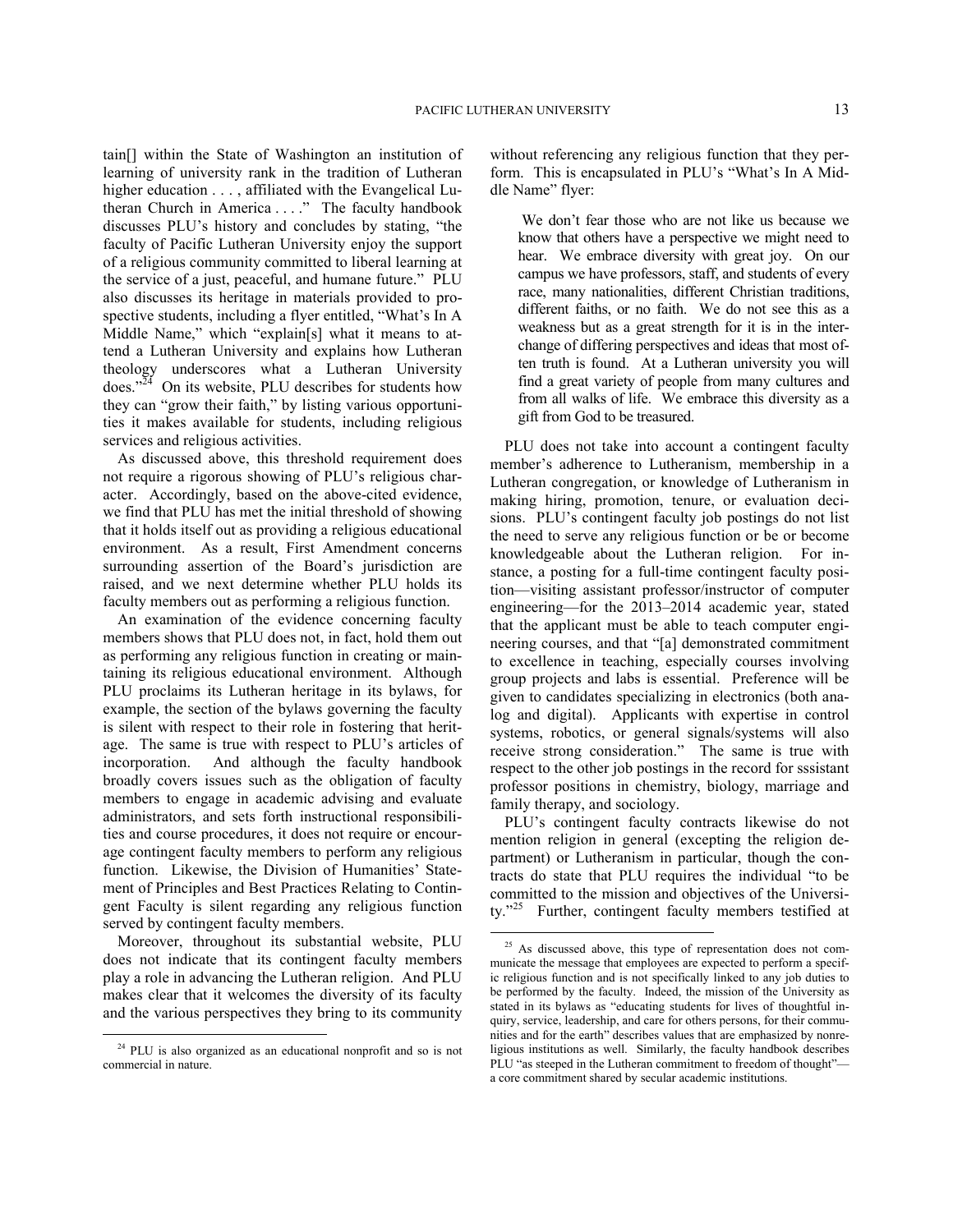the preelection hearing, without any rebuttal by PLU, that there was no discussion about religion, in any context, during their interviews, no requirement that course material requires a religious component and no requirement that they perform any function in support of a reli-gious educational environment.<sup>[26](#page-13-0)</sup>

In short, there is nothing in PLU's governing documents, faculty handbook, website pages, or other material, that would suggest to faculty (either existing or prospective), students, or the community, that its contingent faculty members perform any religious function. Accordingly, although we find that PLU holds itself out as providing a religious educational environment, we find that we may assert jurisdiction because PLU does not hold its petitioned-for faculty members out as performing any religious function.

## III. MANAGERIAL STATUS OF FULL-TIME CONTINGENT FACULTY MEMBERS

#### *A. Introduction*

The Petitioner seeks to represent a unit consisting of all contingent (non-tenure eligible) faculty employed by PLU who teach a minimum of three credits during an academic term.<sup>[27](#page-13-1)</sup> Currently, their number stands at approximately 176. PLU claims that approximately 39 of these contingent faculty—those who are employed full time—are managerial employees and therefore excluded from the Act's protections.<sup>[28](#page-13-2)</sup> The Regional Director found that PLU did not prove that claim and therefore included them in the proposed unit.<sup>[29](#page-13-3)</sup> As stated, PLU requested review, which the Board granted. The Board subsequently issued a notice and invitation to file briefs to assist the Board in reviewing its application of the Supreme Court's decision in *Yeshiva*.

Upon full consideration of the record, the briefs by the parties and amici, the Supreme Court's decision in *Yeshiva*, and the Board's 30-plus years applying *Yeshiva*, we have decided to revise our analytical framework for determining the managerial status of university faculty. Ultimately, our analysis is designed to answer the question whether faculty in a university setting actually or effectively exercise control over decision making pertaining to central policies of the university such that they are aligned with management. In making this determination, we will examine the faculty's participation in the following areas of decisionmaking: academic programs, enrollment management policies, finances, academic policies, and personnel policies and decisions, giving greater weight to the first three areas than the last two. This examination will be considered in the context of the university's decision making structure and administrative hierarchy, as well as the nature of the employment relationship of the faculty in issue. Applying this framework here, we conclude that the approximately 39 full-time contingent faculty do not exercise managerial authority on behalf of PLU. They are therefore properly included in the proposed unit.

### *B. Yeshiva and Its Progeny*

### 1. The *Yeshiva* decision

More than 30 years ago, the Supreme Court found that the faculty of Yeshiva University were managerial employees, who are "excluded from the categories of employees entitled to the benefits of collective bargaining under the National Labor Relations Act." 444 U.S. at 674. In reaching this conclusion, the Court recognized that the "authority structure of a university does not fit neatly within the statutory scheme we are asked to interpret." Id. at 680. In contrast to the model of management-employee relations that developed in the hierarchical companies of industry, the Court explained that "authority in the typical 'mature' private university is divided between a central administration and one or more collegial bodies." Id. As a result, the Court agreed with the Board that "principles developed for use in the industrial setting cannot be imposed blindly on the academic world." Id. at 681.

Nonetheless, the Court observed that the "business" of the university is education. Id. at 688. Drawing from its precedent, the Court defined managerial employees in a university setting as those who "formulate and effectuate management policies by expressing and making operative the decisions of their employer." Id. at 682, citing *NLRB v. Bell Aerospace Co.*, 416 U.S. 267 (1974). The Court explained, managerial employees "must exercise discretion within, or even independently of, established employer policy and must be aligned with management." Id. at 683. To determine whether an employee is "aligned with management," the Court held that an employee must "represent[] management interests by taking or recommending discretionary actions that effectively control or implement employer policy." Id. (citations omitted). The Court further observed that "the relevant consideration is effective recommendation or control

<span id="page-13-0"></span><sup>&</sup>lt;sup>26</sup> The personnel policy in the faculty handbook assures faculty members that they enjoy all rights of their individual contracts as well as of "the law of the land."

<span id="page-13-1"></span><sup>&</sup>lt;sup>27</sup> Although the University maintains that all parties assumed that the regular faculty are managerial employees, in fact their status was neither placed in issue nor discussed by either party.

<span id="page-13-2"></span>By challenging the status of full-time contingent faculty only, the University effectively concedes that the part-time contingent faculty are not managerial.

<span id="page-13-3"></span><sup>&</sup>lt;sup>29</sup> The Petitioner stated at the hearing that it would proceed to election on any unit found appropriate.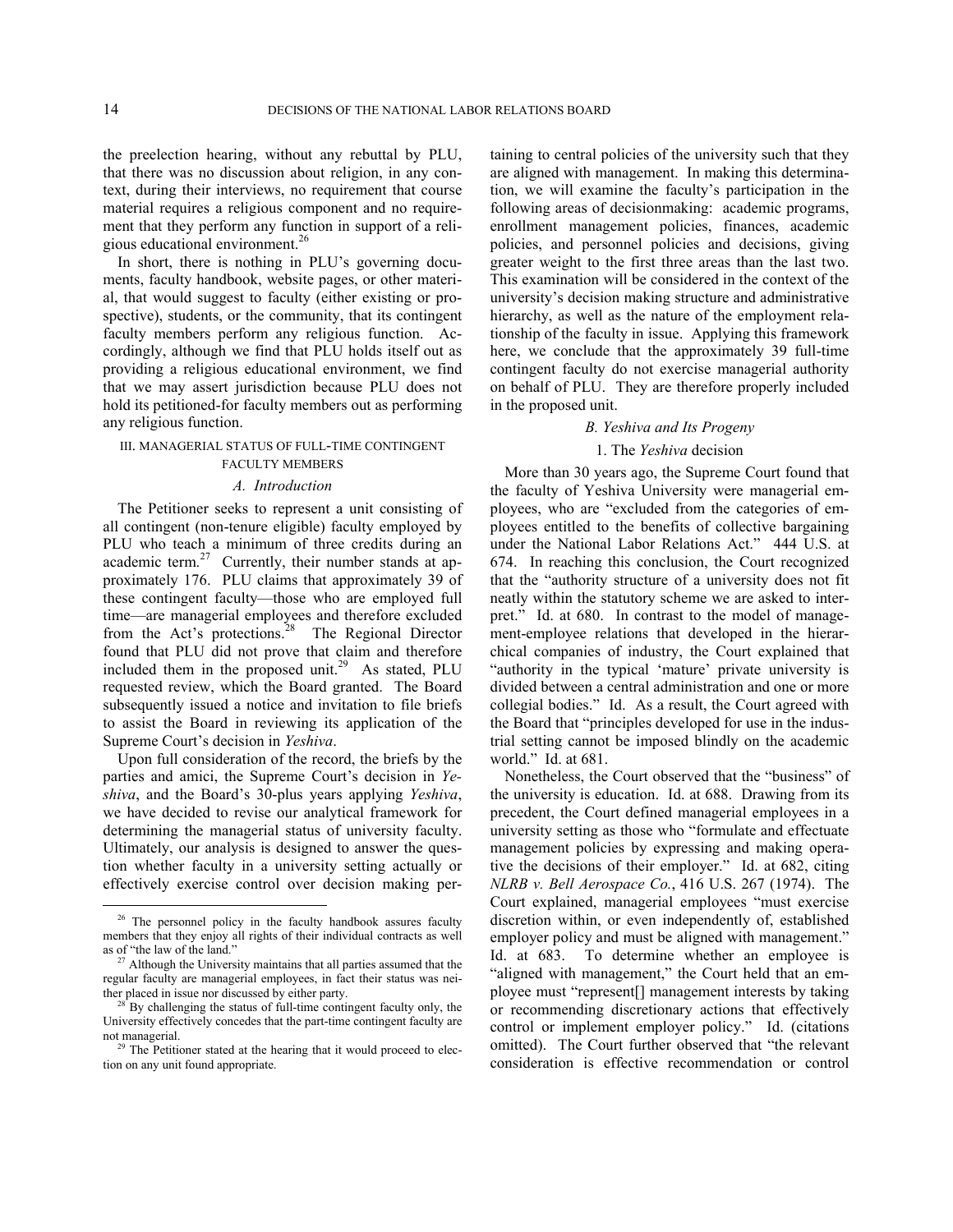rather than final authority." Id. at 683 fn. 17 The Court emphasized, "the fact that the administration holds a rarely exercised veto power does not diminish the faculty effective power in policymaking and implementation." Id.

Agreeing with the court of appeals, the Supreme Court found that the Yeshiva faculty "substantially and pervasively operate the enterprise." Id. at 691 (quotations omitted):

They decide what courses will be offered, when they will be scheduled, and to whom they will be taught. They debate and determine teaching methods, grading policies, and matriculation standards. They effectively decide which students will be admitted, retained, and graduated. On occasion their views have determined the size of the student body, the tuition to be charged, and the location of a school.

Id. at 686. Analogizing to the industrial model, the Court summarized the circumstances at Yeshiva: "the faculty determines within each school the product to be produced, the terms upon which it will be offered, and the customers who will be served." Id. Given the "business" of the university, the Court stated that "it is difficult to imagine decisions more managerial than these." Id.

<span id="page-14-0"></span>In reaching its conclusion, the Court observed that Yeshiva did not contest that the faculty were professionals under Section 2(12) of the Act. Id. at 681. And it recognized that "[t]here may be some tension between the Act's exclusion of managerial employees and its inclusion of professionals, given that most professionals in managerial positions continue to draw on their special skills and training." Id. at 686. But the Court found that the interests of the faculty and their university often closely align. Such an alignment is particularly true for "a university like Yeshiva, which . . . requires faculty participation in governance because professional expertise is indispensible to the formulation and implementation of academic policy." Id. at 689. To allow the faculty at Yeshiva to unionize, the Court concluded, would serve to divide the loyalties of the faculty. Id. at 688– 690.

<span id="page-14-1"></span>The Court recognized the limit of its holding, however, acknowledging that its decision was only a starting point. It observed that "employees whose decisionmaking is limited to the routine discharge of professional duties in projects to which they have been assigned cannot be excluded from coverage even if union membership arguably involved some divided loyalty." Id. at 690. In the university setting, for instance, "professors may not be excluded merely because they determine the content of their own courses, evaluate their own students, and supervise their own research." Id. at 690 fn. 31.

## 2. Post-*Yeshiva*

Since the Court's *Yeshiva* decision, the Board has issued nearly two dozen published decisions addressing the managerial status of faculty at colleges and universi-ties.<sup>[30](#page-14-0)</sup> In those cases, the Board examined various areas of university decision-making in which the faculty participated. The breadth of this examination has been sweeping. *See, e.g., University of Dubuque*, 289 NLRB 349, 353 (1988) (taking into account "the many different combinations and permutations of influence that render each academic body unique"). The Board has examined faculty participation in decisions affecting, among other things, curriculum, certificate/program/degree offerings, university/academic structure, graduation requirements/lists, honors, university catalogues, admissions, enrollment, matriculation, student retention, tuition, finances, hiring/firing, promotions, tenure, salary, evaluations, sabbaticals, teaching methods, teaching assignments, grading policy, syllabi, course size, course load, course content, textbooks, academic calendar, and course schedules. The Board never specifically addressed the relative significance of particular areas of decisionmaking, although it tended to give more weight to those decisions deemed "academic" rather than "nonacademic" because, as the Supreme Court said, "academ-ic" decisions affect the "business" of the university.<sup>[31](#page-14-1)</sup> The Board also examined whether faculty participation in a particular area of decision-making amounted to ef-

<sup>30</sup> *LeMoyne-Owen College*, 345 NLRB 1123 (2005); *University of Great Falls,* 325 NLRB 83 (1997), affd. 331 NLRB 1663 (2000), reversed on other grounds 278 F.3d 1335 (D.C. Cir. 2002; *Elmira College,* 309 NLRB 842 (1992); *Lewis & Clark College,* 300 NLRB 155 (1990); *St. Thomas University,* 298 NLRB 280 (1990); *University of Dubuque,* 289 NLRB 349 (1988); *Livingstone College,* 286 NLRB 1308 (1987); *American International College,* 282 NLRB 189 (1987); *Boston University,* 281 NLRB 798 (1986), affd. sub nom. *Boston University Chapter, AAUP v. NLRB,* 835 F.2d 399 (1st Cir. 1987); *Marymount College,* 280 NLRB 486 (1986); *Kendall School of Design,* 279 NLRB 281 (1986), enfd. 866 F.2d 157 (6th Cir. 1989); *Cooper Union of Science & Art,* 273 NLRB 1768 (1985), enfd. 783 F.2d 29 (2d Cir. 1986); *University of New Haven,* 267 NLRB 939 (1983); *Lewis University,*265 NLRB 1239 (1982), enf. denied 765 F.2d 616 (7th Cir. 1985);*College of Osteopathic Medicine,* 265 NLRB 295 (1982); *Puerto Rico Junior College,* 265 NLRB 72 (1982); *Loretto Heights College,*  264 NLRB 1107 (1982), enfd.742 F.2d 1245 (10th Cir. 1984); *Florida Memorial College,* 263 NLRB 1248 (1982), enfd. 820 F.2d1182 (11th Cir. 1987); *New York Medical College,* 263 NLRB 903 (1982); *Duquesne University,*261 NLRB 587 (1982); *Thiel College,* 261 NLRB 580 (1982); *Montefiore Hospital,* 261 NLRB 569 (1982); *Bradford College,* 261 NLRB 565 (1982); and *Ithaca College,* 261 NLRB 577 (1982).

<sup>31</sup> See, e.g., *Lemoyne-Owen College*, supra, 345 NLRB at 1130– 1131; *Livingstone College*, supra, 286 NLRB at 1314.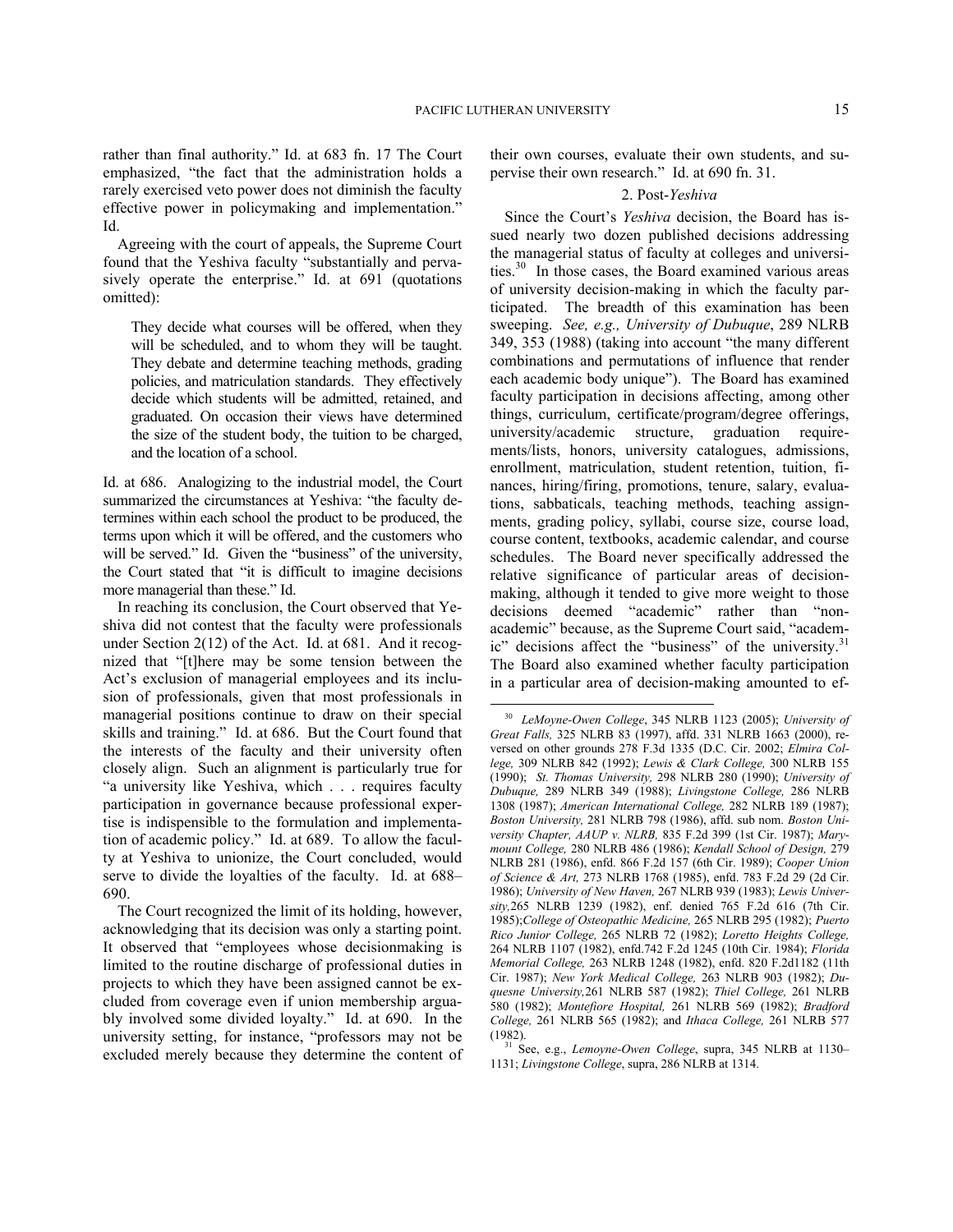fective control over that area, "whether individually, by department consensus, through . . . committees, or in meetings of the whole." *Lewis & Clark College*, supra at 161.

Because innumerable permutations can result when examining more than two dozen areas over which faculty may control or make effective recommendations, the Board's decisions have been criticized as failing to provide sufficient guidance regarding the importance and relative weight of the factors examined. For instance, in *LeMoyne-Owen College v. NLRB*, 357 F.3d 55 (2004), denying enf. 338 NLRB No. 92 (2003), the United States Court of Appeals for the District of Columbia Circuit faulted the Board for failing to explain adequately how its disposition of the case was consistent with its precedent. Writing for the court, then-Judge Roberts observed,

The need for an explanation is particularly acute when an agency is applying a multi-factor test through caseby-case adjudication. The open-ended rough-andtumble of factors on which *Yeshiva* launched the Board and higher education can lead to predictability and intelligibility only to the extent the Board explains, in applying the test to varied fact situations, which factors are significant and which less so, and why. . . . In the absence of an explanation, the totality of the circumstances can become simply a cloak for agency whim or worse.

Id. at 61 (internal citations and quotations omitted). In *Point Park University v. NLRB*, 457 F.3d 42 (2006), denying enf. 344 NLRB 275 (2005), the D.C. Circuit again criticized the Board: "The Regional Director . . . produced a 108-page decision with 59 pages of factual findings, and 16 pages of legal analysis . . . . Yet nowhere in his lengthy decision did the Regional Director state, as we held in *LeMoyne-Owen* that he must, which factors were 'significant and which less so, and why.'"

# *C. Analytical Framework for Determining Managerial Status of University Faculty*

<span id="page-15-0"></span>The *Yeshiva* Court established some basic markers faculty who determine the product to be produced, on what terms, and for whom are likely to be managerial, whereas faculty whose purview is limited to their own academic affairs likely are not. But of course, most cases fall somewhere along the spectrum between these two poles. Because the Court did not prescribe an analytical framework to determine the status of faculty, it has been left to the Board to devise such a framework, and that process continues today. We have thus undertaken to develop a more workable, more predictable analytical

framework to guide employers, unions, and employees alike. See, e.g., *Gitano Distribution Center*, 308 NLRB 1172, 1176 (1992).[32](#page-15-0)

In defining this new approach, we are guided by *Yeshiva*. The Court's overarching determination was that the faculty in question "substantially and pervasively" operated the university by exercising extensive control over decision-making and playing a "crucial role … in determining . . . central policies of the institution." *Yeshiva University*, supra, 444 U.S. at 679 (internal quotations omitted). This language clearly contemplates that managerial employees will have a significant breadth and depth of decision-making authority, which was borne out in *Yeshiva* itself.

For instance, in analyzing the breadth and depth of the Yeshiva faculty's decision making, the Court observed, "Only if an employee's activities fall outside the scope of the duties routinely performed by similarly situated professionals will he be found aligned with management." *Yeshiva*, supra, 444 U.S. at 690. In the university context, professional faculty typically teach and research. As a result, "[i]t is plain . . . that professors may not be excluded merely because they determine the content of *their own* courses, evaluate *their own* students, and supervise *their own* research." Id. at 690 fn. 31 (emphasis added). While some areas of faculty decision-making involve policies largely limited to their own classrooms and labs, others involve policies that have a greater effect on the university as a whole. It is when faculty exercise actual or effective decision making authority over policies for the university as a whole that their interests begin to align with management, thereby creating the problem of divided loyalty that the managerial employee exception seeks to avoid. Id. at 690. Ultimately, the Court characterized as "[t]he controlling consideration in this case . . . that the faculty of Yeshiva University exercise authority which in any other context unquestionably would be managerial." Id. at 686. It found they did. "To the extent the industrial analogy applies," the Court concluded, "the faculty determine the product to be produced, the terms upon which it will be offered, and the customers who will be served." Id.

Accordingly, as detailed below, we too shall examine both the breadth and depth of the faculty's authority at

<sup>&</sup>lt;sup>32</sup> Our dissenting colleagues criticize our framework for being too narrow in identifying managerial employees. In revisiting this issue, we are mindful of the fundamental principle that "exemptions from NLRA coverage are not so expansively interpreted as to deny protection to workers the Act was designed to reach." *Holly Farms Corp. v. NLRB*, 517 U.S. 392, 399 (1996); see also *Chicago Metallic Corp.,* 273 NLRB 1677, 1689 (1985), affd. in relevant part 794 F.2d 527 (9th Cir. 1986)(supervisory status).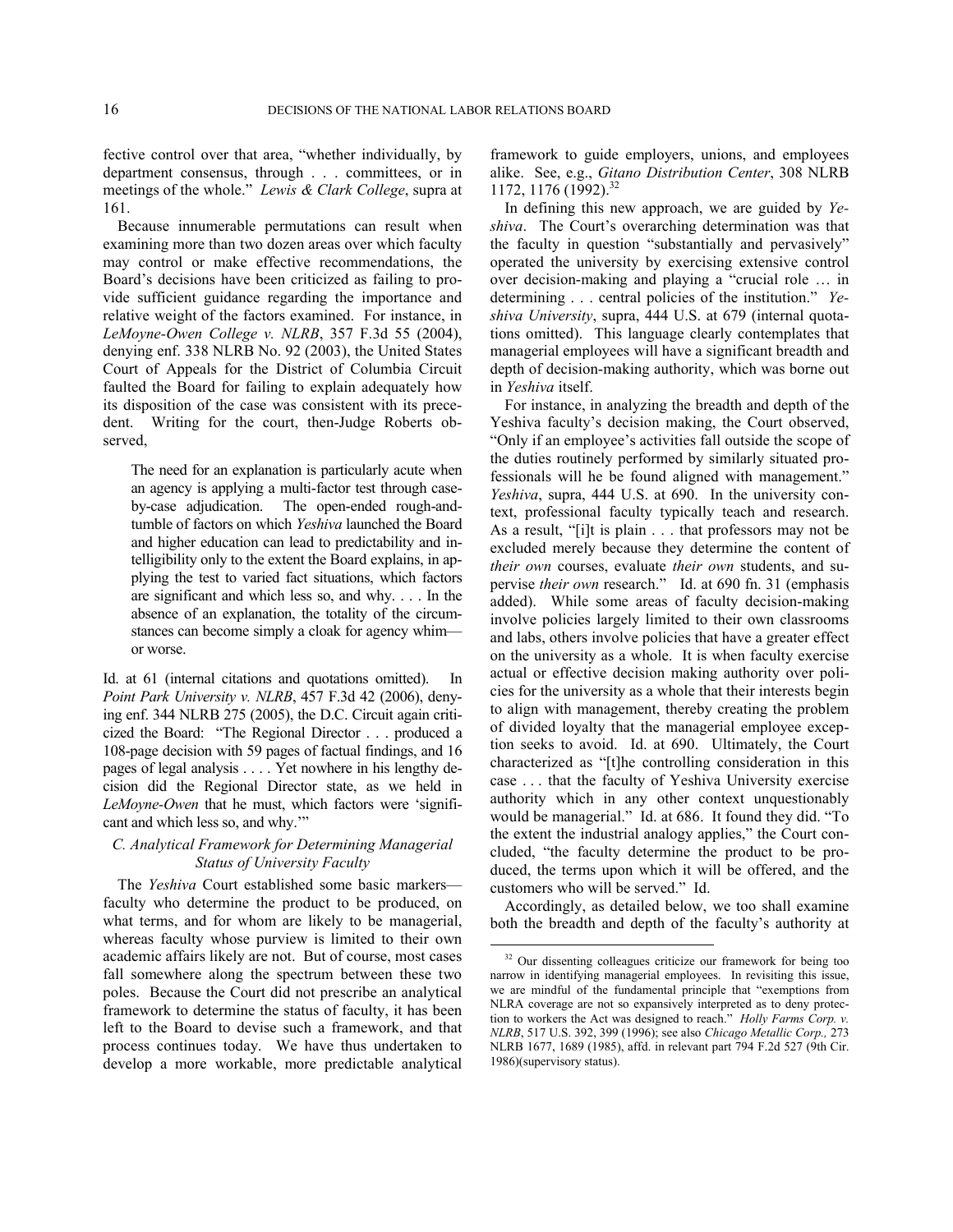the university. In examining the breadth of the faculty's authority, we will give more weight to those areas of policy making that affect the university as a whole, such as the product produced, the terms on which it is offered, and the customers served. In examining the depth of their authority, we seek to determine whether the faculty actually exercise control or make effective recommendations over those areas of policy; this inquiry will necessarily be informed by the administrative structure of the particular university, as well as the nature of the faculty's employment with that university.<sup>[33](#page-16-0)</sup>

## 1. Areas of university decision making

With an eye toward "the product to be produced, the terms upon which it will be offered, and the customers who will be served," we organize our review of faculty decision-making into five general areas, which we further denote as either primary, i.e., more important as they affect the University as a whole, or secondary, i.e., less important.<sup>[34](#page-16-1)</sup>

# *a. Primary areas of decision making*

*Academic Programs*: This decision making area covers topics such as the university's curricular, research, major, minor, and certificate offerings and the requirements to complete successfully those offerings. These topic areas affect the very nature of an academic institution, reflect its goals and its aspirations, and clearly fall outside the routine discharge of a professor's duties. They effectively determine the university's "product" and the terms upon which that "product" is offered to its students. Like any business, changes to this area may be made to provide new products appealing to greater numbers of customers, to eliminate old products that are no longer ap-

1

pealing, or for other reasons. See, e.g., *St. Thomas University,* supra, 298 NLRB 280 (creation of law school). Changes in any of these areas will often affect and necessitate a change to the university's organization and structure, such as the creation or elimination of a new division or department. Thus, this decision-making area will necessarily involve consideration of organizational and structural changes.

*Enrollment Management*: This decision-making area dictates the size, scope, and make-up of the university's student body.<sup>[35](#page-16-2)</sup> The targeted student body is a fundamental choice for any university, and the ability to attract and retain those students affects polices throughout the university. In keeping with the industrial analogy, enrollment decisions are managerial when they directly affect the customers who will be served by the university—i.e., its students, without which the university cannot sustain itself.

 *Finances*: The power to control or make effective recommendations regarding financial decisions—both income and expenditure—is one of the hallmarks of managerial control across all industries. See, e.g., *General Dynamics Corp.*, 213 NLRB 851, 860 (1974). Financial decisions have broad effects across a university, and are not localized in a professor's classroom or lab. What the school charges for its services—net tuition (tuition less financial assistance)—also sets the price point for its student-customers, and as any student (or parent) knows, net tuition plays a significant role in determining which university a student will attend.

# *b. Secondary areas of decision making*

*Academic Policy*: This decision-making area covers topics such as teaching/research methods, grading policy, academic integrity policy, syllabus policy, research policy, and course content policy. They are areas addressed in *Yeshiva*, but are not as central to the institution's offerings as the primary decision making area of academic programs. While determinations of academic policy apply more broadly than the faculty's classroom or research project, they tend to be crafted more generally, giving the faculty latitude within their individual classrooms or research projects. As such, this decision making area does not demonstrate the same alignment with management interests as do the primary decision-making areas. Likewise, these policies do not have the same impact on the product delivered as does control over academic programs.

<span id="page-16-0"></span><sup>&</sup>lt;sup>33</sup> The Board has long held that the party seeking to exclude employees as managers bears the burden of proving their managerial status. See *Montefiore Hospital & Medical Center,* 261 NLRB 569, 572 fn. 17 (1982)("we do not believe the Court intended to preclude the Board from requiring the party seeking to exclude either a whole class of employees or particular individuals as managerial to come forward with the evidence necessary to establish such exclusion"); cf. *NLRB v. Kentucky River Community Care,* 532 U.S. 706, 712 (2001) (burden of proving supervisory status is on the party alleging such status). We have consistently applied this principle in faculty cases, see, e.g., *University of Great Falls*, above, 325 NLRB at 93, and we adhere to it today.

<span id="page-16-2"></span><span id="page-16-1"></span> $34$ <sup>I</sup>n accordance with the D.C. Circuit's instruction that we develop a standard that will lead to increased "predictability and intelligibility," *LeMoyne-Owen*, 357 F.3d at 61, we have consolidated the numerous areas of decision-making into a much more manageable five. We understand that faculty may not control or effectively recommend all aspects of a particular decision-making area. Nonetheless in keeping with the framework discussed in this decision, we will assess their actual involvement in university decision-making when determining whether the faculty at issue are managerial employees as defined in *Yeshiva*.

<sup>&</sup>lt;sup>35</sup> Board and court decisions have variously used the terms "admissions," "enrollment," and "matriculation." We perceive no significant difference in these terms as they relate to the considerations at issue here.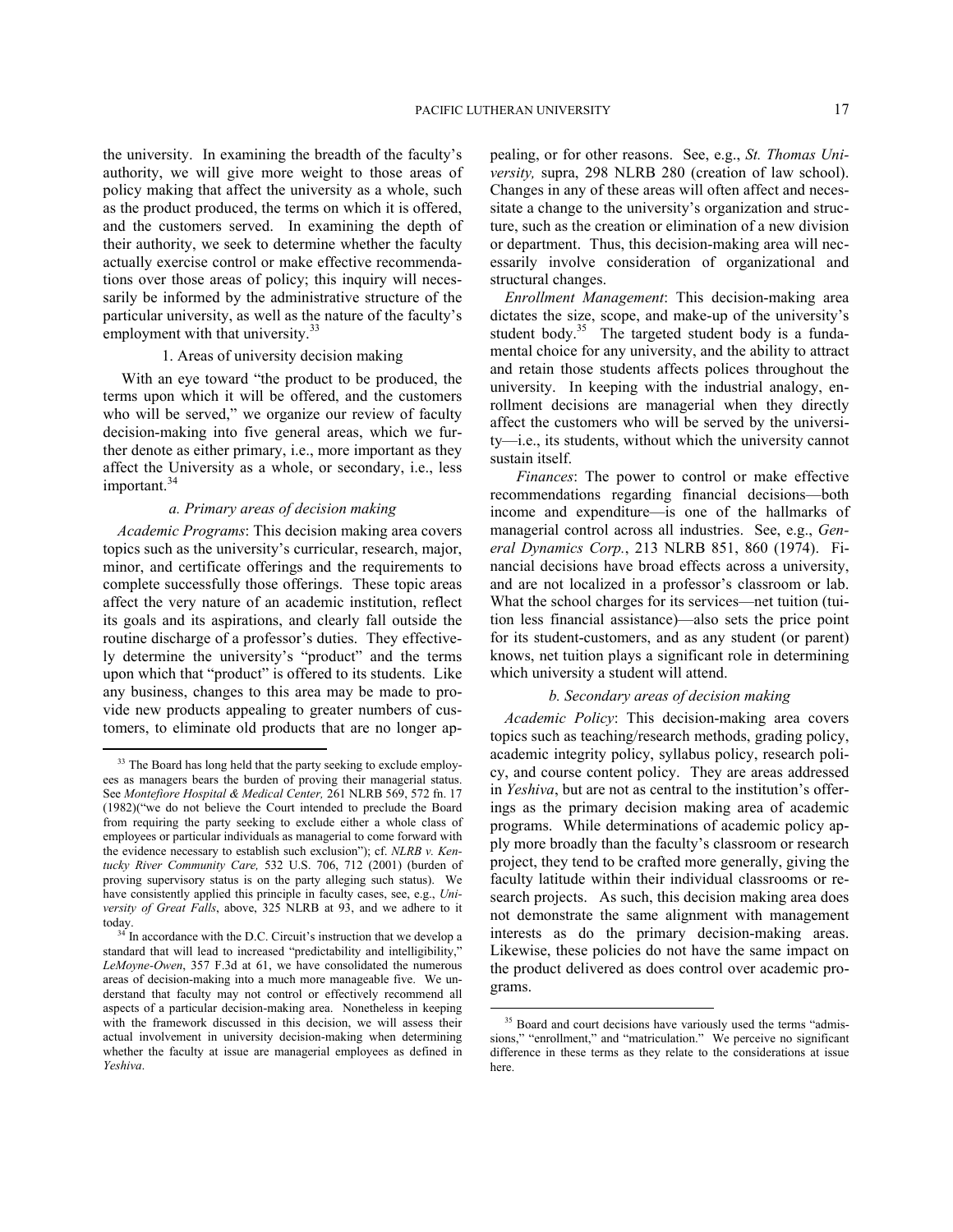$\overline{a}$ 

*Personnel Policy and Decisions*: The Court in *Yeshiva*  relied on control of personnel policy and decisions in making its managerial finding, albeit not "primarily." 444 U.S. at 686 fn.23. Faculty control over personnel policy, including hiring, promotion, tenure, leave, and dismissal, goes beyond an individual faculty member's classroom or research project in that it affects the makeup of the academy. To that extent, it potentially implicates the divided loyalty concern that underlies the managerial exception. But this decision-making often only indirectly implicates the product to be produced, the terms in which it is offered, and the customers sought.

# 2. Actual control or effective recommendation

In order for decisions in a particular policy area to be attributed to the faculty, the party asserting managerial status must demonstrate that faculty actually exercise control or make effective recommendations.<sup>[36](#page-17-0)</sup> *Yeshiva*, 444 U.S. at 683 fn. 17 ("the relevant concern is effective recommendation or control"); *American International College*, supra, 282 NLRB at 202 ("the faculty of the American International College exercises effective control"); *Point Park University,* supra.

First, the party asserting managerial status must prove actual—rather than mere paper—authority. See *Point Park University*, 457 F.3d at 48 (emphasizing that the Board must "look beyond self-serving descriptions of the role of faculty or the administration of a university" to the "actual role of the faculty"). A faculty handbook may state that the faculty has authority over or responsibility for a particular decision-making area, but it must be demonstrated that the faculty exercises such authority *in fact*. We emphasize the need for specific evidence or testimony regarding the nature and number of faculty decisions or recommendations in a particular decisionmaking area, and the subsequent review of those decisions or recommendations, if any, by the university administration prior to implementation, rather than mere conclusory assertions that decisions or recommendations are generally followed.<sup>[37](#page-17-1)</sup>

Second, to be "effective," recommendations must almost always be followed by the administration. See *Ithaca College*, supra, 261 NLRB at 577, 578 (observing that recommendations "invariably . . . followed" and noting that the dean of one school approved every one of 500 faculty curriculum recommendations); *College of Osteopathic Medicine*, supra, 265 NLRB at 297 (finding that faculty recommendations are "almost always followed by the administration"); *Livingstone College*, supra, 286 NLRB at 1310, 1313 (finding faculty recommendations generally approved by the administration and no evidence of faculty decisions countermanded); *St. Thomas University*, supra, 298 NLRB at 286 (finding faculty committee recommendations not effective because recommendations usually ignored or reversed by the administration); *Elmira College*, supra, 309 NLRB at 845, 850 (finding that all curriculum recommendations were approved, and that the creation of core curriculum without faculty vote several years earlier was isolated, remote, and under different administrators); *University of Great Falls*, supra, 325 NLRB at 83 (finding *Elmira College* distinguishable because "unlike here, there was clear evidence that faculty recommendations were generally followed").<sup>[38](#page-17-2)</sup> Further, faculty recommendations are "effective" if they routinely become operative without independent review by the administration. See *Lewis and Clark College*, supra, 300 NLRB at 163 (1990)(finding faculty are managerial despite administrative hierarchy where recommendations are routinely approved by administration; to negate managerial status, there must be evidence that the administrators are relied on for their independent review and recommendation); *University of Great Falls*, 325 NLRB at 95–96 (finding that faculty are not managerial where record is replete with evidence of committee recommendations but vague or silent as to whether recommendations generally and routinely were approved by the administration or whether those recom-

<span id="page-17-0"></span><sup>&</sup>lt;sup>36</sup> In those instances where a committee controls or effectively recommends action in a particular decision-making area, the party asserting that the faculty are managers must prove that a majority of the committee or assembly is faculty. If faculty members do not exert majority control, we will not attribute the committee's conduct to the faculty. See, e.g., *University of Great* Falls, supra, 325 NLRB at 95.

<span id="page-17-2"></span><span id="page-17-1"></span><sup>&</sup>lt;sup>37</sup> Member Miscimarra contends that we "disregard" faculty handbooks and job descriptions as "mere paper authority." That is not the case. Such evidence is, of course, relevant. But, for purposes of determining managerial status, the actual practice of the faculty is much more probative. Conclusory statements, such as those appearing in handbooks and job descriptions, give the Board little upon which to make a sound judgment as to the faculty's managerial status. As a result, the Board has often looked at the actual practice at the universi-

ty, and not merely the faculty's paper authority. See, e.g., *Bradford College*, 261 NLRB 565, 566 (1982); *Thiel College*, 261 NLRB 580, 586 (1982); *St. Thomas University*, 298 NLRB 280, 286 fn. 48 (1990). Cf. *NLRB v. Bell Aerospace Co*., 416 U.S. 267, 290 fn. 19 (1974) ("Of course, the specific job title of the employees involved is not in itself controlling. Rather, the question whether particular employees are 'managerial' must be answered in terms of the employees' *actual* job responsibilities, authority, and relationship to management.") (Emphasis added.) A party seeking to exclude employees from the protection of the Act should be able to provide examples of purported managerial authority.

Our dissenting colleagues take issue with this "onerous" standard. But, as seen in the cases cited, the Board has regularly required a substantial level of acquiescence in faculty recommendations in order to find those recommendations "effective."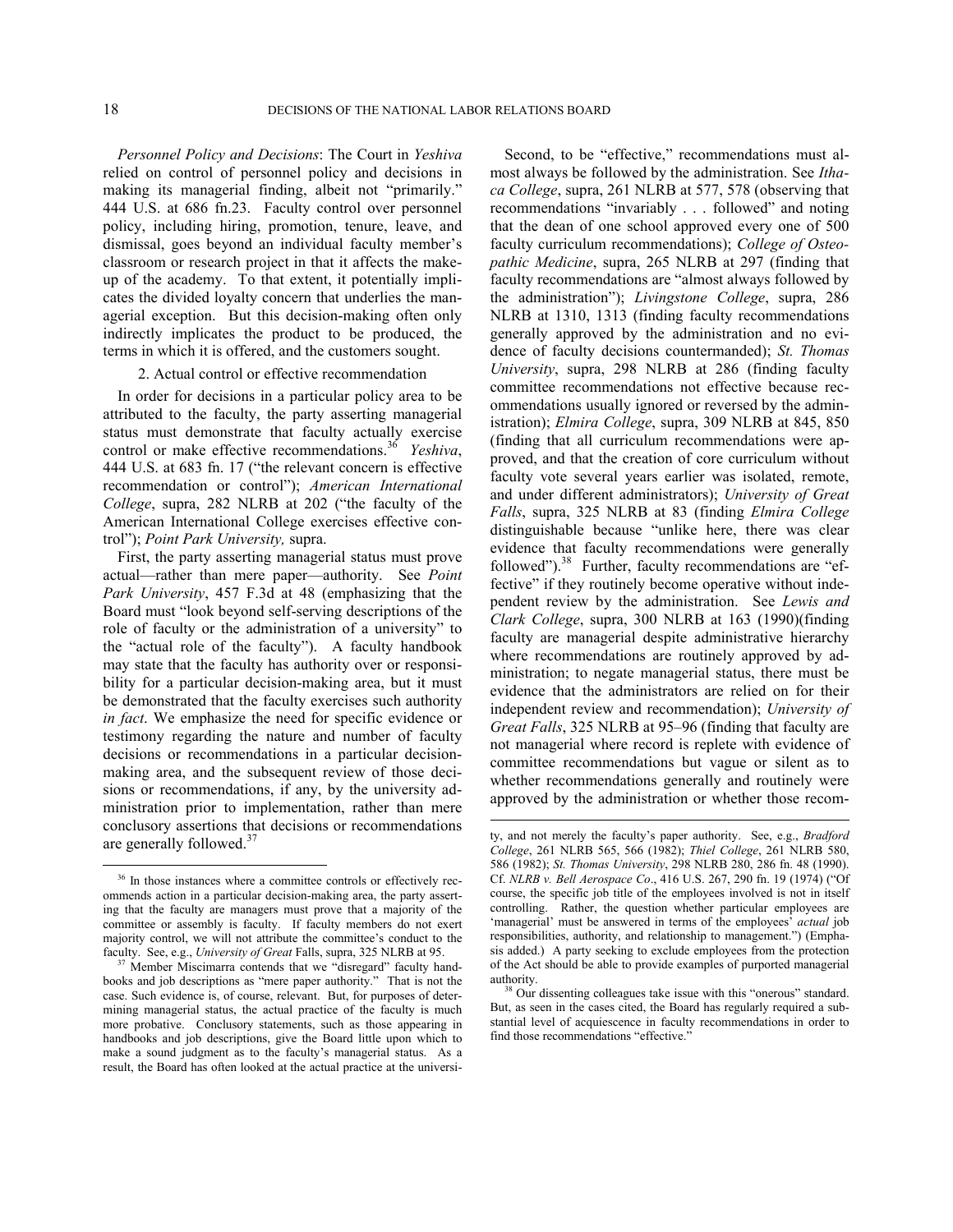mendations were independently reviewed and evaluated by higher-ranking administrators).<sup>[39](#page-18-0)</sup>

Finally, an evaluation of whether faculty actually exercise control or make effective recommendations requires our inquiry into both the structure of university decisionmaking and where the faculty at issue fit within that structure, including the nature of the employment relationship held by such faculty (e.g., tenured vs. tenure eligible vs. nontenure eligible; regular vs. contingent).<sup>[40](#page-18-1)</sup>

The Court in *Yeshiva* examined the authority structure of the university to determine the faculty's authority. It described the nature of university decision-making, as it observed it in 1980:

The Act was intended to accommodate the type of management-employee relations that prevail in the pyramidal hierarchies of private industry. In contrast, authority in a typical "mature" private university is divided between a central administration and one or more collegial bodies. This system of "shared authority" evolved from the medieval model of collegial decisionmaking in which guilds of scholars were responsible only to themselves.

<span id="page-18-3"></span><span id="page-18-2"></span>Id. at 680 (citations omitted). This system of collegial decision-making arose because universities required the professional expertise of the faculty in the formulation and implementation of academic policy. Id. Nonetheless, the Court recognized that not all universities were so organized, noting that its decision was only a "starting point" and acknowledging that there "may be institutions of higher learning unlike Yeshiva where the faculty are entirely or predominately nonmanagerial." 444 U.S. at 866 fn. 31.

Time appears to have confirmed the wisdom of the Court's decision to address only the case then before it. Over the 30-plus years since *Yeshiva* was decided, the university model of delivering higher education has

1

evolved considerably. As one commentator has explained:

The rise of consumerism, a growing push for accountability and declining public support for education are contributing to what many call the 'corporatization' of higher education. Nonprofit colleges and universities are adopting corporate models, cutting costs and seeking profit-making opportunities. [41](#page-18-2)

Indeed, our experience applying *Yeshiva* has generally shown that colleges and universities are increasingly run by administrators, which has the effect of concentrating and centering authority away from the faculty in a way that was contemplated in *Yeshiva*, but found not to exist at Yeshiva University itself.<sup>[42](#page-18-3)</sup> Such considerations are relevant to our assessment of whether the faculty constitute managerial employees.

A common manifestation of this "corporatization" of higher education that is specifically relevant to the faculty in issue here is the use of "contingent faculty," that is, faculty who, unlike traditional faculty, have been appointed with no prospect of tenure and often no guaran-tee of employment beyond the academic year.<sup>[43](#page-18-4)</sup>

<sup>43</sup> "[T]he increasing use of contingent faculty, to the point where the faculty itself can be described as contingent, clearly comprises a major component of a fundamental change in the nature of higher education institutions and their role in a democratic society." John W. Curtis & Monica F. Jacobe, *Consequences: An Increasingly Contingent Faculty*, AAUP CONTINGENT FACULTY INDEX 15 (2006). The university professorate, once dominated by tenured or tenure-track faculty, now counts ever more nontenure eligible faculty among its members. See, e.g., Adrianna Kezar & Daniel Maxey, THE CHANGING FACULTY AND STUDENT SUCCESS 1 (2012) ("In 1969, tenured and tenure-track positions made up approximately 78.3% of the faculty and non-tenured track positions comprised about 21.7%. Forty years later, in 2009 these proportions had nearly flipped; tenured and tenure-track faculty had declined to 33.5% and 66.5% of faculty were ineligible for tenure." (citations omitted)); Michael Klein, *Declaring an End to "Financial Exigency"?: Changes in Higher Education Law, Labor, and Finance,* 

<span id="page-18-4"></span><span id="page-18-0"></span><sup>&</sup>lt;sup>39</sup> Member Johnson argues that our inclusion of independent review is "serious error," creating false dichotomies and making it effectively impossible for faculties at universities—places rich in dialogue—to be managerial employees. We have no such fears. The Board has extensive experience applying this well-established standard. See, e.g., *Yeshiva*, supra, 444 U.S. at 683 fn. 17; *DirectTV*, 357 NLRB No. 149, slip op. at 2–3 (2011).

<span id="page-18-1"></span><sup>40</sup> In *Yeshiva*, the Court acknowledged the possibility "that a rational line could be drawn between tenured and untenured faculty members, depending upon how a faculty is structured and operates." 444 U.S. at 866 fn. 31. We do not draw such a line in this case. However, as the Court's observation recognizes, the structure of the university administration and the nature of the faculty's employment relationship may well bear on whether the faculty in issue control or make effective recommendations for specific areas of university decision-making. To that extent, both the structure of the university administration and the nature of the faculty's employment relationship will be relevant to our analysis.

<sup>41</sup> Rebecca Clay, The Corporatization of Higher Education: The Intermingling of Business and Academic Cultures Brings Both Concerns and Potential Benefits to Psychology, 39 MONITOR ON PSYCHOLOGY 50 (2008).

<sup>42</sup> See *Puerto Rican Junior College*, 265 NLRB 72 (1982)(effective faculty influence declines as promotion evaluations ascend the administrative hierarchy); *Cooper Union of Science & Art*, 273 NLRB 1768 (1985)(faculty authority, although considerable, frequently made ineffective by administration decisions that exclude faculty or are made over faculty opposition); *St. Thomas University,* 298 NLRB 280 (1990)(Division Chairperson Committee comprising dean of faculty and five division chairpersons is "effective buffer" between the faculty and top management and obviates the need to rely on the faculty's provisional judgment). See also, Benjamin Ginsberg, *The Fall of the Faculty: The Rise of the All-Administrator University and Why it Matters*, 28 (Oxford University Press, 2011); Jeffrey Brainard, Paul Fain & Kathryn Masterson, "Support-Staff Jobs Double in 20 Years, Outpacing Enrollment," *The Chronicle of Higher Education* (April 24, 2009).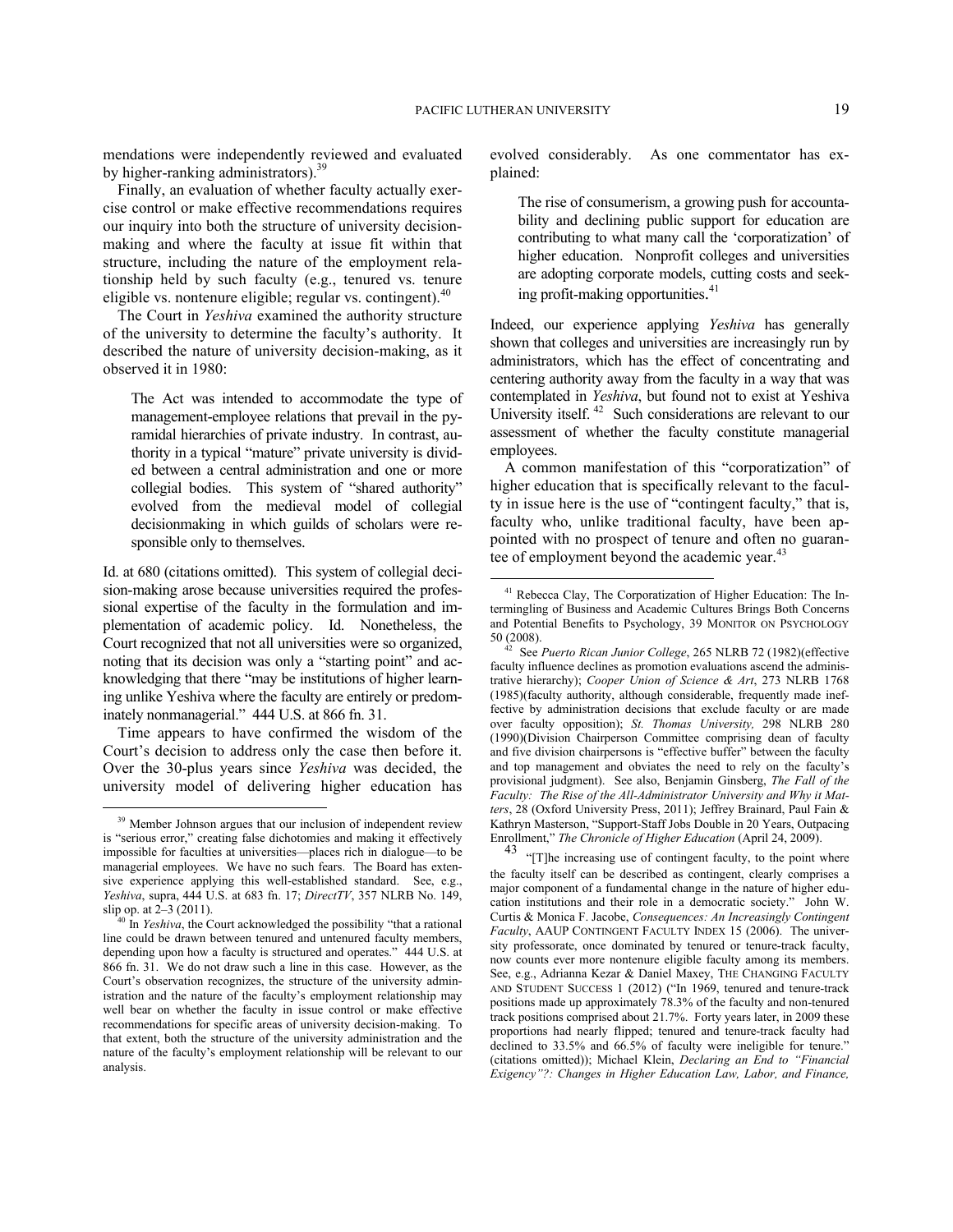There are many important ways, besides their tenuous employment relationship, in which contingent faculty differ from their tenured and tenure-eligible colleagues. Contingent faculty are often employed in teaching- or research-only positions, with little to no support for faculty development or scholarship, providing them with a very different relationship to the university and its functions. This relationship is reflected in the different man-ner of their employment by the university.<sup>[44](#page-19-0)</sup> Their appointment and/or reappointment often depends on the discretion of a single administrator, "producing the kind of hesitancy regarding controversy or offense in teaching and research that limits academic freedom."<sup>[45](#page-19-1)</sup> As a result, contingent faculty "tend not to be involved in shared governance" because of the precarious nature of their appointment.<sup>[46](#page-19-2)</sup> Given all of this, the net result of their unique, temporary relationship frequently is "[a] diminution of the faculty voice." $47$  Our inquiry, therefore, must include an examination of whether the nature of the employment in issue prevents those affected from helping shape the academy as a whole at their individual institutions.

In sum, where a party asserts that university faculty are managerial employees, we will examine the faculty's participation in the following areas of decisionmaking: academic programs, enrollment management, finances, academic policy, and personnel policies and decisions, giving greater weight to the first three areas than the last two areas. We will then determine, in the context of the university's decision making structure and the nature of the faculty's employment relationship with the university, whether the faculty actually control or make effective recommendation over those areas. If they do, we will find that they are managerial employees and, therefore, excluded from the Act's protections. We turn now to the present case.

## *D. Full-Time Contingent Faculty at PLU*

1. Nature of contingent faculty employment relationship

The use of full-time contingent faculty at PLU is con-sistent with the national pattern described above.<sup>[48](#page-19-4)</sup> PLU

<sup>44</sup> Curtis & Jacobe, suprafn. 43, at 7.

 $\overline{a}$ 

 $46$  Clay, supra fn. 41.

employs over 350 faculty, approximately 50 percent of whom are contingent. Contingent faculty are hired on yearly contracts. Although these are yearly appointments, a number of contingent faculty have been teaching at PLU for decades. According to a spring 2011 survey of contingent faculty by the PLU chapter of the American Association of University Professors ("Spring 2011 survey"), contingent faculty of PLU (who responded to the survey) "represent 576+ total years of teaching, 512+ of those at [PLU]. A range of 1-40 years at [PLU] was reported, with many of the respondents being longterm affiliates." Despite these, at time, lengthy tenures, nearly 30 percent of respondents said that they have never been told of the actual duration of their appointment. As a result, PLU has created a sizeable cadre of faculty, who, despite their longevity, can be terminated at the end of any given academic period.

Typically, PLU hires contingent faculty to replace regular faculty who are on sabbaticals, in response to increased enrollment demands, or while PLU seeks a replacement for a tenured faculty member. PLU does not accord all contingent faculty the same benefits as their tenure-track faculty colleagues and does not accord them support for their professional development or research activities. According to the Spring 2011 survey, 56 percent of respondents said that PLU does not support their travel to professional meetings, 30 percent said they did not have access to University-sponsored professional development, 77 percent said they were not able to submit external research grant proposals with institutional support, and 45 percent said they were not regularly evaluated. Additionally, 29 percent had never had a discussion with their supervisor regarding expectations for teaching, 52 percent had never had a discussion regarding expectations for university service, and 67 percent had never had a discussion about expectations for scholarship.

# 2. Authority of full-time contingent faculty in University Governance

Consistent with the national trend, the voice of fulltime contingent faculty in university governance is limited both by their uncertain position within the university community as well as by restrictions specifically imposed on them by PLU.

The faculty constitution states that that the "governing body" of the faculty is the faculty assembly. The consti-

*<sup>1971-2011</sup>*, 38 J.C. & U.L. 221, 271 (2011–2012) ("Between 1995 and 2007, contingent faculty came to outnumber tenured faculty."). Universities are increasingly turning to this contingent workforce in part because they are often paid less, helping to reduce costs, and because they also give the institutions flexibility to respond to fluctuations in university and course enrollment. See, e.g., Klein, supra, at 272.

<span id="page-19-0"></span> $^{45}$  Id.

 $47$  Curtis & Jacobe, supra fn. 43, at 16.

<span id="page-19-4"></span><span id="page-19-3"></span><span id="page-19-2"></span><span id="page-19-1"></span><sup>48</sup> As we have indicated, in addition to full-time and part-time contingent faculty, the University's faculty consists of "regular" tenureeligible faculty, administrative faculty, and emeriti faculty.

<sup>&</sup>quot;Administrative" faculty status is given to the occupants of the following positions: the president, the provost/dean of graduate studies, the vice president for development and university relations, the vice president for finance and operations, the vice president for admission and enrollment services, the vice president of student life/dean of students, and the academic deans.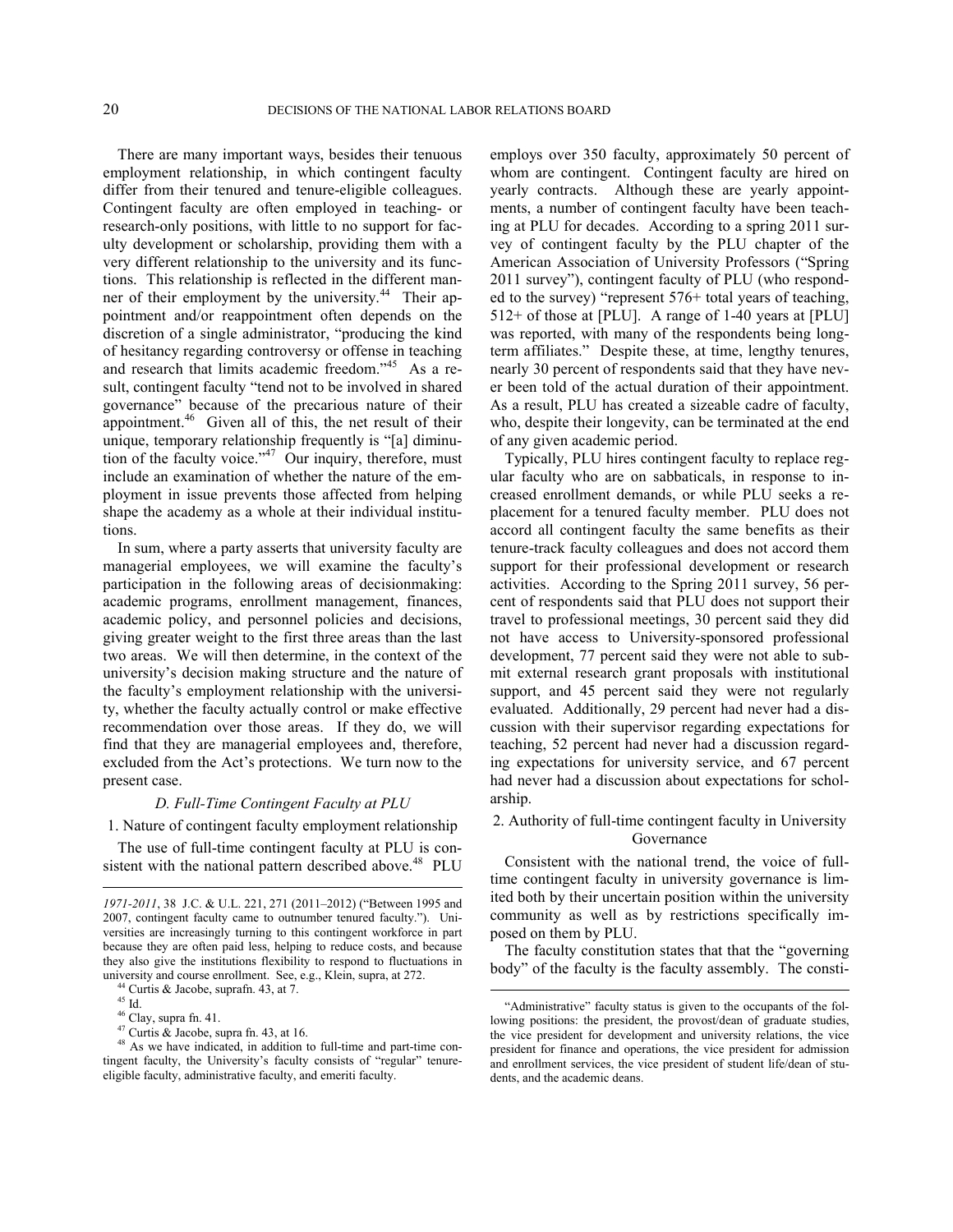tution also creates the faculty committee system, which, according to the faculty bylaws, consists of university committees and faculty standing committees that make recommendations to the faculty assembly.<sup>[49](#page-20-0)</sup> Faculty governance is generally organized in accordance with PLU's three divisions and four schools and their constit-uent departments.<sup>[50](#page-20-1)</sup>

*Divisions, Schools, and Departments*: The record reflects that these organizational units, among other things, originate curriculum revisions and revisions to academic policies, establish graduation standards, determine student scholarship standards and recipients, and participate in the selection of new faculty. Additionally, proposals for new majors, minors, departments, divisions, and schools frequently originate here. These changes typically proceed through the faculty standing committee on educational policies and, if necessary, the faculty assembly. Three divisions also elect their deans, and depart-ments elect their respective department chair.<sup>[51](#page-20-2)</sup>

Full-time contingent faculty may participate at the department level on various curriculum matters, but the extent of any actual participation was not explained by PLU. Further, PLU failed to establish that full-time contingent faculty have a vote on any of these matters within their department or division or school. In the division of humanities, regular and contingent faculty recently voted on a "Statement of Principles and Best Practices" for the division, which appears to recommend giving full-time contingent faculty voting privileges on all matters except personnel. The record does not indicate, however, that the recommendation was ever implemented. And the record does not demonstrate that the full-time contingent faculty have actually voted on any divisional matters. Further, the record contains no evidence that full-time contingent faculty in other divisions or schools have any right to vote within their respective divisions, schools, or constituent departments.

<span id="page-20-3"></span>*University Committees*: University committees must be authorized by the faculty assembly, the president, and the appropriate representative authority for non-faculty members of the proposed committee. According to the

1

handbook, the membership of each current university committees include a mix of faculty, administrators and students, but the faculty are not a majority on any committee. The duration of a faculty appointment to a university committee is 3 years. Full-time contingent faculty were barred from serving on university committees until 2013, when the faculty assembly voted to remove that prohibition. There is no evidence, however, of fulltime contingent faculty currently serving on a university committee. And practically speaking, it is uncertain how many full-time contingent faculty, who serve only 1-year appointments, are even eligible to serve on university committees given that committee appointments last for 3 years.<sup>[52](#page-20-3)</sup>

Currently, the university committees cover topics such as: long-range planning, diversity, budget,  $53$  retirement fund, strategic enrollment management, university media, institutional animal care and use, and campus ministry. Recommendations from university committees go to the president's council, which consists of the president, provost, and vice presidents.<sup>[54](#page-20-5)</sup> These recommendations from the university committees appear to be purely advisory. For instance, the University provost testified as follows regarding the university budget committee: "The word, advisory, is key. They don't decide, but they offer an avenue for input to the administration." In any event, according to the provost's testimony, none of the faculty has a vote on the size of the student body, admissions standards, retention standards, tuition and fees, or distribution of financial aid.

*Faculty Standing Committees*: Faculty standing committees are created by the faculty assembly. Membership on faculty standing committees is limited to regular faculty; contingent faculty are expressly barred from serving.

The eight faculty standing committees cover faculty governance, educational policies, admission and reten-

 $54$  There is no evidence that university committee recommendations are forwarded to the faculty assembly for consideration.

<span id="page-20-4"></span><span id="page-20-0"></span><sup>&</sup>lt;sup>49</sup> Under the bylaws, both faculty and university committees are "standing" committees; for purposes of clarity, we will use "faculty standing committee" and "university committee" to distinguish between the two. The faculty committee system also includes ad hoc committees.

<span id="page-20-1"></span><sup>50</sup> PLU is composed of the division of humanities, the division of natural sciences, the division of social sciences, the school of arts and communication, the school of business, the school of education, and the school of nursing. Divisions and schools may be further divided into departments by subject matter. Deans head the three divisions and four schools; regular faculty serve as department chairs.

<span id="page-20-5"></span><span id="page-20-2"></span><sup>&</sup>lt;sup>51</sup> The deans of the four schools are hired by PLU.

<sup>&</sup>lt;sup>52</sup> Additionally, as seen for the university budget committee, faculty membership on university committees is often drawn from faculty standing committees. As such, full-time contingent faculty would not be able to fill those seats.

The provost testified that the university budget committee makes recommendations on tuition, among other things.

The Regional Director found that the university budget committee also counts faculty as a majority of its membership. This appears to be incorrect. Per the faculty handbook, its membership is: the president; the provost; the vice president for finance and operations (chair); one member each from the educational policies faculty standing committee, faculty affairs faculty standing committee, and the instructional resources faculty standing committee; two budget heads selected by the president, one from the college of arts and sciences, one from the professional schools; two students; and two administrative staff.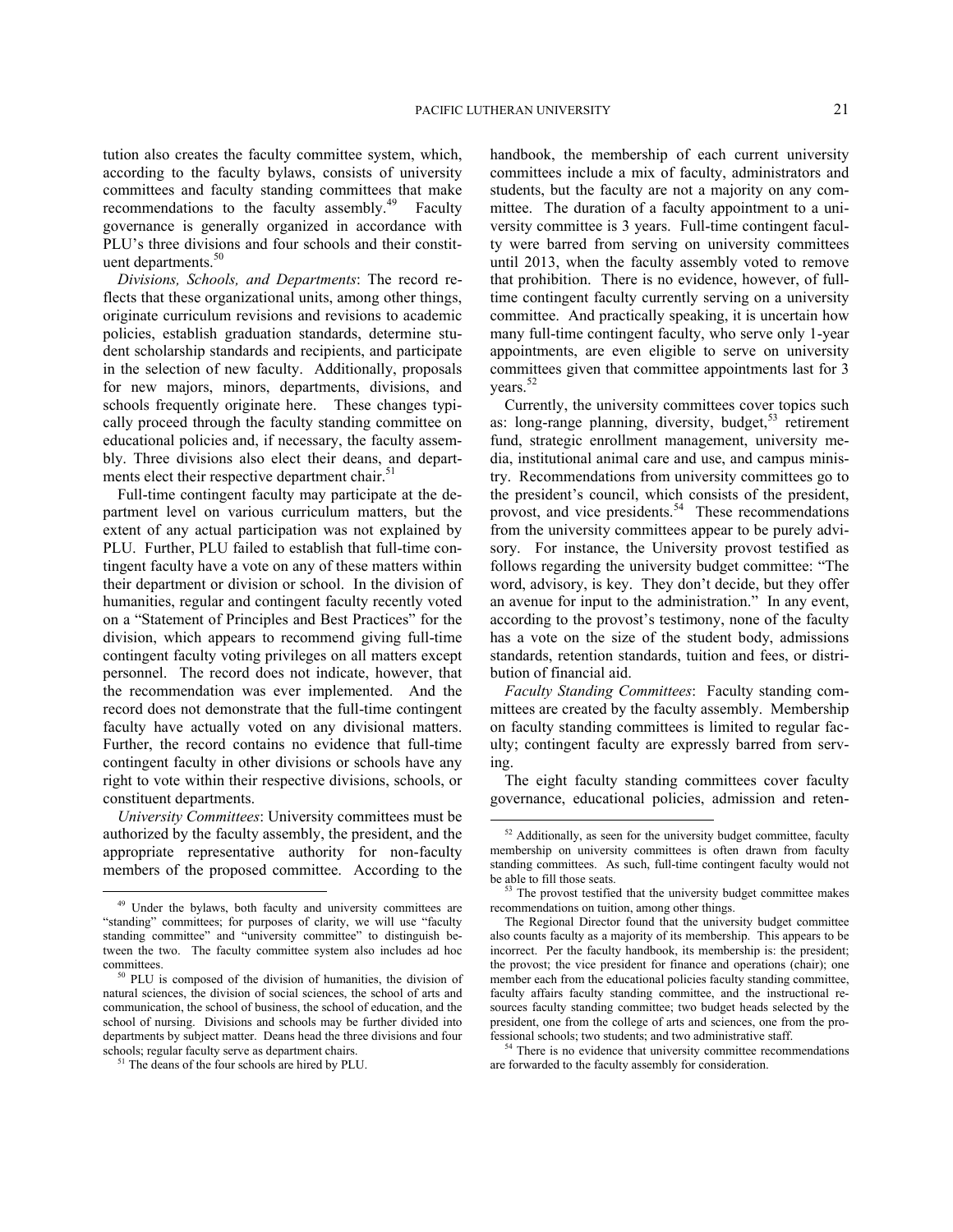tion, rank and tenure, faculty affairs, $55$  campus life,  $56$ global education,<sup>[57](#page-21-2)</sup> and instructional resources.<sup>[58](#page-21-3)</sup> The admission and retention committee "stud[ies] problems, recommend[s] policy, and, in general, represent[s] the faculty in matters dealing with admission, retention, student academic status and policy recommendation and formulation related to enrollment." But as stated above, the faculty does not vote on admission and retention matters. The educational policies committee has jurisdiction over, among other things: the academic calendar; changes to degree requirements; design of courses, degrees, majors, and minors; and the establishment of depart-ments and divisions/schools.<sup>[59](#page-21-4)</sup> The tenure and rank committee may recommend procedures for granting tenure, the requirements for promotion and rank, faculty evaluations, and salary. And the governance committee has purview over changes to the faculty constitution and bylaws,<sup>[60](#page-21-5)</sup> faculty handbook,<sup>[61](#page-21-6)</sup> and the faculty governance system as a whole. Although the faculty handbook provides that the faculty shall recommended many procedures governing an array of subjects, some of these pro-

cedures provide only a limited role for the faculty and others prohibit their participation. Even further removed are all contingent faculty because they cannot participate in the development of these recommendations at the faculty standing committee level.

At the hearing, the provost emphasized that although the "vast majority" of committee determinations go to the faculty assembly, others do not. Curriculum and course changes are automatically approved after going through the educational policies committee, unless there is an objection; only then would the matter potentially have to go through the faculty assembly. $62$  Any matter concerning money, particularly compensation, goes directly to the administration without first going to the faculty assembly.

*Faculty Assembly*: Faculty assembly meetings are held once a month during the academic year. Regular, administrative, and contingent faculty may attend. Attendance is typically over 100. The provost estimated that 80 percent of the faculty attendees are tenure eligible and 20 percent are contingent, and possibly 10 to 11 administrative faculty attend as well. The provost did not estimate how many of the contingent faculty attendees are full time. He acknowledged that there may be faculty assembly meetings where very few contingent faculty are present. Of the contingent faculty members, only fulltime contingents have the right to vote in the assembly, and PLU has limited their right by excluding them from all personnel decisions.<sup>[63](#page-21-8)</sup> The record contains no evidence, however, that full-time contingent faculty have actually ever voted or spoken in the faculty assembly.

The provost testified it is unusual for the faculty assembly to reject recommendations from faculty standing committees. He cited only one example—the 2013–2014 academic calendar guidelines. The guidelines originated with the educational policies committee and were returned to the committee after rejection by the assembly. Afterward, the provost *worked with the committee* on revisions. The revised guidelines were later approved by the assembly.

<span id="page-21-0"></span><sup>&</sup>lt;sup>55</sup> This committee recommends policy regarding faculty welfare, including scholarships and grants, faculty leaves, fringe benefits, retirement, and salaries and advises the administration regarding faculty concerns regarding allocation of budgetary funds.

<span id="page-21-1"></span><sup>56</sup> This committee "consider[s] in a coordinated fashion matters pertaining to the academic and social aspect of campus life," including the academic integrity policy.

<span id="page-21-2"></span>This committee "review[s] and oversee[s] off-campus curricular matters related to global education programs and initiatives, to advise the Executive Director of the Wang Center for International Programs on policies and procedures related to global education, and to advocate with the Wang Center for global education across the campus."

<span id="page-21-3"></span>This committee "advance[s] the educational mission of the university with respect to information technology, learning spaces, the library, and related services and resources."

<span id="page-21-4"></span>The provost testified that the educational policy committee has an "absolutely" critical role to play in the curriculum revision process.

<span id="page-21-5"></span><sup>&</sup>lt;sup>60</sup> The faculty constitution lists several "rights and duties" that "are inherent in the faculty collectively." These include: determination of degrees, certificates of merit, awards, and honors; establishment or discontinuation of colleges, schools, institutes, and departments; formulation and enactment of "educational policy which is the central concern of the university"; "requirements for admission to, and rank of, its [the faculty's] membership;" and establishment of its [the faculty's] own form of governance"; "formulation of courses of study"; "recommendation of requirements for admissions, academic status, and graduation, nomination of candidates for degrees"; "censure of any member of the academic community"; and provision for a fair and impartial hearing in cases of faculty accused of professional misconduct.

<span id="page-21-8"></span><span id="page-21-7"></span><span id="page-21-6"></span><sup>&</sup>lt;sup>61</sup> The faculty handbook contains specific procedures governing an array of subject areas. These include: instructional responsibilities (course load, office hours, grading, examinations, teaching evaluations, registration, attendance); academic advising; academic integrity; honorary degrees; faculty discipline and dismissal; recruitment and selection of new faculty; review process for contingent faculty; compensation philosophy; reductions in teaching load; phased retirement; faculty awards; and leaves of absence (sabbatical, regular, and special).

 $62$  The record does not clearly indicate how often these matters become effective without faculty assembly approval. The record also does not establish whether full-time contingent faculty have the right to object and thus force further consideration of the measure. But even if they have such a right, there is no evidence that any of the full-time contingent faculty ever exercised it.

<sup>&</sup>lt;sup>63</sup> Although it is undisputed that the full-time contingent faculty cannot vote on personnel matters, the provost testified that they may vote on procedures governing those actions. Before many of those policies reach the faculty assembly, of course, they must pass through the rank and tenure faculty standing committee, from which contingent faculty are barred.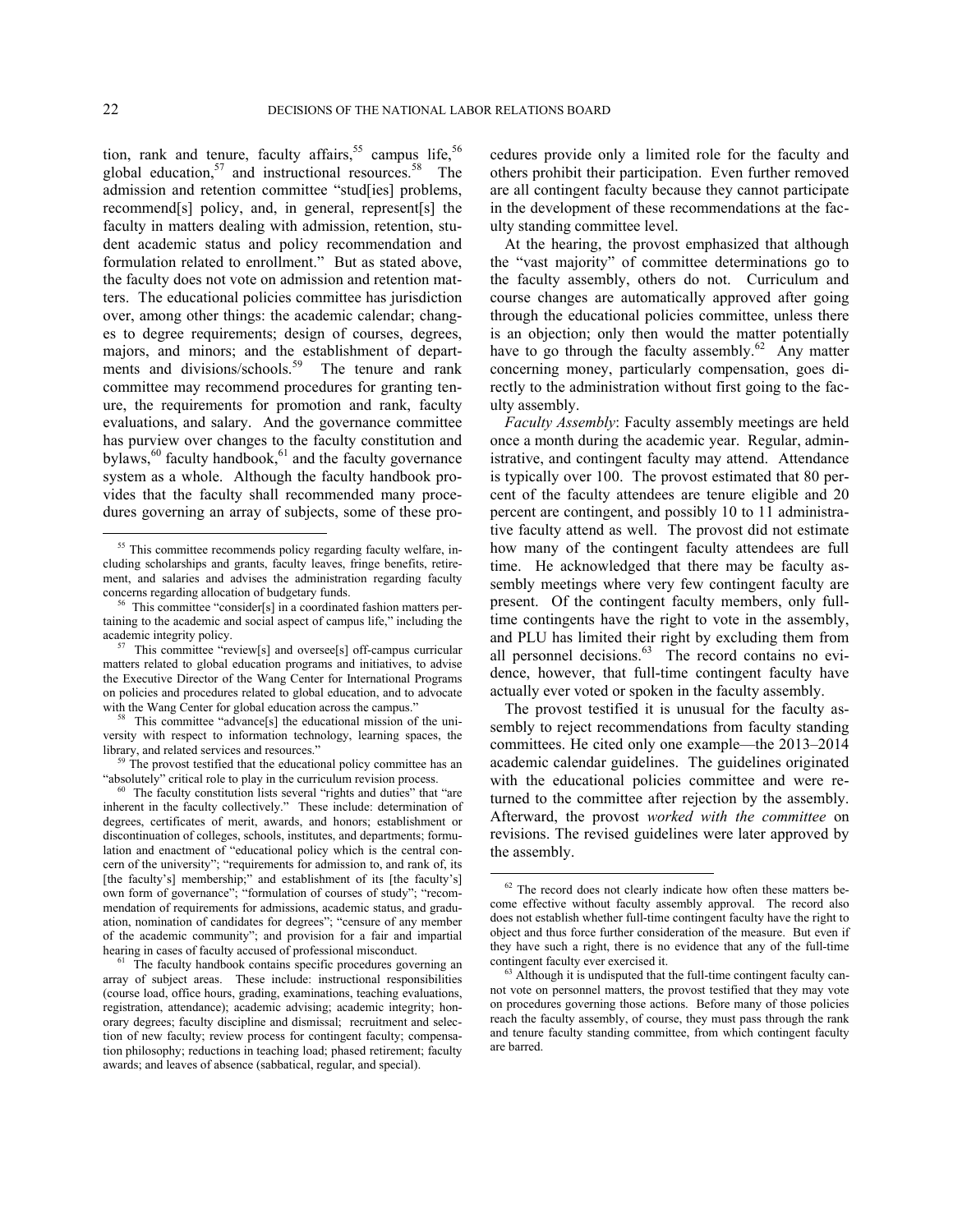## *E. The Regional Director's Decision*

Applying *Yeshiva* and its progeny, the Regional Director found that the Employer failed to carry its burden of demonstrating the managerial status of the full-time contingent faculty. The Regional Director emphasized that the full-time contingent faculty cannot serve on the faculty standing committees, including the "powerful educational policy committee" and the rank and tenure committee. $64$  He noted that the typical year-to-year contracts of the full-time contingent faculty present an impediment to serving on such committees as the members are appointed for 3-year terms. The Regional Director found that, in any event, the university and faculty standing committees are purely advisory because PLU failed to meet its burden of demonstrating that recommendations from these committees were routinely approved without independent review.

The Regional Director also emphasized that the contested contingent faculty constitute a small minority of those who attend faculty assembly meetings and likely a smaller minority of its voting body because not all the contingent faculty who attend are eligible to vote. The Regional Director took account of the absence of evidence that any contingent faculty member ever participated in a vote of the faculty assembly, and of the rule that contingent faculty members may not vote in the assembly on personnel matters. The Regional Director found that despite the pronouncements of PLU's witnesses, in practice, power resides in the faculty standing committees, and Board law accords the actual practices of faculty greater weight. See *Cooper Union of Science and Art*, 273 NLRB 1768 (1985).

The Regional Director further found that, although the humanities division has taken a step towards granting greater participation to the contingent faculty in its decision-making, PLU failed to produce evidence of any significant decisions having been made at the division level. Moreover, the Regional Director observed that the language in the division's "Statement" regarding voting rights for full-time contingent faculty was "purely aspirational" and non-binding. As for departments, the Regional Director found that although contingent faculty may sit in on faculty hiring interviews, no evidence was presented regarding their roles and the record did not demonstrate that any recommendations flowing from the interviews were effective without independent review.

<u>.</u>

# *F. Contentions of the Parties*

## 1. PLU

PLU argues that the "full-time contingent faculty are exempt under *Yeshiva"* as managerial employees because they have the same voice and vote in the faculty assembly on key academic policies as the regular tenureeligible faculty. By having a voice and a vote in the faculty assembly, as in *Yeshiva*, PLU argues, these faculty members have the ability to determine admission criteria, curriculum, course offerings, grading procedures and many other matters related to academic policy and university governance.

According to PLU, under the Supreme Court's *Yeshiva* test, "the controlling consideration . . . is that the faculty . . . [may] exercise authority." *Yeshiva*, supra, 444 U.S. at 686. It therefore is irrelevant, PLU argues, how a given issue comes to the faculty assembly for decision. It is the right to vote on these subjects that makes faculty managerial under *Yeshiva*. PLU disputes the Regional Director's attempt to distinguish the status of the fulltime contingent faculty on the basis that "no contingent faculty may vote in the assembly . . . on personnel matters." Decision at 19. In fact, PLU argues, the faculty assembly, including full-time contingent faculty, votes on the criteria for tenure and promotion, and all faculty personnel policies, including the level of compensation during sabbaticals, and the rules and guidelines to discipline or discharge faculty.

### 2. The Petitioner

The Petitioner agrees with the Regional Director that the full-time contingent faculty are not managerial employees under *Yeshiva*. The Petitioner emphasizes that the full-time contingent faculty do not have equal access or participatory rights within the faculty governance system. This includes lack of participation in faculty standing and university committees, their minority status within the faculty assembly, and limitations on what they can vote. The Petitioner further argues that there is a clear institutional divide between contingent and regular faculty. At the school and division levels, some decisions such as specific course offerings, course credit determinations, scheduling and hiring are made by department chairs. The Petitioner asserts that the record does not demonstrate that full-time contingent faculty as a whole can participate across all divisions and schools in these department decisions. Rather, full-time contingent faculty will always constitute a small, discrete minority with lesser rights in the voting population. Their vote is diluted by the way that successful faculty proposals are crafted at the faculty standing committee level, from which they are barred. Moreover, they are barred from person-

<span id="page-22-0"></span><sup>64</sup> As stated above, in March 2013, the faculty assembly voted to allow full-time contingent faculty to serve on university committees but not faculty standing committees. As correctly found by the Regional Director, no evidence was presented that they yet had done so. Of the current faculty representatives on the university committees, there is no evidence that any are full-time contingent faculty.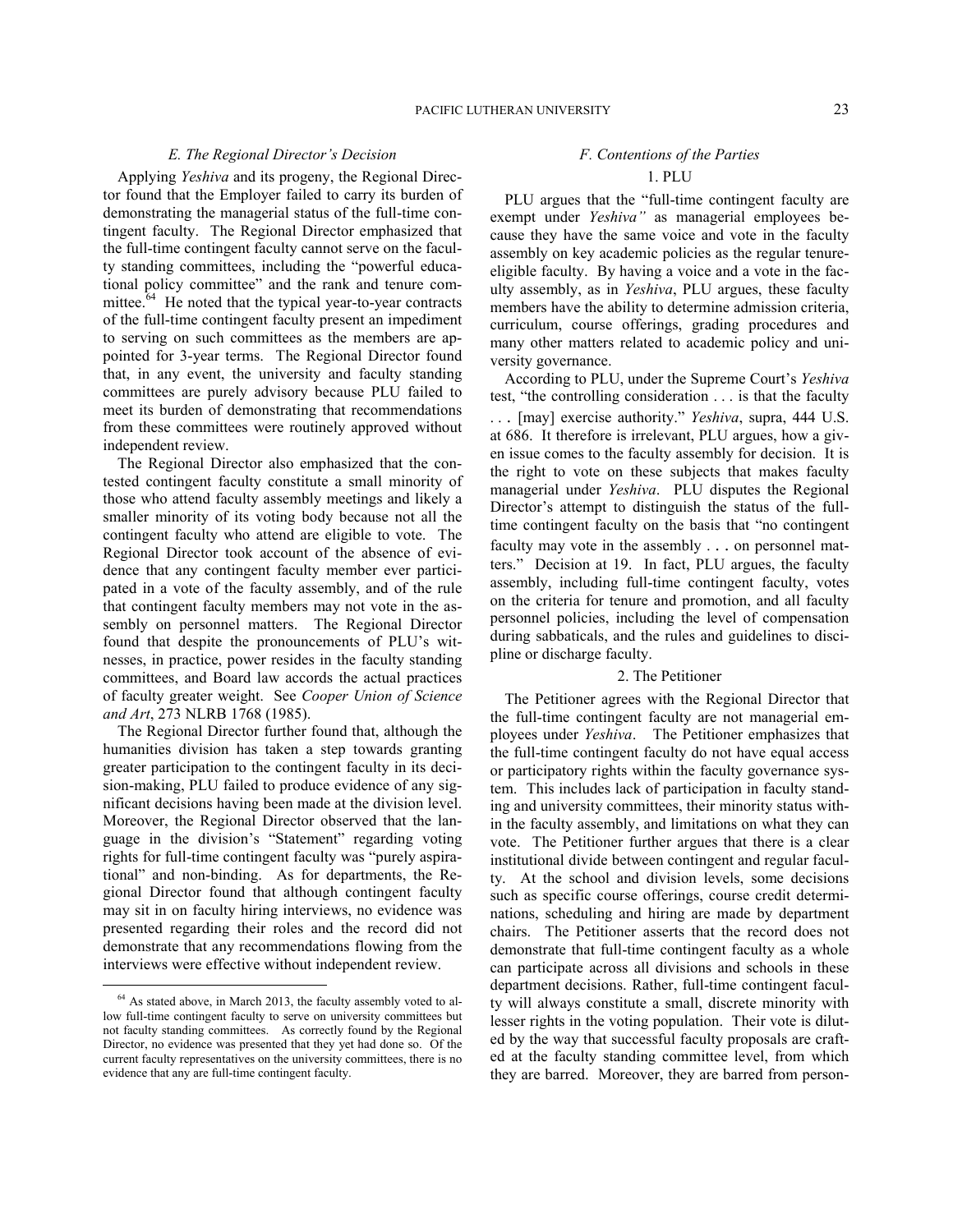nel-related decisions, and PLU failed to show how it determines whether an issue is personnel-related and thus whether full-time contingent faculty can vote.

# *G. Application of the Analytical Framework*[65](#page-23-0)

We agree with the Regional Director that PLU has failed to carry its burden of proving that full-time contingent faculty are managerial employees. As more fully discussed below, the record fails to show that full-time contingent faculty actually control or make effective recommendations in any of the primary or secondary areas of decision-making.

#### 1. Areas of university decision making

#### *a. Primary areas*

As described, full-time contingent faculty have limited participation in decisions affecting academic programs (curricula, major and minor areas of study, and related academic requirements). These decisions originate in the divisions, schools, and various academic departments within PLU. PLU has not shown that full-time contingent faculty have the right to vote on such matters at this level, and there is no evidence that they have done so. Further, proposals from divisions, schools, and their departments are typically forwarded to the faculty standing committee on educational policies for its review. The full-time contingent faculty likewise have no vote at this level because they are barred from serving on faculty standing committees. Of course, full-time contingent faculty have a vote on academic matters in the faculty assembly, but even this involvement is limited. While the faculty standing committee's decisions on new degrees, majors, minors, and programs must go through the faculty assembly for approval, changes to degree requirements, new courses, and other curriculum course changes do not require the consent of the faculty assembly unless there is an objection.

We find no evidence that contingent faculty vote on enrollment management policies (the size, scope, and composition of the student body). Indeed, the provost testified that none of the faculty, including regular faculty, have the right to vote on the size of the student body or admission and retention standards. At most, the record shows that, as of 2013, full-time contingent faculty

are eligible for membership on the university committee responsible for enrollment management policies, which includes a mix of faculty, students and administrators.<sup>[66](#page-23-1)</sup> But there is no evidence that any full-time contingent faculty currently serve on this apparently advisory committee. And the record fails to demonstrate that any of the committee's recommendations are submitted to the faculty assembly—where full-time contingents would presumably have a vote—before they go to the president's council.

Finally, there is no evidence that contingent faculty are involved in decisions affecting PLU's finances (budget, tuition, financial aid, and related fiscal matters). Contingent faculty have no vote on financial aid or tuition, and there is no evidence of their involvement in other financial decisions. As with enrollment management, PLU at most proved that contingent faculty could one day have a vote on this apparently advisory university committee, but no contingent faculty member has sat on this committee to date. And again, the record fails to demonstrate that any recommendations from the university budget committee are submitted to the faculty assembly before they go to the president's council.

#### *b. Secondary areas*

Decisions affecting academic policy (teaching and research methods, grading policy, academic integrity, and related areas) appear to proceed through PLU's decisionmaking process in a manner similar to academic programs.

Finally, the record indicates that contingent faculty play a limited role in deciding personnel policy and related matters (e.g., hiring, promotion, tenure and leave). Most notably, PLU specifically excludes contingent faculty from voting on specific personnel decisions. In addition, contingent faculty are excluded from the faculty standing committee on faculty affairs, which recommends policies regarding faculty salaries, grants, leave, fringe benefits, and retirement. However, at least some personnel policies—most notably, those that are contained in the faculty handbook—go through the faculty assembly, at which time full-time contingent faculty can vote on them.

Nonetheless, as we now show, even to the extent the full-time contingent faculty have some involvement in these decision-making areas, PLU has not shown that their involvement rises to the level of actual or effective control.

<span id="page-23-1"></span><span id="page-23-0"></span><sup>65</sup> We reject PLU's contention that this case should be remanded to determine the managerial status of the regular faculty. The burden of proving managerial status is on PLU. If PLU's argument is that the full-time contingent faculty are managerial employees because they have managerial authority comparable to that of the tenure-eligible faculty, then PLU had the burden of demonstrating that the regular faculty are managerial employees. PLU did not raise that issue at the hearing. Rather, it argued only that the full-time contingent faculty are managerial employees, and it agreed to exclude the regular faculty from the unit without taking a position on their status.

<sup>66</sup> Of course, the full-time contingent faculty are not eligible to serve on faculty standing committee on admission and retention.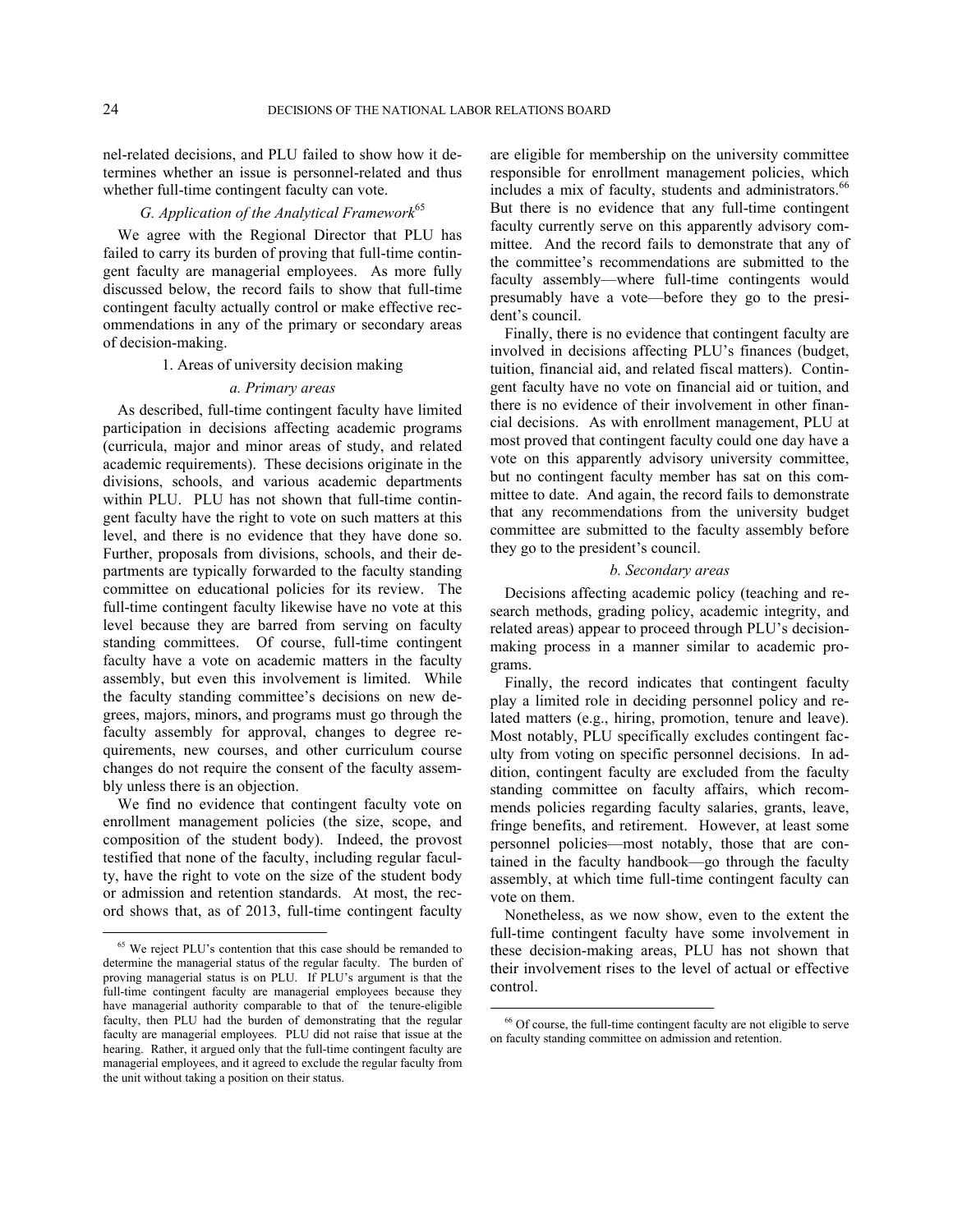## 2. Actual control or effective recommendation

As stated above, PLU established that full-time contingent faculty have voting privileges in the faculty assembly, although these voting privileges are limited in that they do not extend to specific personnel decisions. Moreover, the record indicates that only about 20 percent of those faculty who actually attend any particular faculty assembly meeting are contingent faculty, without specifying how many are *full-time* contingent faculty. Finally, PLU has not even established that any full-time contingent faculty member ever has cast a vote, or even spoken, in the faculty assembly.

But, even if there were such evidence, or evidence of greater contingent faculty involvement in the assembly, a closer review of the assembly reveals that it is little more than a conduit to transmit previously agreed-upon recommendations to the administration. Consistent with this conclusion, the only evidence PLU presented of the faculty assembly vetoing any action concerned the 2013– 2014 academic calendar. But even in that case, the matter originated in the educational policies committee and was referred back to that committee, which ultimately worked out a compromise with the provost, a compromise that the faculty assembly ultimately endorsed.

To the extent that policy may be formulated or effectuated by faculty, that work appears to be done in the divisions, schools, and departments, the faculty standing committees, and the university committees.<sup>[67](#page-24-0)</sup> However, PLU failed to present any evidence that full-time contingent faculty vote on matters pending before their division, school, or department. Further, faculty standing committees exclude the contingent faculty altogether, precisely because of their contingent status. Moreover, PLU now contends in its brief on review that the standing committees are only advisory bodies. And while contingent faculty may now vote in university committees, the record reflects that no contingent faculty member has yet served on a university committee. But even if they did, they would be a minority on the university committee as their membership is currently structured, and such committees appear to be purely advisory in any event.

Finally, the ability of the contingent faculty to control or make effective recommendations regarding university policy is inherently limited by the very nature of their employment relationship with PLU. As discussed, na-

<u>.</u>

tionwide, contingent faculty tend to have a limited voice in university governance, if they have a role at all. PLU's treatment of its contingent faculty is consistent with that national norm. As the spring 2011 survey demonstrated, although many contingent faculty are employed for years by PLU, their hold on their positions is tenuous, subject to yearly renewal. And many are not even told of their basic rights and responsibilities relative to PLU.

Our examination of the decision-making authority in this case leaves little doubt that the contingent faculty simply do not, and in fact cannot, control or effectively control relevant decision-making within PLU.

## *H. Conclusion*

We conclude that PLU has failed to prove that its fulltime contingent faculty exercise managerial authority on behalf of their employer, PLU. In particular, we find that there is insufficient evidence that the full-time contingent faculty are substantially involved in decision-making affecting the key areas of academic programs, enrollment management, and finances. Even in the secondary areas of academic policy and personnel policy or decisions, their decision-making authority is essentially limited to matters concerning their own classrooms or departments. To the extent full-time contingent faculty do have opportunities to participate in those areas of decision making, the record is clear that their involvement falls well short of actual control or effective recommendation, given the university's decision making structure.

#### ORDER

This proceeding is remanded to the Regional Director for appropriate action consistent with this Decision and Order.

Dated, Washington, D.C. December 16, 2014

|        | Mark Gaston Pearce,                   | Chairman |
|--------|---------------------------------------|----------|
|        | Kent Y. Hirozawa,                     | Member   |
|        | Nancy Schiffer,                       | Member   |
| (SEAL) | <b>NATIONAL LABOR RELATIONS BOARD</b> |          |

<span id="page-24-0"></span><sup>67</sup> Although PLU presented evidence of an extensive committee system, it now contends that these committees are just advisory because the faculty assembly makes the important votes. Yet the provost testified, for example, that the educational policy committee plays a "critical role" in curriculum revisions and that "the committee process works pretty well."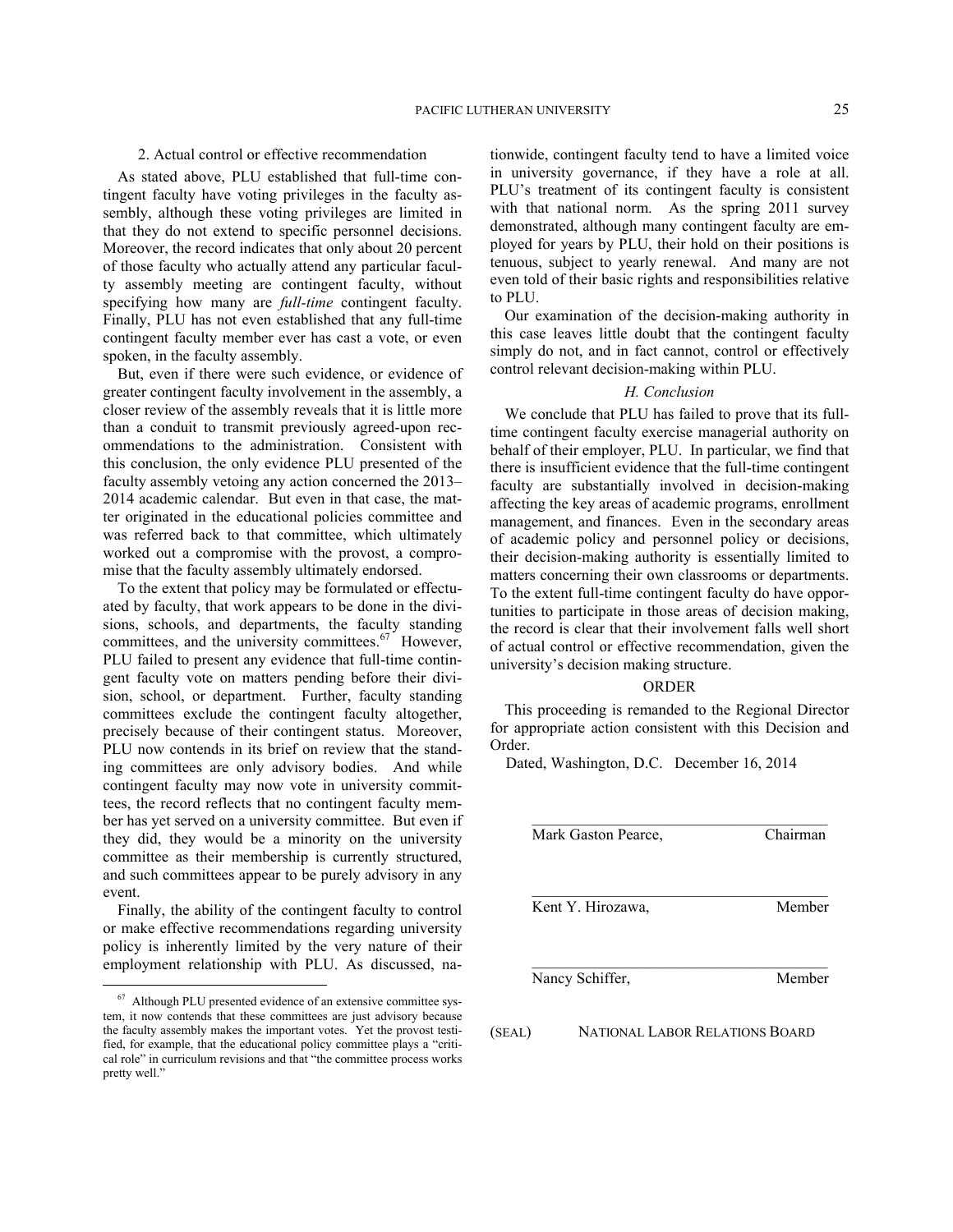MEMBER MISCIMARRA, concurring in part and dissenting in part.

"The values enshrined in the First Amendment plainly rank high in the scale of our national values." *NLRB v. Catholic Bishop of Chicago*, 440 U.S. 490, 501 (1979) (internal quotation marks omitted). In *Catholic Bishop* and other cases, the Board has had a challenging time deciphering when First Amendment concerns warrant a finding that the Board must refrain from exercising jurisdiction over faculty members at certain religious schools and universities.<sup>[1](#page-25-0)</sup> I join my colleagues in abandoning the "substantial religious character" test that the D.C. Circuit rejected in *University of Great Falls v. NLRB*, 278 F.3d 1335 (D.C. Cir. 2002). However, for the reasons stated in Member Johnson's insightful separate opinion, I believe the majority errs in holding the exemption afforded to religious schools applies only if faculty members are held out as "performing a specific role in creating or maintaining their school's religious educational environment," and I further believe the Board should simply embrace and apply the three-part test articulated by the D.C. Circuit in *University of Great Falls*.<sup>[2](#page-25-1)</sup> In my view, this test, applied here, compels the conclusion that Pacific Lutheran University should be deemed exempt from the Act's coverage based on First Amendment considerations.

The majority addresses a second important issue: whether Pacific Lutheran's contingent faculty members fall within the exemption applied to "managerial" employees, which is governed by *Yeshiva University v. NLRB*, 444 U.S. 672 (1980). Here, I agree with my colleagues that the record fails to support a finding that the contingent faculty members are exempt managerial employees. More generally—though subject to some qualifications described below – I agree with the framework outlined by the majority for determining whether faculty members are exempt "managerial" employees.

### *A. The Religious Educational Institution Exemption*

Member Johnson's dissenting opinion sets forth a commanding and comprehensive analysis of *Catholic Bishop*, *Great Falls* and related cases. I join in Member Johnson's conclusion that the standards articulated by the majority suffer from the same infirmity denounced by the Supreme Court in *Catholic Bishop* and by the D.C. Circuit in *Great Falls*: those standards entail an inquiry likely to produce an unacceptable risk of conflict with the Religion Clauses of the First Amendment. As the Supreme Court has explained: "*The line* [*between religious and secular activities*] *is hardly a bright one, and an organization might understandably be concerned that a judge would not understand its religious tenets and sense of mission*. Fear of potential liability might affect the way an organization carried out what it understood to be its religious mission." *Corp. of Presiding Bishop of Church of Jesus Christ of Latter-Day Saints v. Amos*, 483 U.S. 327, 336 (1987) (holding that Title VII's exemption from prohibition against religious discrimination in employment for secular non-profit activities of religious organizations did not violate the Establishment Clause) (emphasis added).

I also believe we are poorly served here by devising a standard that differs from the three-part test already endorsed by the D.C. Circuit in *Great Falls*, supra. The elements of that standard are understandable and relatively straightforward, and each one serves a reasonable function. The *Great Falls* standard appears to be consistent with *Catholic Bishop* and other Supreme Court cases, and it draws heavily on the *en banc* decision in *Universidad Central de Bayamon*, supra, authored by then-Circuit Judge Breyer (who now sits on the Supreme Court). Additionally, the Court of Appeals for the D.C. Circuit has squarely held that courts owe no deference to the Board's interpretation of the exemption to be afford-ed religious educational institutions.<sup>[3](#page-25-2)</sup> Finally, not only has the D.C. Circuit addressed the very question presented here, every unfair labor practice decision by the Board

<span id="page-25-0"></span><sup>1</sup> *NLRB v. Catholic Bishop of Chicago*, supra (invalidating the Board's policy of declining jurisdiction over institutions "only when they are completely religious, not merely religiously associated"); *University of Great Falls v. NLRB*, 278 F.3d 1335 (D.C. Cir. 2002) (invalidating the Board's subsequent policy of declining jurisdiction only over schools that have a "substantial religious character"); *Universidad Central de Bayamon v. NLRB*, 793 F.2d 383, 398 (1st Cir. 1985) (en banc) (evenly divided court denied enforcement of Board order against a church-operated college "that [sought] primarily to provide its students with a secular education, but which also maintain[ed] a subsidiary religious mission"); *NLRB v. Bishop Ford Central Catholic High School*, 623 F.2d 818 (2d Cir. 1980) (reversing Board's determination that a religious school was outside the scope of *Catholic Bishop* merely because it was operated by a private corporation rather than a religious order, finding that First Amendment concerns are implicated in both circumstances).

<span id="page-25-2"></span><span id="page-25-1"></span><sup>&</sup>lt;sup>2</sup> Under the *University of Great Falls* test, the Board has no jurisdiction over faculty members at a school that (1) holds itself out to students, faculty and community as providing a religious educational environment; (2) is organized as a nonprofit; and (3) is affiliated with, or owned, operated, or controlled, directly or indirectly, by a recognized religious organization, or with an entity, membership of which is determined, at least in part, with reference to religion. 278 F.3d at 1343.

<sup>3</sup> *Great Falls*, 278 F.3d at 1340-1341 ("As *Catholic Bishop* was decided on grounds of constitutional avoidance, we give no deference to the NLRB's application of this exemption to the National Labor Relations Act.") (citing *Chevron U.S.A., Inc. v. Natural Resources Defense Council, Inc.*, 467 U.S. 837 (1984)); see also *NLRB v. Hanna Boys Center*, 940 F.2d 1295 (9th Cir. 1991) ("We review de novo the Board's purely legal conclusion that *Catholic Bishop* applies only to teachers in parochial schools.").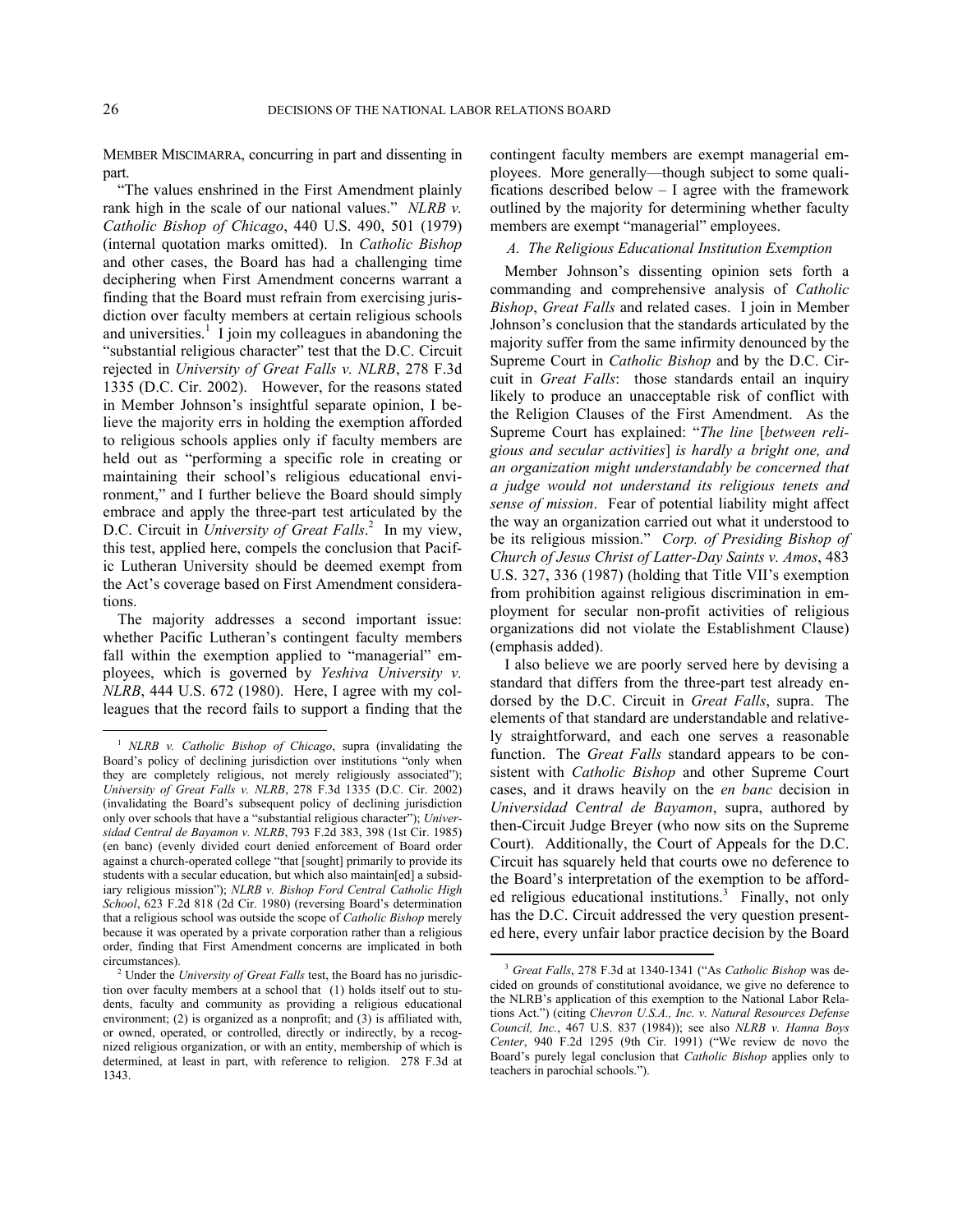may be appealed to the D.C. Circuit. 29 U.S.C. § 160(f). Thus, even if one disagreed with *Great Falls*, any attempt by the Board to chart a different path appears pre-destined to futility.<sup>[4](#page-26-0)</sup> In any event, for the reasons set forth above and in Member Johnson's thoughtful analysis, I believe the *Great Falls* standard is appropriate and, applying that standard, I would find that the Board clearly lacks jurisdiction over the faculty at Pacific Lutheran University.

## *B. The Managerial Employee Exemption*

With some important qualifications, I agree with the framework—which is governed by *Yeshiva,* supra outlined by the majority regarding factors that influence whether faculty members are exempt "managerial" employees.[5](#page-26-1) I also generally agree with the distinction between three "primary" areas (academic programs, enrollment management, finances) and two "secondary" ones (academic policy, personnel policy and decisions). However, I make the following additional observations.

First, for reasons similar to those expressed in Member Johnson's separate opinion, I believe the majority's test and its application of these factors – including the treatment of authority, control, and effective recommendation – are too onerous and inflexible and would improperly confer "employee" status on some faculty members who should be considered "managerial" employees under *Yeshiva* and its progeny.

Second, I do not believe relevant documentation describing the role played by faculty members (for example, faculty handbooks or position descriptions) can be freely disregarded by the Board as what the majority calls "mere paper authority." When the evidentiary record contains uncontroverted evidence—documentary or otherwise—hat faculty members have "managerial" au-

<u>.</u>

thority in one or more of the five areas of consideration, the Board should not discount or disregard such evidence based on a characterization that it is "self-serving."

Third, I believe it is unrealistic and inconsistent with the Act to regard faculty members as "managerial" employees only if their recommendations are "almost always" followed. Few managers in any work setting have this type of overwhelming influence within their organizations, even though they undisputedly qualify as "managerial" employees for purposes of the Act.

Fourth, as noted above, I believe the distinction between "primary" and "secondary" factors is likely to be useful in most cases. However, there are many nonuniversity contexts in which individuals who undisputedly qualify as "managerial" have specialized responsibility in only one area, and not others. I believe the Board must allow for the same possibility in the university context and find that faculty members, in some instances, may qualify as "managerial" employees when their influence in "secondary" areas is substantial to a degree that outweighs their lack of involvement in any "primary" areas.

Finally, like my colleagues, I agree that the record in the instant case is insufficient to establish that Pacific Lutheran's full-time, contingent faculty members are exempt "managerial" employees. However, as noted previously, I believe it is not necessary to reach this issue because the record clearly establishes, in my view, that Pacific Lutheran University should be considered outside the Board's jurisdiction based on its religious affiliation, and I would dismiss the election petition.

## *C. Conclusion*

For these reasons, I concur in part and dissent in part. Dated, Washington, D.C. December 16, 2014

Phillip A. Miscimarra, Member

## NATIONAL LABOR RELATIONS BOARD

MEMBER JOHNSON, dissenting.

#### Introduction

The story of this case fundamentally starts with—and should end with—the Constitution. In 1979, on the basis of avoiding a constitutional conflict, the Supreme Court in *NLRB v. Catholic Bishop of Chicago*, 440 U.S. 490, soundly rejected the Board's attempt to exert its jurisdiction over lay teachers at "church-operated" schools. In the years since that landmark decision, the

<span id="page-26-0"></span><sup>4</sup> Of course, the Board's interpretation of the Act, including the exemption applicable to religious educational institutions, is subject to review by various courts of appeals, not merely the D.C. Circuit, and our resolution of particular issues—though contrary to the D.C. Circuit—may be endorsed by other courts and ultimately upheld by the Supreme Court. In the instant case, however, I believe the D.C. Circuit's interpretation in *Great Falls* is appropriate, in addition to being consistent with decisions by other courts and the Supreme Court.

<span id="page-26-1"></span><sup>5</sup> Because I would find that Pacific Lutheran University is exempt from the Act because of its religious affiliation, it is unnecessary for me to reach the question of whether the faculty members at issue in this case (the University's full-time contingent faculty) are exempt managerial employees. However, the majority does reach this issue (having first decided to exercise jurisdiction); and because the Board has been criticized for its application of *Yeshiva*'s various "managerial" factors—and specifically, for failing to state "which factors are significant and which less so, and why," *LeMoyne-Owen College v. NLRB*, 357 F.3d 55, 61 (D.C. Cir. 2004)—I join Member Johnson in reaching this issue, and I generally agree with the framework articulated by the majority, subject to the qualifications described in the text.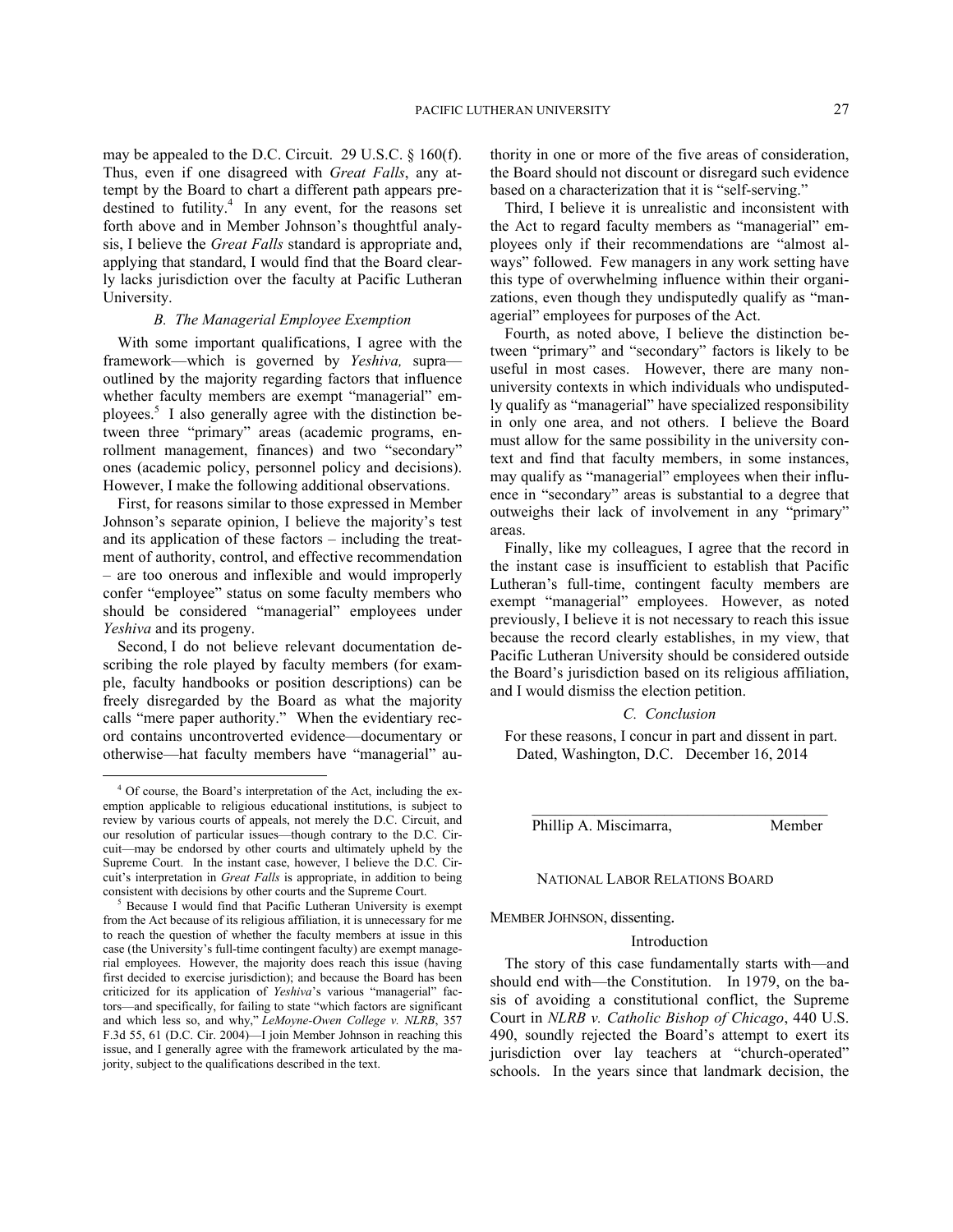Board has occasionally attempted to push back against the Court's decision, narrowly construing it in order to once more advance Board jurisdiction over religious schools. The courts of appeals, however, have refused to go along for the same reason that *Catholic Bishop* originally had, declining to enforce the Board's attempted expansions. See *Carroll College v. NLRB*, 558 F.3d 568 (D.C. Cir. 2009); *University of Great Falls v. NLRB*, 278 F.3d 1335 (D.C. Cir. 2002); *Universidad Central de Bayamon v. NLRB*, 793 F.2d 383 (1st Cir. 1986) (en banc) (decision by then-Judge Breyer); *NLRB v. Bishop Ford Central Catholic High School*, 623 F.2d 818 (2d Cir. 1980). These courts found that the Board's exercise of jurisdiction over teachers in religiously affiliated schools, colleges, and universities implicates the guarantees set forth in the very first lines of the Bill of Rights, namely the promises to the American people that "Congress shall make no law respecting an establishment of religion, or prohibiting the free exercise thereof  $\dots$ ."<sup>[1](#page-27-0)</sup> Therefore, these courts uniformly found the Board's repeated attempts to assert jurisdiction prohibited under *Catholic Bishop*.

The majority decision today represents yet another effort to push back against the Supreme Court's mandate that we avoid striving for jurisdictional boundaries that could violate the First Amendment. Although the majority announces its intent to "articulate a new test that is . .

. faithful to the holding of *Catholic Bishop*," the majority's new test falls short in that goal in many regards. Most of these errors flow from a single source: misunderstanding the nature of the relationship between the Constitution and the Act.

The Act that we enforce is a very important statute. It embodies the national policy "to eliminate the causes of certain substantial obstructions to the free flow of commerce [arising from industrial strife] and to mitigate and eliminate these obstructions when they have occurred" by means of "encouraging the practice and procedure of collective bargaining and [] protecting the exercise by workers of full freedom of association, self-organization, and designation of representatives of their own choosing . . . ." 29 U.S.C. § 151. But the Act, like every Federal statute, must bow to the supreme law of the United States, the Constitution. There is where the majority takes its wrong turn.

Because of the overwhelming force of the Constitution, the Supreme Court and lower courts have created interpretive rules that keep federal statutes from constant-

1

ly being drawn into direct conflict with the Constitution, and thus inexorably being supplanted or undermined on a regular basis. The underlying premise is that the Constitution's framers intended—and successive Congresses typically intend—for the Constitution and subordinate federal statutes to work hand in hand, rather than be regularly pitted against one another, with the invariable result of the statutes being systematically obliterated by the Constitution. One of these rules for statutory interpretation is the doctrine of constitutional avoidance, the basic theory underpinning the decision in *Catholic Bishop*. That rule requires us to interpret the Act to avoid *even the risk of* a constitutional conflict. We should "decline to construe the Act in a manner that could in turn call upon [a court] to resolve difficult and sensitive questions arising out of the guarantees of the First Amendment Religion Clauses." 440 U.S. at 507. In other words, unless we can say that Congress clearly desired to start a fight between the Constitution and the Act, we should not interpret the Act to start that fight.

As such a fight would be so ultimately one-sided, and will simply result in the undermining of the Act, we should not instigate it unless there is *no other possible construction* of the Act. The Court in *Catholic Bishop*, indeed, has already given us the answer to this question. It determined that, because a possible construction of the Act is one in which the Board does not have jurisdiction over lay teachers at parochial schools, that interpretation should be followed. I see no need to attempt to color outside the lines of the Court's clear interpretive mandate and equally clear result here, where we are presented with a substantively identical scenario involving lay teachers at religious universities. This is not a hard question to resolve, especially given that we have no inherent expertise in deciding constitutional issues, which might allow us to draw our own conclusions afield from *Catholic Bishop*'s teachings. Three court of appeals decisions have drawn essentially the same conclusion: that the jurisdictional borders of the Act do not extend to faculty at church-operated universities. So also should we.

Accordingly, because the majority's proposed test fails to avoid the possibility of conflict with the Religion Clauses of the First Amendment, both by encroachment on the religious freedom of church-operated universities and by excessive government entanglement in the operations of such universities, I cannot support this new formulation. Rather, as explained below, I would adopt a test similar to that prescribed by the D.C. Circuit in *Great Falls* in determining whether the Board may exercise jurisdiction in these cases. Applying that test to the circumstances presented here, I would find that the Board cannot assert jurisdiction over PLU's petitioned-

<span id="page-27-0"></span><sup>&</sup>lt;sup>1</sup> These guarantees are commonly referred to as "the Religion Clauses" of the First Amendment of the Constitution, and I adopt the same phrase herein.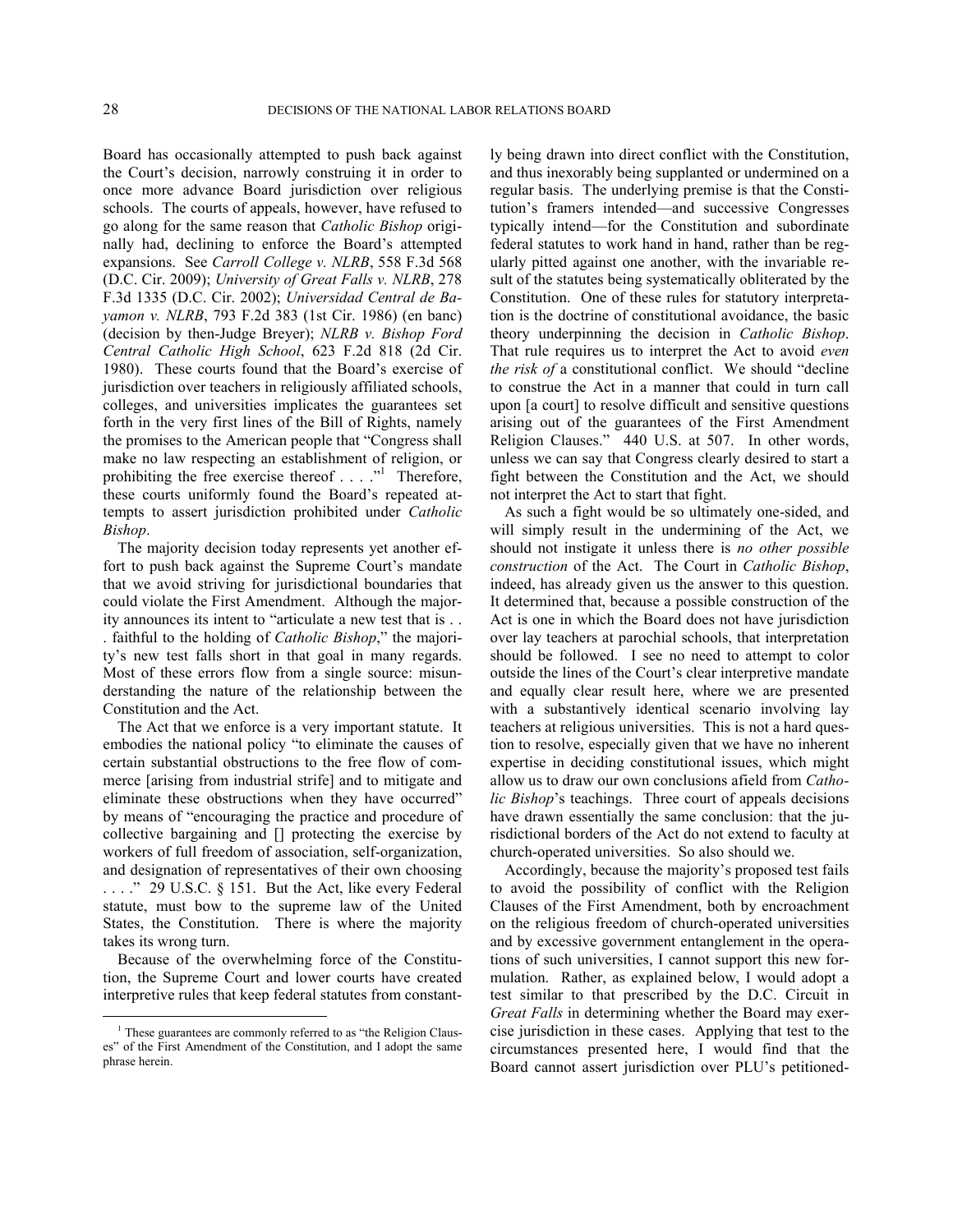for faculty members. I also point out that the Board cannot assert jurisdiction under any fair application even of its new test here, highlighting the inherent susceptibility of that test to fall prey to subjective results.

Because I conclude that the Board cannot exercise jurisdiction over 'PLU's faculty, I would not ordinarily reach the issue whether the contingent adjunct faculty members in this case are managerial employees under the Act. In light of the fact that the majority reaches this issue, however, and because the majority creates and then applies a whole new standard for determining managerial status of faculty members in a university setting, I will discuss the issue in part II, below. I do not disagree with the majority's conclusion that these faculty members are not managerial employees, but their test for reaching that conclusion is off base.

#### Analysis

#### I.

# *A. There Is No Balancing Act Between The First Amendment And The NLRA: The Premise Underlying The Majority's New Standard Is Incorrect*

It is important to start with what the majority decision does right: it properly abandons the Board's prior test for deciding whether to exercise jurisdiction over teachers at non-secular schools. That test, which required a case-by-case determination whether an educational institution claiming a religious affiliation had a "substantial religious character," unavoidably resulted in the exact "process of inquiry leading to findings and conclusions" with regard to the internal operations and tenets of religiously affiliated educational organizations that has concerned the courts. See *Catholic Bishop*, 440 U.S. at 502; *Great Falls*, 278 F.3d at 1341. In light of that fact, the Board clearly needed to develop a new methodology for reviewing these cases.

From that point forward, however, the majority embarks on an analysis that, in my view, not only fails to adequately appreciate the constitutional issues at play here but also underplays the courts' significant concerns with regard to Board entanglement in investigating the methods in which religiously-affiliated educational institutions carry out their missions.

<span id="page-28-0"></span>We can begin with the very first sentence of the majority's analysis. The majority states that "an examination of prior Board *and court cases* demonstrates that the Board *and the courts* have attempted to accommodate two competing interests when deciding whether the Board may assert jurisdiction over faculty members at religiously affiliated colleges and universities." (Emphases added.) The two competing interests referred to in the preceding sentence are described as (1) an avoidance of any impingement on a school's religious rights, as well as of "the type of intrusive inquiry forbidden by *Catholic Bishop*," and (2) "Section 7 rights," i.e., rights under the Act.

Because the majority implicitly puts the Act on the same footing as the Constitution, I can understand why it comes up with two "competing interests" that it then must "accommodate" in, what is in effect, a balancing test. But this implicit assumption is stark error. There is no balancing test, because no federal statute commands the gravitas of the Constitution. Simply stated, while the Act is of paramount importance in almost every other scenario—it is dwarfed by the First Amendment's protection of religion. Instead of a balancing act of any kind, what *Catholic Bishop* and the doctrine of constitutional avoidance establish is a warning for us: "make absolutely sure the Act was intended to encompass religious universities, and that the Act mandates your test of jurisdiction for teachers at those universities" before we impose it on religious universities. As *Catholic Bishop* put it, we must find a "clear expression of an affirmative intention of Congress that teachers in [religious universi-ties]" should be covered by the Act.<sup>[2](#page-28-0)</sup> 440 U.S. at 504. And, then and only then, *Catholic Bishop* would require us to determine that the ensuing infringement of the Religion Clauses, both in the form of interfering with free exercise and in the form of entanglement, is constitutionally sustainable. We are commanded, in any situation in which the rights protected by the Act could be interpreted as violating the Constitution, to determine whether there is a possible construction of the Act that would avoid such problems.

Thus, it is unsurprising that *none* of the court cases cited in the majority decision enunciate that the courts are undertaking any sort of balancing or accommodation of these stated interests, contrary to the majority's assertion. Rather, the courts' focus appears to be ensuring that the *Catholic Bishop* exemption is applied *only* to "*bona fide* religious institutions." *Great Falls*, 278 F.3d at 1344. Where *bona fide* religious institutions are not involved, of course, the concerns raised by *Catholic Bishop* would be completely inapplicable, since there would be no *risk*

<sup>2</sup> This is at least the equivalent of the Board's "clear and unmistakable waiver" standard for determining whether there has been a waiver of Section 7 rights. It is hard to imagine that the majority would find that the Act's near deafening silence on religion (other than one exception for religious objectors, see above) could be construed as evincing "clear and unmistakable" intent by Congress to cover the faculty of religious institutions. See, e.g., *Catholic Health Initiatives*, 360 NLRB No. 82 (2014) (where "nothing in parties' agreements . . . addresses the Union's right to request and obtain presumptively relevant information about those subjects," then union did not intend to waive bargaining rights).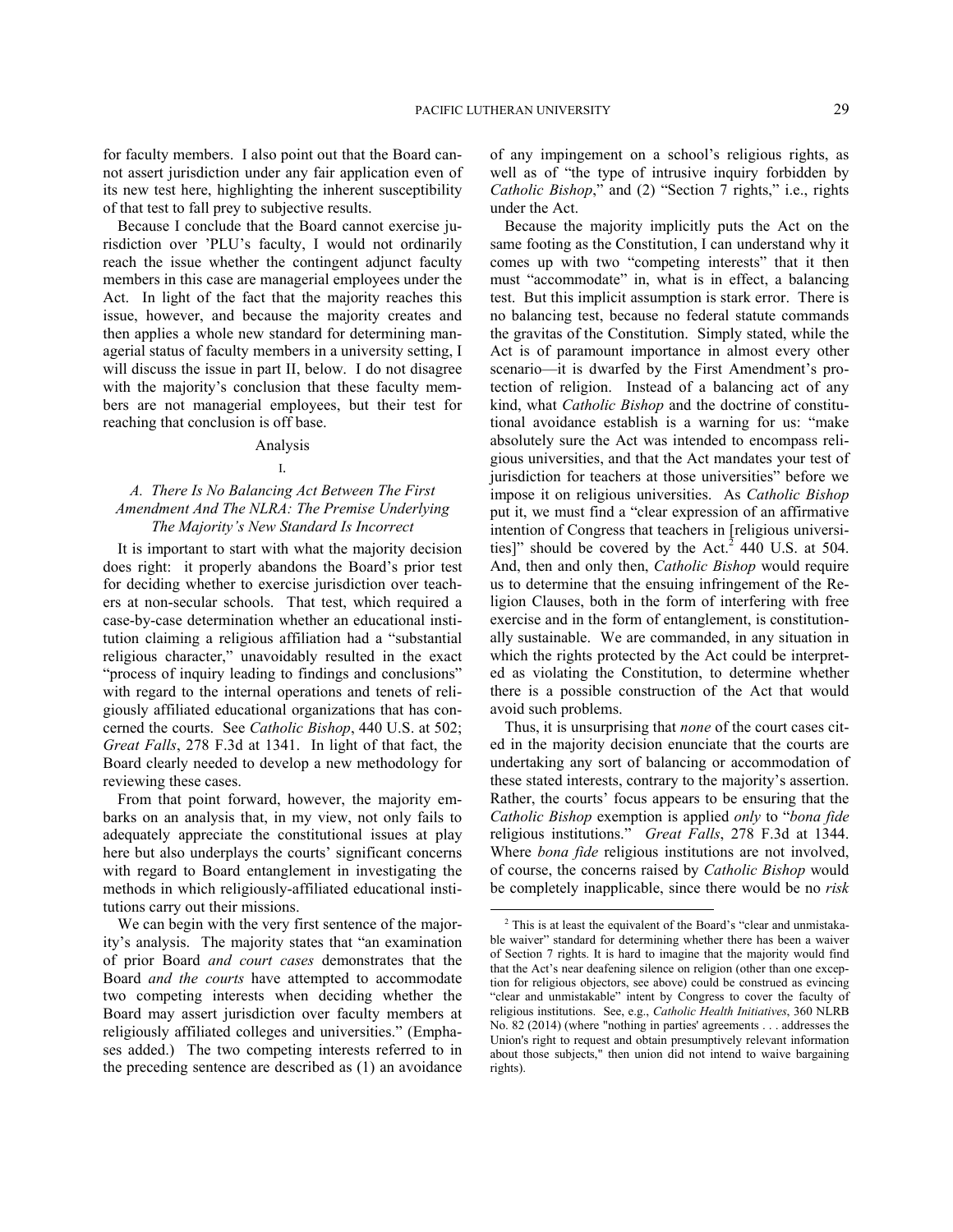that the Board's exercise of jurisdiction would implicate constitutional concerns. Thus, their decisions amply show that the courts are not undertaking a balancing test here but, rather, are following the constitutional avoidance prescription set forth in *Catholic Bishop* to its logical conclusion; i.e., if an institution is not, in fact, a religious institution, there are no constitutional questions to be avoided. $3$ 

In any event, to the extent that any balancing is conceivably taking place, it is noteworthy that the courts have concluded that "it is difficult to find any unusually strong interest arising out of the Labor Act itself that calls for jurisdiction" over religiously affiliated colleges and universities. See *Universidad Central de Bayamon*, 793 F.2d at 403. This is not surprising, as there is almost nothing in the text of the Act even recognizing the possibility of regulating activity connected to religiouslybased beliefs. As I note in the Introduction, the Congressionally-stated purpose of the Act was to eliminate obstructions to "commerce" by the means of Section 7 rights and their exercise in collective bargaining. Teaching connected with a religious belief system is not commonly thought of as commerce.[4](#page-29-1) *See Catholic Bishop*, 440 U.S. at 504 (finding nothing in explicit text of Act evincing clear intent to cover church-operated schools). Moreover, as *Catholic Bishop* noted, the singular reference to religion in the text of the Act as it stands today is a *religious exemption* allowing persons subscribing to a religious belief to pay charitable contributions instead of union dues, an exemption which came about when the overall jurisdictional exemption for non-profit *hospitals* was repealed in 1974 and such hospitals thus fell under our jurisdiction.<sup>[5](#page-29-2)</sup> I would interpret this "religious objector" exemption as evidence of congressional intent for the Act to steer well clear of infringing the Religion Clauses. But, in any event, this one bare mention of religion is not an "affirmative intention of the Congress clearly expressed" to take jurisdiction over religious universities, as *Catholic Bishop* would require. 440 U.S. at 506. Accordingly, our analysis should really stop there with a finding of no jurisdiction. However, the majority continues on, necessitating a discussion of all the problems with the majority's new test, most of which derive from this flawed foundation.

# *B. The Majority's New Standard Is Just As Guilty Of Trolling Through Religious Beliefs As The Prior Standard Was*

I move on to faults with the specifics of the majority's new test. I agree that the first prong of the new standard —whether the institution holds itself out as providing a religious educational environment—appropriately ensures that the college or university in question is a *bona fide* religious institution such that the Board's exercise of jurisdiction raises the possibility of violating the religious clauses of the First Amendment. The majority has adopted this prong from the D.C. Circuit's *Great Falls* decision and, for the reasons set forth in that decision and as discussed further below, I agree that this is a reasonable threshold requirement to apply.

1. The "specific role" test requires making the same "religious function" versus "secular function" distinction

that the constitution and courts have condemned

Unfortunately, the standard's second prong—whether the institution holds its faculty members out to the public "as performing a *specific* role in creating and maintaining" its "religious educational environment" —utterly fails to avoid the significant constitutional concerns at issue in *Catholic Bishop*. Indeed, this interpretation of the jurisdictional bounds of our statute not only fails to avoid the First Amendment questions, it plows right into them at full tilt. As a result, under *Catholic Bishop* and the doctrine of constitutional avoidance, requiring a religious institution to meet the burden of establishing this second prong of the test is improper.

<span id="page-29-0"></span><sup>&</sup>lt;sup>3</sup> The majority's failure to incorporate the doctrine of constitutional avoidance into its analysis is demonstrated, for instance, by its attempt to analogize the Supreme Court's analysis in *Hosanna-Tabor Evangelical Lutheran Church and School v. EEOC*, 132 S.Ct. 694 (2012), with the issues presented here. In *Hosanna-Tabor*, the Court was not faced with determining whether the Americans with Disabilities Act should be read in a particular manner in order to avoid constitutional questions. Rather, the Court decided the case by construing the ministerial exception at issue as an affirmative defense, not a jurisdictional bar. *Id*. at 709 fn.4.

<span id="page-29-1"></span><sup>4</sup> The majority analogizes to other kinds of religiously-affiliated institutions in justifying its jurisdictional approach, but as *Catholic Bishop* and its progeny emphasize, schools involve special considerations. Even the outdated "substantial religious character" precedent cited by the majority recognizes this. See *NLRB v. St. Louis Christian Home*, 663 F.2d 60, 64, 65 (8th Cir. 1981) (holding that "inquiry into the operation of the Home should not intrude on any activity *substantially religious in character*," while noting "the actual business of the Home and its employees *does not involve a religious enterprise comparable to a church-operated school*") (emphases added).

<span id="page-29-2"></span>The exemption reads: "Any employee of a health care institution who is a member of and adheres to established and traditional tenets or

teachings of a bona fide religion, body, or sect which has historically held conscientious objections to joining or financially supporting labor organizations shall not be required to join or financially support any labor organization as a condition of employment; except that such employee may be required, in lieu of periodic dues and initiation fees, to pay sums equal to such dues and initiation fees to a nonreligious charitable fund exempt from taxation under section  $501(c)(3)$  of title 26, chosen by such employee from a list of at least three such funds, designated in a contract between such institution and a labor organization, or if the contract fails to designate such funds, then to any such fund chosen by the employee." 29 U.S.C. § 169.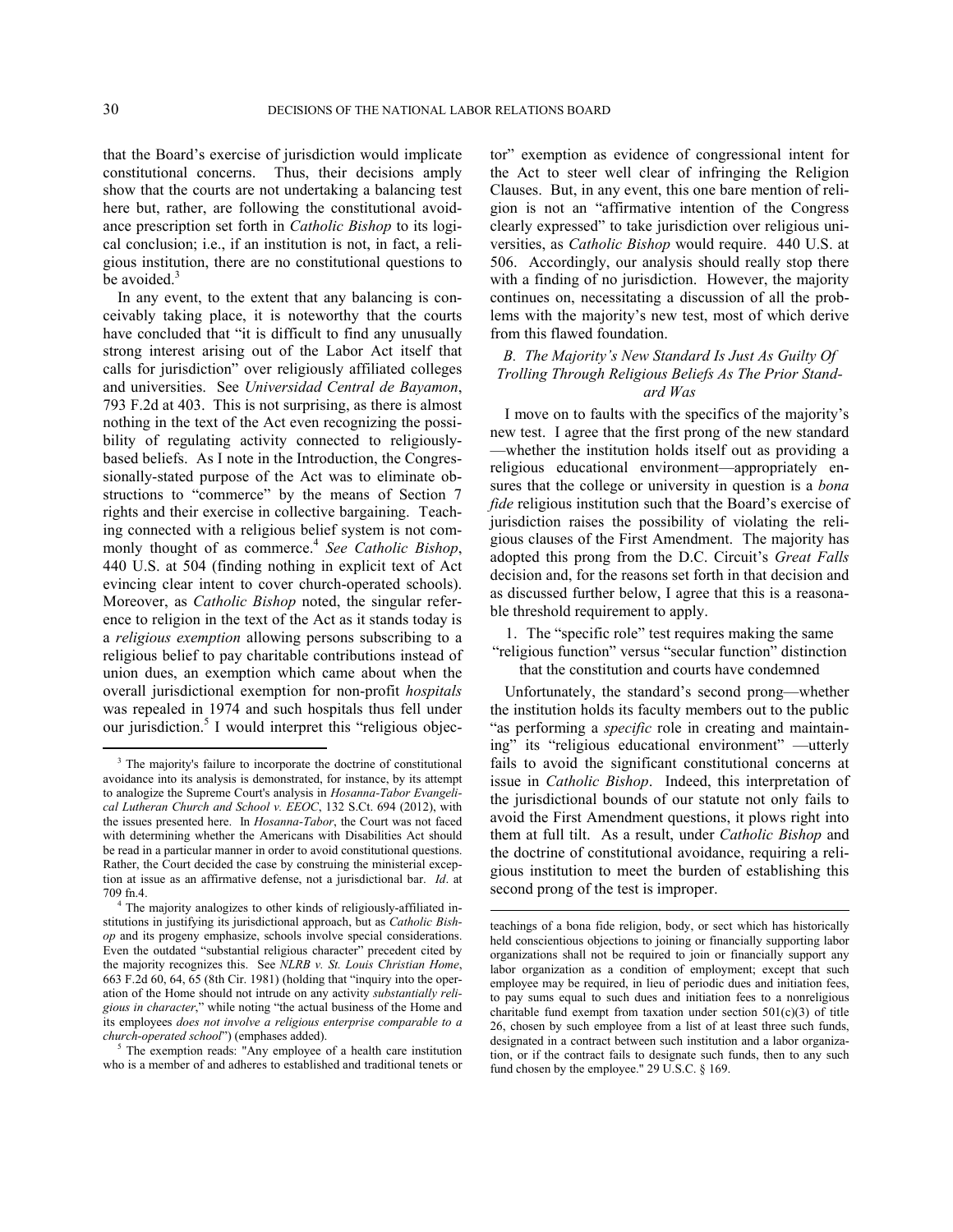The Court has consistently frowned upon governmental inquiry into an institution's religious identity, especially when the inquiry attempts to distinguish between the "religious" and "secular." *Mitchell v. Helms*, 530 U.S. 793, 828 (2000) ("inquiry into the recipient's religious views required by a focus on whether a school is pervasively sectarian is not only unnecessary, but offensive"); *Hernandez v. Commissioner of Internal Revenue*, 490 U.S. 680, 694 (1989) (noting, in connection with a proposal requiring courts to distinguish between "religious" and "secular" benefits and services, "that 'pervasive monitoring' for 'the subtle or overt presence of religious matter' is a central danger against which we have held the Establishment Clause guards"); *New York v. Cathedral Academy*, 434 U.S. 125, 133 (1977) (Litigation between church and state "about what does or does not have religious meaning touches the very core of the constitutional guarantee against religious establishment."). Most recently, in *Town of Greece, New York v. Galloway,* 134 S.Ct. 1811 (2014), the Supreme Court upheld the constitutionality of prayer at the Town of Greece's monthly board meetings. In doing so, the Court rejected the view that only nonsectarian prayer should be permissible, noting that the very act of sifting the "sectarian" from "nonsectarian" would be futile and unconstitutionally entangle courts with religion. Id*.* at 1820.

The prohibition on inquiries into religious beliefs also animated the Supreme Court's decision in *Corp. of the Presiding Bishop v. Amos,* 483 U.S. 327 (1987), upholding a religious exemption in Title VII as applied to the firing of a janitor by a church-owned gymnasium. In that case, the Court addressed the significant burden placed on religions of applying a "secular versus religious activity" test, stating:

[I]t is a significant burden on a religious organization to require it, on pain of substantial liability to predict which of its activities a secular court will consider religious. The line is hardly a bright one, and an organization might understandably be concerned that a judge would not understand its religious tenets and sense of mission. Fear of potential liability might affect the way an organization carried out what it understood to be its religious mission. [Footnote omitted.]

<span id="page-30-1"></span><span id="page-30-0"></span>Id*.* at 336. In other words, the very test proposed by the majority imposes a significant burden, because it subjects the religious organization to ongoing scrutiny of its beliefs. Requiring a university's public expressions to demonstrate performance of a "specific religious function" by the faculty will likely consequently warp the expression of the university's religious mission itself. The Supreme Court long ago in *Amos*, above, recognized this type of pernicious "observer effect" resulting from the imposition of a "secular vs. religious activity" distinction upon the practices of religious institutions. The Board should recognize this also, and avoid creating a test that will act as a harmful mutagen to a religious university's expressions of its own religion. Therefore, the majority should not attempt to differentiate activities—or the publicly-held-out versions of those activities—as "secular" or "religious."

The majority's test impermissibly requires the Board to do just that—to judge the religiosity of the functions that the faculty perform. Here, the majority's test holds that the Board will exercise its jurisdiction over faculty members, *unless* they are held out as "performing a *specific religious function*." Thus, in practice, the test will require the very type of inquiry into religious beliefs that have led the courts to conclude that such jurisdiction inevitably raises the risk of impinging on First Amendment rights. It amounts to an analysis of what is "religious" as opposed to what is "secular," thereby placing the Board in the untenable position of deciding what can, and what cannot, be deemed a *sufficiently* religious role or a sufficiently religious function. $6$  Tellingly, the majority's associated conclusion that faculty members at religiously affiliated schools are "indistinguishable from secular teachers" gives away the game that the majority's test simply evaluates the "religiousness" of what PLU's faculty do, or are held out as doing. This kind of linedrawing has been repeatedly considered—and rejected —by the courts. [7](#page-30-1) See, e.g., *Bayamon*, 793 F.2d at 398 (answering in the affirmative the question "whether *Catholic Bishop* applies to a church-operated college—a college that seeks primarily to provide its students with a secular education, but which also maintains a subsidiary religious mission").

The majority also errs fundamentally here by assuming a false dichotomy between "religious" and "secular" instruction, for lack of better phraseology. The majority seemingly finds that if a belief is held widely by society at large as essentially a secular principle—the majority uses the examples of "academic freedom" and "diversi-

<sup>6</sup> As a corollary, my own inclusion, omission, or description of examples of religious beliefs herein is not intended to offend any reader.

<sup>7</sup> The majority's reliance on *Hosanna-Tabor Evangelical Lutheran Church & Sch. v. EEOC*, 132 S.Ct. 694 (2012), for the proposition that its holding out factor inquiry into the teacher's function is permitted, is misplaced. That case concerned the application of Title VII's ministerial exception, which *necessarily involved determining whether the plaintiff had a proselytization function.* Unlike the person in *Hosanna– Tabor*, we do not have to test PLU's faculty members for a proselytization function. Indeed, as I explain in section B.3. below, *Hosanna-Tabor* exposes another weakness of the majority's test, arising where the religion itself does not accept non-ecclesiastical sources of dispute resolution for disputes among its members.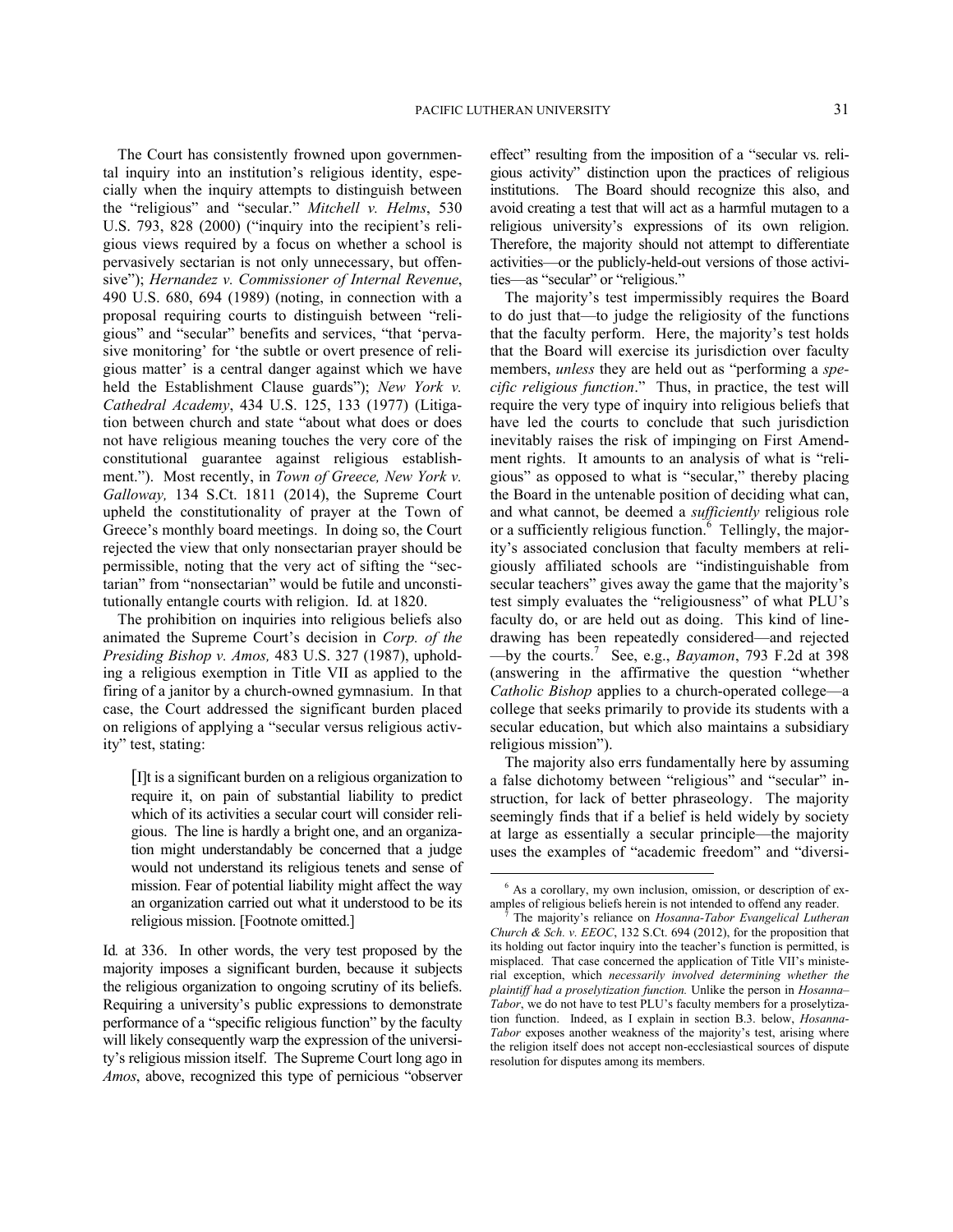$\overline{a}$ 

ty" several times in its opinion—then, ipso facto, that principle cannot be part of a religious doctrine. Ergo, the majority holds that such a secular principle cannot be part of a religious university's religious mission and thus should not count at all to prove up a faculty's "specific role in creating or maintaining" a religious educational environment, under the majority's new test. But that is simply wrong.

Many religions have a good deal of parallelism with widely accepted secular principles for living a moral, just, and productive life.<sup>[8](#page-31-0)</sup> The phenomenon of parallelism, however it might have come about, is inescapable and readily observed. Take, for example, the Ten Commandments. People who follow the Ten Commandments are going to be considered by secular society as leading a more moral, just, and productive life than those who do exactly the opposite. Indeed, those who do exactly the opposite will end up on the wrong end of the civil and criminal justice system in the United States. But that does not transform, for example, "thou shalt not kill" from a religious to solely a secular belief unworthy of First Amendment consideration when the government decides whether or not to exert control over the believer. Contrary to the majority, "diversity" is a belief that can indeed be wholeheartedly consonant with and part of a religious belief system; so is "academic freedom."<sup>[9](#page-31-1)</sup> The

- the carrying out by believers of God's received wisdom will, of course, result in morality, justice, and happiness, because the religion is the truth; or
- secular society's own codes originated mostly from religious beliefs, so, of course, substantial parallelism between the two will exist; or
- religions that do not encourage living a moral, just, and productive life will disappear over time because, of course, their followers will be disadvantaged and dwindle, as opposed to religions that do. (For example, there are few modern followers of the ancient Phoenician and Carthaginian god Baal, who reputedly required sacrifice of one's children.)

Being a mere Board member, I have no special place in determining which, if any, of these explanations is correct. But there can be many reasons why parallelism exists between religions and what we regard as "correct" principles of secular society.

majority's dismissal of the fact of religious and secular parallelism in its test is a major mistake, "disqualifying" what could be large parts of a university's religious mission from consideration for jurisdictional purposes. In the context of this case, as I discuss in section I.D. below, it translates into a dismissive attitude toward PLU's own arguments about its religious mission.

The majority disagrees, but effectively concedes the point. The majority acknowledges that "norms shared by both [the] religion and by wider society" *will never count to show* that the faculty have a "specific religious role" under the new test. Thus, one sees that the majority is really translating "specific religious role" here to mean "uniquely religious role." This highlights the entanglement problem that will be posed by measuring the "religious uniqueness" of a belief. Moreover, to reiterate, counting a belief as "religious" *only if it is unique* to a religion's believers will disqualify most religious tenets from our consideration, in violation of free exercise.

2. The evidence that the majority references in determining the existence of a "specific role in creating or maintaining" a "religious mission" simply shows that the majority is applying its own subjective notions of "religiousness"

The second prong of the majority's test also raises the inescapable question: *what precisely* is required to establish that faculty members are held out as serving a religious function, so that there is no risk of constitutional conflict should the Board exercise jurisdiction? Importantly, the majority fails to squarely answer this question. However, the majority's limited effort at clarifying this vague standard of "specific religious function" re-

<span id="page-31-0"></span><sup>&</sup>lt;sup>8</sup> One can accept and understand the phenomenon of symmetry between religions and secular principles of good conduct, with or without crediting the claims of any religion. There are many possible explanations for this parallelism, for example:

<span id="page-31-1"></span><sup>&</sup>lt;sup>9</sup> I will discuss "freedom of thought" a/k/a academic freedom as a religious perspective specifically within Lutheranism in section I.D. below, but here are three obvious examples of "diversity" as part of religious doctrine. First, the concept of interdenominational tolerance is expressed today in many Christian churches through the idea of ecumenism. Second, Unitarian Universalism, is open to *any* religious or non-religious tradition: "In Unitarian Universalism, you can bring your whole self: your full identity, your questioning mind, your expansive heart. We are creating a force more powerful than one person or

one religion. By welcoming people who identify with Atheism and Agnosticism, Buddhism, Christianity, Humanism, Judaism, Earth-Centered Traditions, Hinduism, Islam, and more, we are embodying a vision 'beyond belief:' a vision of peace, love, and understanding. We are building an action-oriented community, bridging races, religions, and creeds with a shared desire to make faith, religion, and spirituality verbs." See http://www.uua.org/beliefs/welcome/index.shtml (last visited Nov. 22, 2014). Third, Islamic religious doctrine recognizes a long tradition of coexistence with other religions, even in Muslimdominated nations. E.g., Bernard Lewis and Buntzie Ellis Churchill, "Diversity and Tolerance in Islam," *Islam: The Religion and the People* (FT Press, 2008) at 57–58 ("In the Ottoman Empire, until the 19th century reforms, dhimmi communities, Jews and Christians of various churches, formed their own communities, under their own heads and subject to their own laws, administered by their own courts, in such matters as marriage and divorce, inheritance, and much else. This autonomy included education, jurisdiction of their own courts in civil matters and, even in some criminal matters, of a religious nature. Thus, a Christian could be tried and punished by a Christian court for bigamy, or a Jew by a Rabbinic court on a charge of violating the Sabbath, though these were in no sense offenses against the generally accepted laws of the state and of the society.").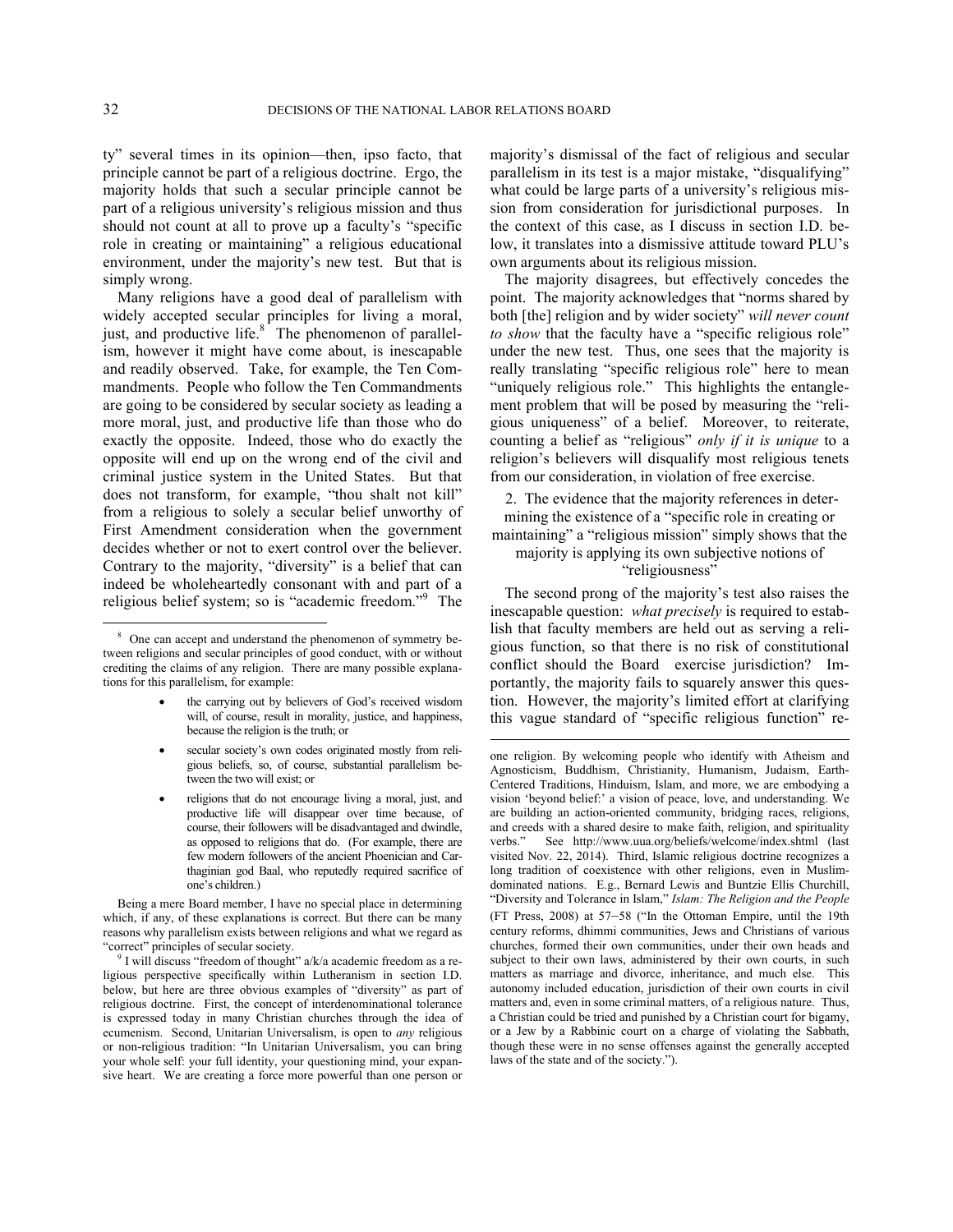veals why the standard must fail under *Catholic Bishop*. The majority's attempt, in this regard, is as follows:

If the evidence shows that faculty members are required to serve a religious function, such as integrating the institution's religious teachings into coursework, serving as religious advisors to students, propagating religious tenets, or engaging in religious indoctrination or religious training, we will decline jurisdiction. Likewise, if the college or university holds itself out as requiring its faculty to conform to its religious doctrine or to particular religious tenets or beliefs in a manner that is specifically linked to their duties as a faculty member, we will decline jurisdiction.

[Emphases added.] Therefore, to pass muster under the majority's test, it appears that it must be established that faculty engage in some type of religious indoctrination or proselytization, teach religion in a particular manner, believe in the religion, engage in religious training, be instructed to conform their behavior to what the religion requires, and perhaps insist on the institution's use of specific words or phrases within its documents. This appears to be the key and, indeed, the only touchstone of "religiousness" for the majority.<sup>[10](#page-32-0)</sup> The majority apparently believes that only proselytization, orthodoxy, and exclusion culminating in straightforward, unvarnished attempts to inculcate faculty and students with a unitary religious creed — count to show that faculty have a religious function. This is an oversimplified imagining —if not an outright caricature—of all that a religion is and how a religion's conception of its earthly mission may translate into a university environment, as I demonstrate with the specific example of Lutheranism in section I.D., below.

Here, looking to the majority opinion, it appears that the majority unfortunately relies on several of these indicators to conclude that PLU does not hold out its faculty as serving a religious function. To begin with, the second prong of the majority's test assumes that religions typically *ab initio* would classify occupations (like faculty) into "specific roles advancing or maintaining the religion," which is simply not the way most religions work. Although some religions that focus on active proselytization might assign particular religious-specific advocacy tasks to certain occupations, it is certainly not typical for churches, let alone church-operated schools and universities, to do so. Most religions do not create specific "religious job descriptions" for each occupation, assigning each type of professional or worker some task in advancing the religion. Not every schoolteacher who is Catho-

<u>.</u>

lic, for example, is somehow assigned by Catholicism the duty to exist in society teaching straight Catholic doctrine.

More importantly, a religion's own internal definition of what it means to "serve a specific religious function" often will not conform to the majority's stereotype of what a religious function should be. By requiring the secular Board to evaluate, and pass judgment on, whether the faculty is being held out as serving a sufficiently specific and sufficiently religious function, the majority has essentially repackaged the rejected "substantial religious character" test, which the majority ostensibly agrees intrudes on religious freedom. Under the Supreme Court's holding in *Catholic Bishop*, the majority's test, because it inherently requires the Board to investigate and make findings with regard to the sufficiency of the religious function proffered, raises a significant risk of excessive entanglement on the part of the Board into a religiously affiliated university's religious beliefs, motives, and mission. As a result, this test cannot pass muster.

3. The majority's test will inevitably entangle the Board in making religious distinctions and determinations in general, and the Board's assertion of jurisdiction itself *automatically* creates an entanglement where the religion at issue, like Lutheranism here, itself proscribes use of non-ecclesiastical authorities to resolve disputes among believers

Even assuming that the majority's formulation did not require the Board to undertake a constitutionally problematic inquiry into a religious institution's manner of effectuating its mission, however, the majority's new standard would nevertheless fail to avoid the significant constitutional concerns raised in *Catholic* Bishop. The "state/religion entanglement" problems at the heart of the Supreme Court's decision remain, regardless of whether or not a particular teacher is held out as playing a specific role vis-a-vis the school's religious mission. In other words, many of the questions typically arising in cases under the Act will thrust the Board into the prohibited role of arbiting issues of religious doctrine. For example, as noted in *Universidad Central de Bayamon*, "the Catholic Bishop Court feared that a teacher's filing of an unfair labor practice charge might well force the Board to decide the 'good faith of the position asserted by the clergy-administrators and its relationship to the school's religious mission.'" Id. at 401 (quoting *Catholic Bishop*, 440 U.S. at 502). As the Second Circuit recognized in *NLRB v. Bishop Ford Central Catholic High School*, however, the Board's possible entanglement in doctrinal matters with regard to investigating an unfair labor practice is "real and not theoretical" and does not necessarily turn on the teacher's specific role in furthering the

<span id="page-32-0"></span><sup>&</sup>lt;sup>10</sup> The majority asserts that there are other examples outside this framework, but provides none.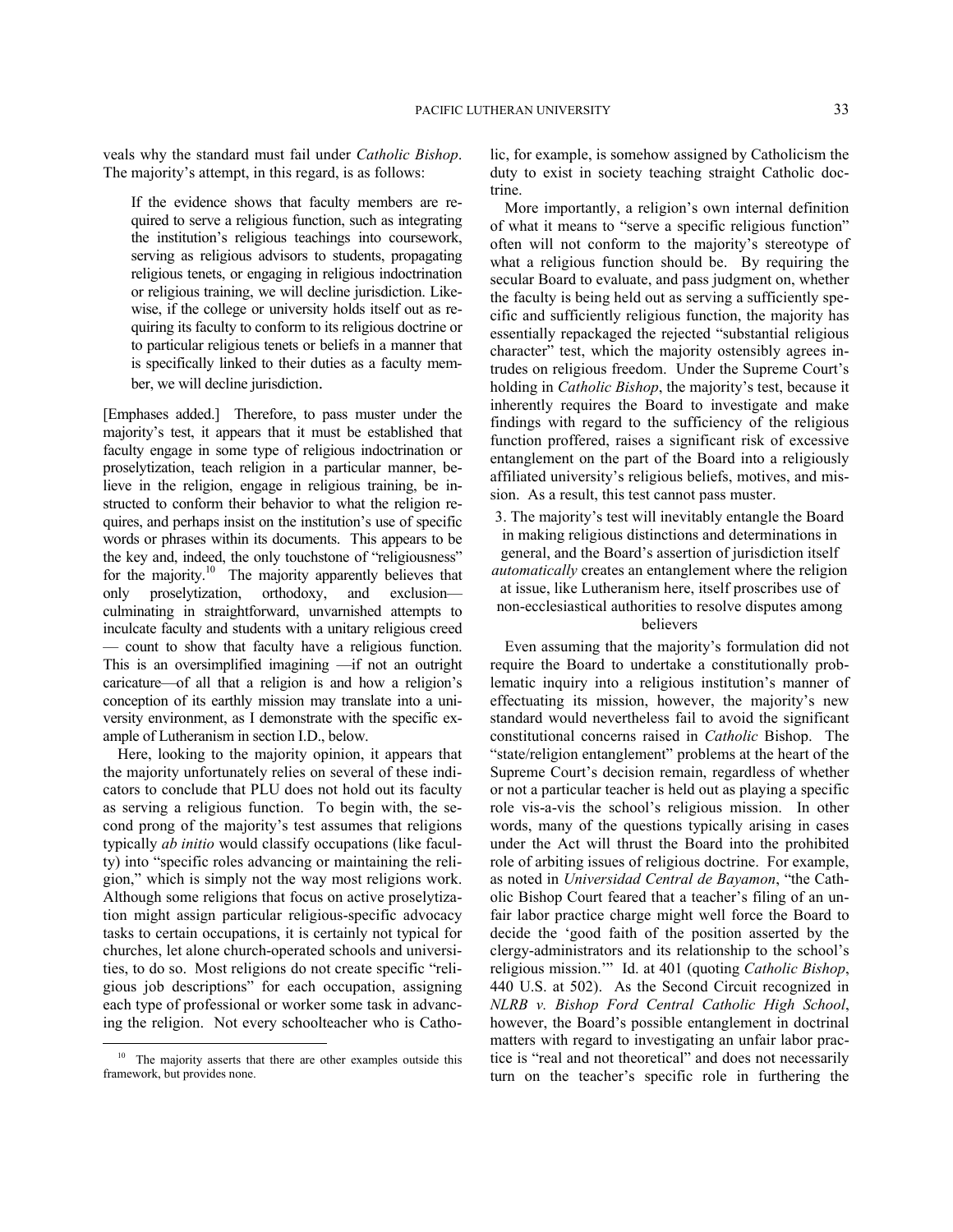school's religious mission. In that case, the court quoted the Seventh Circuit's decision in *Catholic Bishop* as follows:

We are unable to see how the Board can avoid becoming entangled in doctrinal matters if, for example, an unfair labor practice charge followed the dismissal of a teacher either for teaching a doctrine that has current favor with the public at large but is totally at odds with the tenets of the Roman Catholic faith, or for adopting a lifestyle acceptable to some, but contrary to Catholic moral teachings. The Board in processing an unfair labor practice charge would necessarily have to concern itself with whether the real cause for discharge was that stated or whether this was merely a pretextual reason given to cover a discharge actually directed at union activity. The scope of this examination would necessarily include the validity as a part of church doctrine of the reason given for the discharge.

*Bishop Ford*, 623 F.2d at 822 (quoting *NLRB v. Catholic Bishop of Chicago*, 559 F.2d 1112 (7th Cir. 1977)). It is difficult to see how the Court's reasoning—that an inquiry by the Board into the school's reasons for terminating a teacher based on her lifestyle presents a significant risk of excessive entanglement—can be squared with the majority's conclusion that, unless the faculty is held out as performing a "specific religious function," there is no possible risk of excessive entanglement.<sup>[11](#page-33-0)</sup>

The majority's conclusion that its test poses no risk of excessive entanglement is indeed dumbfounding when it comes to religions that believe fundamentally that *there is no role for a civil institution like the Board in solving their disputes*. Obviously, the Board inserting itself into a religious educational institution of this nature to certify bargaining representatives and then lodge and adjudicate unfair labor practice complaints against the institution with remedies that include back pay, reinstatement, bar-gaining costs, and attorneys' fees<sup>[12](#page-33-1)</sup>—is one of the most excessive levels of entanglement imaginable. This is not an academic concern, as the Supreme Court opined on just such a situation in *Hosanna-Tabor*.

What religion was involved in *Hosanna-Tabor* that considered it a violation of religious doctrine for believers to turn to the civil court system for redress? Why, it was Lutheranism, and Justices Kagan and Alito noted

1

that this particular belief could be characterized as a central part of Lutheran doctrine:

Hosanna-Tabor discharged respondent because she threatened to file suit against the church in a civil court. This threat contravened the Lutheran doctrine that disputes among Christians should be resolved internally without resort to the civil court system and all the legal wrangling it entails. [note omitted and set forth in full below] In Hosanna-Tabor's view, *respondent's disregard for this doctrine compromised her religious function*, disqualifying her from serving effectively as a voice for the church's faith. *Respondent does not dispute that the Lutheran Church subscribes to a doctrine of internal dispute resolution*, but she argues that this was a mere pretext for her firing, which was really done for nonreligious reasons.

In order to probe the *real reason* for respondent's firing, a civil court—and perhaps a jury— would be required to make a judgment about church doctrine. The credibility of Hosanna-Tabor's asserted reason for terminating respondent's employment could not be assessed without taking into account both the importance that the Lutheran Church attaches to the doctrine of internal dispute resolution and the degree to which that tenet compromised respondent's religious function. If it could be shown that this belief is an obscure and minor part of Lutheran doctrine, it would be much more plausible for respondent to argue that this doctrine was not the real reason for her firing. If, on the other hand, the doctrine is a central and universally known tenet of Lutheranism, then the church's asserted reason for her discharge would seem much more likely to be nonpretextual. *But whatever the truth of the matter might be, the mere adjudication of such questions would pose grave problems for religious autonomy: It*  would require calling witnesses to testify about the im*portance and priority of the religious doctrine in question, with a civil fact finder sitting in ultimate judgment of what the accused church really believes, and how important that belief is to the church's overall mission*.

[note quoted in full:] See The Lutheran Church-Missouri Synod, Commission on Theology and Church Relations, 1 Corinthians 6:1-11: An Exegetical Study, p. 10 (Apr. 1991) (stating that instead of suing each other, Christians should seek "an amicable settlement of differences by means of a decision by fellow Christians"). See also 1 Corinthians 6:1-7 ("If any of you has a dispute with another, dare he take it before the ungodly for judgment instead of before the saints?").

<span id="page-33-0"></span><sup>&</sup>lt;sup>11</sup> Of course, this line of reasoning supports the position, suggested by some *amici*, that the Board's exercise of jurisdiction over *any* employees of a *bona fide* religious organization raises the significant risk of Constitutional concerns. See, e.g., Amicus Brief of General Conference of Seventh-Day Adventists, et al., at p. 2 fn.2. That issue is not presented here, however, so I decline to reach it.

<span id="page-33-1"></span><sup>12</sup> *Pacific Beach Hotel*, 361 NLRB No. 65 (2014).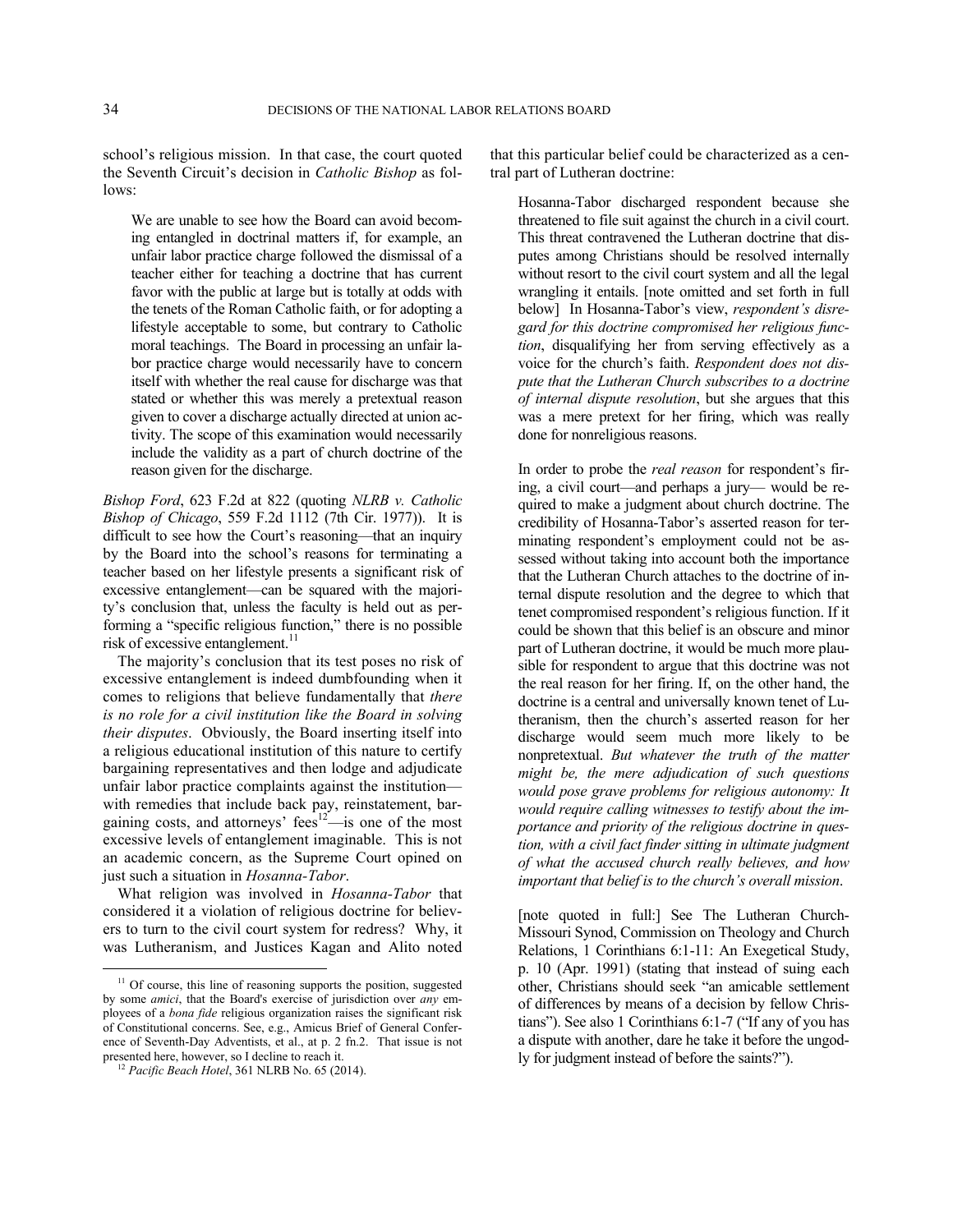132 S.Ct. at 712–713 (Justices Alito and Kagan, concurring; most italics added for emphasis). I cannot think of a better passage than this to illustrate the inevitable clash with religious freedom—and the pernicious effects on same—if we take jurisdiction over a Lutheran university. Whether Lutheran doctrine considers me as a Board member too "ungodly" to judge disputes among Lutherans (which is fine, I don't take it personally), and thus whether the very act of the Board adjudicating unfair labor practices is a violation of Lutherans' free exercise, is just the most basic example of the acute entanglement that would occur. Another example is the *Bishop Ford* scenario, also alluded to in *Hosanna-Tabor*: whether a "legitimate business reason" for an employee termination under the *Wright Line* doctrine is truly part of PLU's religious beliefs. It is not hard to imagine many others. As Justices Alito and Kagan describe, entanglement is inevitable. There is no way the Board can avoid this problem, unless it (1) requires the petitioning union to have no Lutheran members in its PLU bargaining unit and (2) refuses to assume jurisdiction over unfair labor practice charges brought by PLU employees who happen to be Lutherans, actions that would likely be impermissible as well. $^{13}$  $^{13}$  $^{13}$ 

Because I have no reason to imagine that any of the Supreme Court justices have changed their views since *Hosanna-Tabor* on what Lutheran doctrine potentially entails, the Supreme Court has all but decided this case. I would urge the majority to relent on this basis alone.<sup>[14](#page-34-1)</sup>

For all the reasons set forth above, the majority's test fails to avoid the constitutional pitfalls identified by the Supreme Court in *Catholic Bishop* and emphasized in subsequent court decisions.

# *C. The Great Falls Test is the Appropriate Standard to Apply*

I conclude that, in place of the majority's test, the Board should apply a test closely analogous to that formulated by the D.C. Circuit in *University of Great Falls v. NLRB*, 278 F.3d 1335 (D.C. Cir.2002), vacating 331 NLRB 1663 (2000). Under the bright-line *Great Falls* test, an institution is exempt from the Board's jurisdiction if it (a) holds itself out to students, faculty and community as providing a religious educational environment; (b) is organized as a nonprofit; and (c) is affiliated with,

1

or owned, operated, or controlled, directly or indirectly, by a recognized religious organization, or with an entity, membership of which is determined, at least in part, with reference to religion. This test properly leaves matters of religious identity in the hands of the institutions, their affiliated churches, and the relevant religious community, and requires examination of objective evidence of an institutions own statements. Most importantly, it allows the Board to identify *bona fide* religious institutions without engaging in the type of intrusive inquiries *Catholic Bishop* and numerous other Supreme Court cases expressly forbid.

As fully addressed in *Great Falls*, and in part by the majority, the first prong of the test—whether the institution holds itself out as providing a religious educational environment—is helpful as a proxy for sincerity because religious identification will attract some potential students but repel others, and will avoid constitutionally problematic inquiries. The second prong—whether the institution is a nonprofit—is easy to determine, helpful in ensuring that the institution is organized for religious charitable purposes, and is used by other Federal agencies, such as the IRS, to make a similar determination. Although I agree that nonprofit status is a straightforward and objective assessment method, I find that it is not a necessary element in deciding whether the Board could assert jurisdiction over a school that claims religious ties. Therefore, in agreement with the majority, I would consider nonprofit or for-profit status as relevant in the evaluation of the first prong—how the institution holds itself out. In contrast, I find that the third prong of the *Great Falls* test is a necessary separate factor for consideration. The description of affiliation and religious organization is necessarily quite broad in scope and simply ensures that only *bona fide* religious institutions invoke an exemption from the Board's jurisdiction.

Applying the *Great Falls* factors, I find that PLU should be exempt from the Board's jurisdiction. It is undisputed that PLU holds itself out to its students, faculty, and community as providing a religious educational environment. PLU is organized as a not-for-profit organization for education purposes, is granted Federal tax exemption as such, and is one of 26 colleges and universities affiliated with the Evangelical Lutheran Church in America.

# *D. Even Under New Majority Standard, the Exercise of Board Jurisdiction is Not Appropriate Here*

Even applying the majority's new test, I find that the Board should not assert jurisdiction over PLU's faculty. As found and properly analyzed by the majority, it is indisputable that PLU holds itself out to students, faculty, and the community as providing a religious educational

<span id="page-34-0"></span><sup>&</sup>lt;sup>13</sup> Obviously, bestowing selective immunity to PLU from only Lutherans' (and unions with Lutherans') claims would constitute religious discrimination, if not a constitutional violation, against Lutheran employees themselves.

<span id="page-34-1"></span><sup>&</sup>lt;sup>14</sup> The majority's "solution" of requiring publicity of the belief is inadequate. Forcing a religious university to engage in a dispute resolution process that potentially violates its beliefs is both an entanglement and free exercise issue regardless of whether or not it widely publicized those beliefs to faculty before a particular dispute occurred.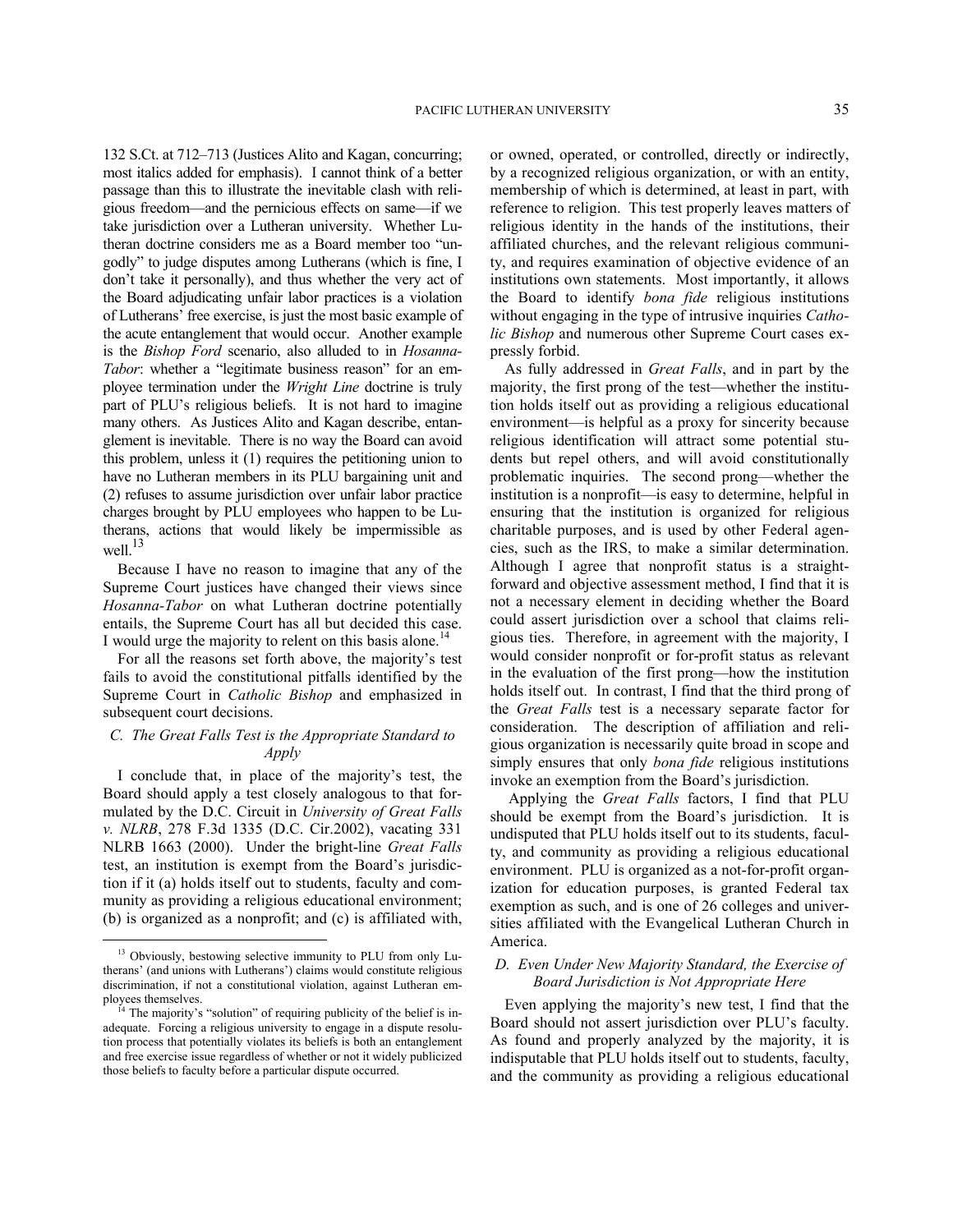environment. Contrary to the majority's opinion, PLU has also broadly held out its faculty as performing a religious function as described on the face of its public documents. Therefore, I conclude that we should not assert jurisdiction.

Numerous public documents distributed by PLU reveal that its faculty are held out as performing an important role in creating and maintaining PLU's unquestionable religious educational environment. PLU tells us that the Lutheran faith and heritage are central to PLU, and that three core values of the Lutheran faith underpin PLU's mission, values and what it does as an educational institution. The three cornerstones are vocation, the dialectic between the right hand (religious matters) and left hand (secular matters), and academic freedom. Significantly, these public documents reveal that PLU's petitioned-for faculty has an essential role in upholding these Lutheran principles.<sup>[15](#page-35-0)</sup>

A review of PLU's documents reveals that the notion of vocation focuses on the sense of having a purpose in life. First, the Lutheran vocation is a calling to become the best at a particular field or endeavor in order to use said vocation to serve others *and thereby to serve God*. That concept is therefore a religious belief that is part of Lutheran doctrine. Importantly, the belief in connecting the pursuit of excellence to the divine has been a religious concept long before Lutheranism, or the Act, exist- $\mathrm{ed}$ <sup>[16](#page-35-1)</sup>

Second, a review of these documents reveals a religious belief in the power of a dialectic. The Lutheran dialectic seeks to understand religious matters in the context of secular pursuits and vice-versa through thoughtful questioning. Both religious and secular realms are considered to be God's creations (described as "the right hand" and "the left hand") and must interact with and aid one another to achieve truth. Although juxtaposition between religious and secular may not immediately spring to mind as a religious doctrine, the Lutherans sincerely believe it aids in the understanding of each realm toward the other. Conceptually, this is not too dissimilar from a school taking an interdisciplinary approach to teaching, presenting students with perspectives from various fields of study on the same topic; this form of teaching is not uncommon. Regardless, the Lutheran belief in the dialectic is *a religious belief*, and PLU is set up and managed precisely that way so that its students can enjoy the supposed benefit of the dialectic.

Finally, PLU's documents show that academic freedom has been a fundamental principle of the Lutheran faith since its inception and remains an essential component of PLU's identity. At this point, the reader may exclaim "how can academic freedom possibly be a religious belief?" But, bear me out, because freedom of thought was a core issue of dispute that caused Lutheranism to come into being in the first place, as recounted by PLU. I will answer how in the following simplified summary.

Martin Luther's original problem was with the selling of indulgences by the Catholic church of the time, with the promise that indulgences themselves would expiate sin. Luther believed that this idea was heresy, as a matter of biblical text and doctrine. In 1516, when the Pope sent Dominican friar and papal commissioner Johann Tetzel to Germany to offer indulgences for the giving of alms to rebuild St. Peter's Basilica in Rome, Luther felt compelled to write the 95 Theses. Under a long history of Catholic tradition, however, the Pope was essentially considered to be infallible on matters of Christian religious interpretation. So, Luther, in opposing indulgences, eventually had to contest the deep-rooted tradition of papal infallibility as well. Accordingly, he gradually refined the idea that each person needed to come to their own conclusions about what the Bible meant, rather than relying on a decree from a central authority. Ergo, the Lutherans have a strong commitment to freedom of inquiry i.e. academic freedom; as demonstrated, this concept inheres to the genesis of Lutheranism itself. Luther's idea of free inquiry was radical at the time, and indeed, his challenge to papal authority resulted in his excommunication from the Catholic world within a few years after he wrote the 95 Theses, his first public ex-pression of problems with the indulgence issue.<sup>[17](#page-35-2)</sup>

<span id="page-35-0"></span><sup>&</sup>lt;sup>15</sup> As seen herein, my application of the majority's test in order to determine whether the Board can exert its jurisdiction over PLU's faculty members, without implicating the protections of the First Amendment, necessitates an inquiry into the basic tenets of Lutheranism, in the first place, and the faculty's communicated role in furthering these tenets, in the second place. Again, I emphasize that this fact-based inquiry into the religious beliefs of Lutherans,as well as the ways in which PLU represents that it uses its faculty members to further its religious mission, is not permissible under *Catholic Bishop*. 16 For example, nearly 2,000 years before Lutheranism, the pagan

<span id="page-35-2"></span><span id="page-35-1"></span>Greek goddess Areté represented the same ideals of excellence, and the divine command to strive for excellence, regardless of the difficulty of the struggle. See, e.g., <http://www.theoi.com/Daimon/Arete.html> (presenting Xenophon's account of Areté's oration to Hercules on the meaning of life: "For of all things good and fair, the gods give nothing to man without toil and effort. If you want the favour of the gods, you must worship the gods: if you desire the love of friends, you must do good to your friends: if you covet honour from a city, you must aid that city: if you are fain to win the admiration of all Hellas for virtue, you must strive to do good to Hellas . . . and if you want your body to be strong, you must accustom your body to be the servant of your mind, and train it with toil and sweat.") (last visited Nov. 22, 2014).

<sup>17</sup> The History Channel, *Martin Luther and the 95 Theses*, <http://www.history.com/topics/martin-luther-and-the-95-theses> (last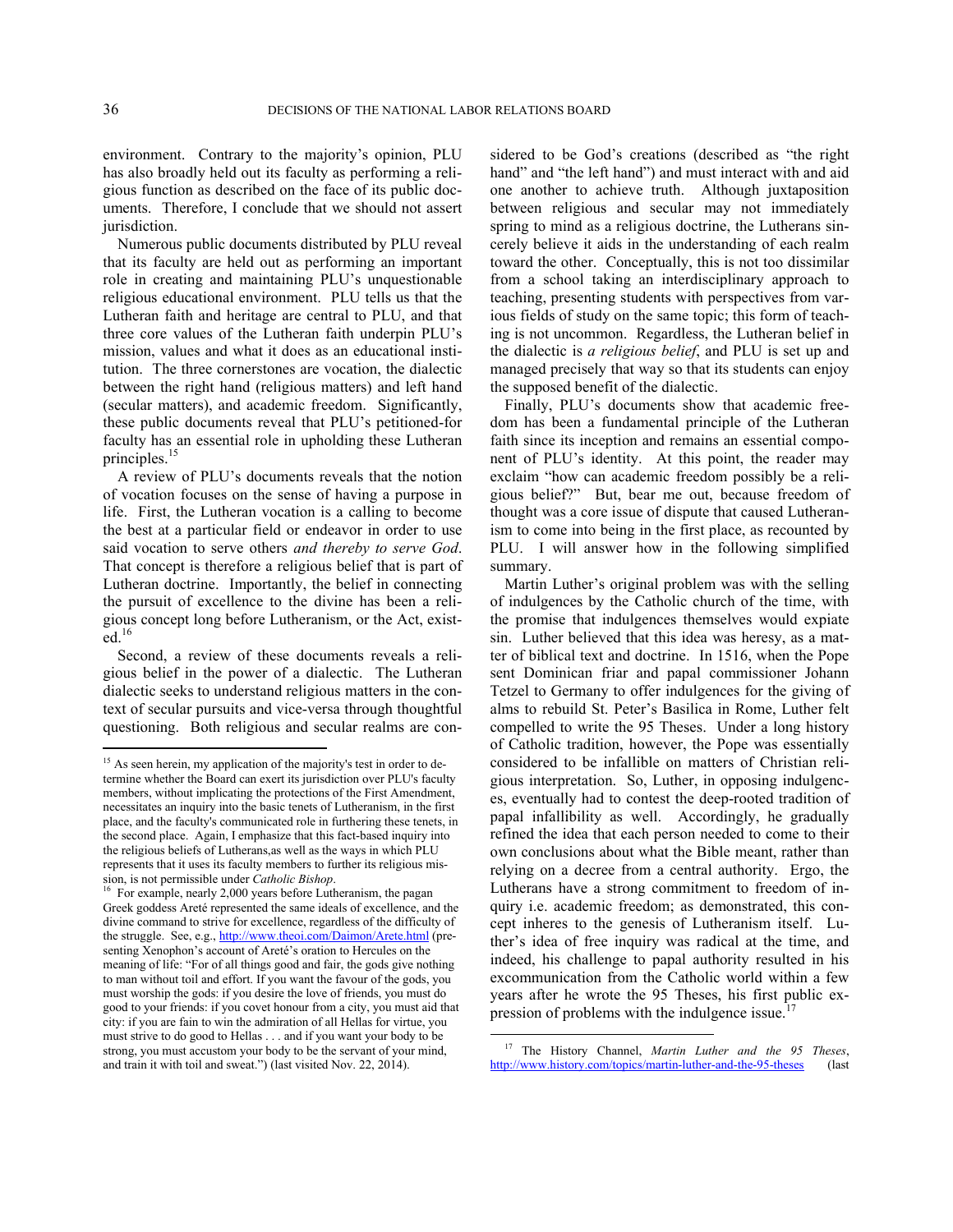As PLU's evidence describes, these cornerstones of Lutheranism were initiated by Martin Luther and have been present since the Reformation, as Luther gradually broke from the Catholic Church, the sole Christian church at the time. From the onset, Luther consequently urged the nation to reform education for the sake of service, with a commitment to the advancement of knowledge, thoughtful inquiry, and preparation of citizens in service to the world. These three principles are repeatedly discussed and referred to in PLU's publications, including the Faculty Handbook, Course Catalog, and PLU's strategic plan, used with donors, alumni, and the public. A summary of PLU, entitled, "A Lutheran University," which was later updated and titled, "Core Elements in Lutheran Higher Education," is used during incoming faculty orientations and also for other members of the campus community. The summary provides a history of Lutheranism, explains the main elements of the religion, including the three aforementioned, and connects these principles to the mission and work of PLU. The Faculty Constitution and Bylaws provides that each faculty member " . . . becomes a member of a community of scholars who respect and uphold the principles of Lutheran Higher Education with certain rights and obligations. Preeminent among these is the obligation to uphold the objectives of the university and the right of academic freedom . . . ." These Lutheran concepts are also expressed to current and prospective students and parents in several ways, including mailings, speeches, ceremonies, and through PLU's website. One page of the website, specifically addressed as information for parents, states, "PLU faculty and staff encourage students to find their passion in life, and they help students put that passion to good use—for themselves, their communities, and the world. We call this process the pursuit of one's vocation. *It's very much connected to PLU's Lutheran heritage* and broad educational philosophy." (Emphasis added.)

In sum, the evidence establishes that the work, mission, values and community of PLU flow from its Lutheran faith and heritage. PLU publicly explains its Lu-theran values and tradition in Lutheran terms.<sup>[18](#page-36-0)</sup> The mission statement is written in profoundly Lutheran language with specific meaning, incorporating specific

 $\overline{a}$ 

teachings of the Lutheran faith, incorporating the basic tenets of the religion—vocation, dialectic and academic freedom. Furthermore, *PLU clearly holds out its faculty to be an important part of achieving its mission and promoting the values of the faith practice.* Here, PLU teachers educate students for a wide range of careers and professional callings, and are not disciplined for advocating ideas contrary to Lutheran beliefs.

The failings of the majority's new test are made manifest by the majority's dismissive treatment of the actual record here. The majority's analysis is too narrowly focused on evidence of documented commitment of the faculty to indoctrination, orthodoxy, and exclusion. As a result, the majority appears to require that, to meet its burden, there must be evidence establishing that the university's mission centers on blatant religious indoctrination or proselytization , that the institution fails to grant religious freedom or freedom of inquiry, and that the institution denies nonbelievers from participating on campus as students and faculty members. Because PLU, in its literature, does not correspond to this crabbed view of how a religion should express itself in a university environment, the majority finds that the faculty are, ipso facto, not held out as performing a specific religious function.

In contrast, PLU tells us that it fulfills its Lutheran mission precisely by avoiding a narrow focus on religious indoctrination and orthodoxy. Vocation is a part of Lutheranism, and the school states in multiple ways that it strives for excellence in serving others so that ultimate service to God results. PLU opens its doors to non-Lutheran students and faculty, precisely because of its religious commitment to academic freedom. And Lutheranism assigns to faculty teaching secular subjects at PLU the specific role of being the secular representatives in a dialogue with the religious teachers in the school, in service of the dialogue which is part of Lutheranism's core belief in finding the greater truth of life—part of Lutheranism's self-defined religious environment.

The majority willfully ignores all that to declare that the concentration on vocation, the freedom of inquiry, and the work performed by faculty members teaching secular subjects is no different than what teachers at secular schools do, and thus is not nearly religious enough. But, as described above in section B.1., the majority cannot rely on a false dichotomy to discount evidence of a religious purpose simply because there might be a parallel principle in a secular educational environment. Thus, in regard to vocation, this is a Lutheran *religious concept* (and no one disputes otherwise), regardless of whether or not people in secular society would consider it a given that a university would teach students "to be the best they

visited Nov. 24, 2014); see also Hillerbrand, Hans J., "Martin Luther: Indulgences and salvation," Encyclopædia Britannica, 2007.

<span id="page-36-0"></span><sup>&</sup>lt;sup>18</sup> PLU's mission is "to educate students for lives of thoughtful inquiry, service, leadership, and care for other persons, for their communities and for the earth." That PLU's mission statement does not mention God, religion, or Lutheranism does not make it any less Lutheran, given the three concepts described above, all of which are extensively mentioned in materials held out to faculty and the general public.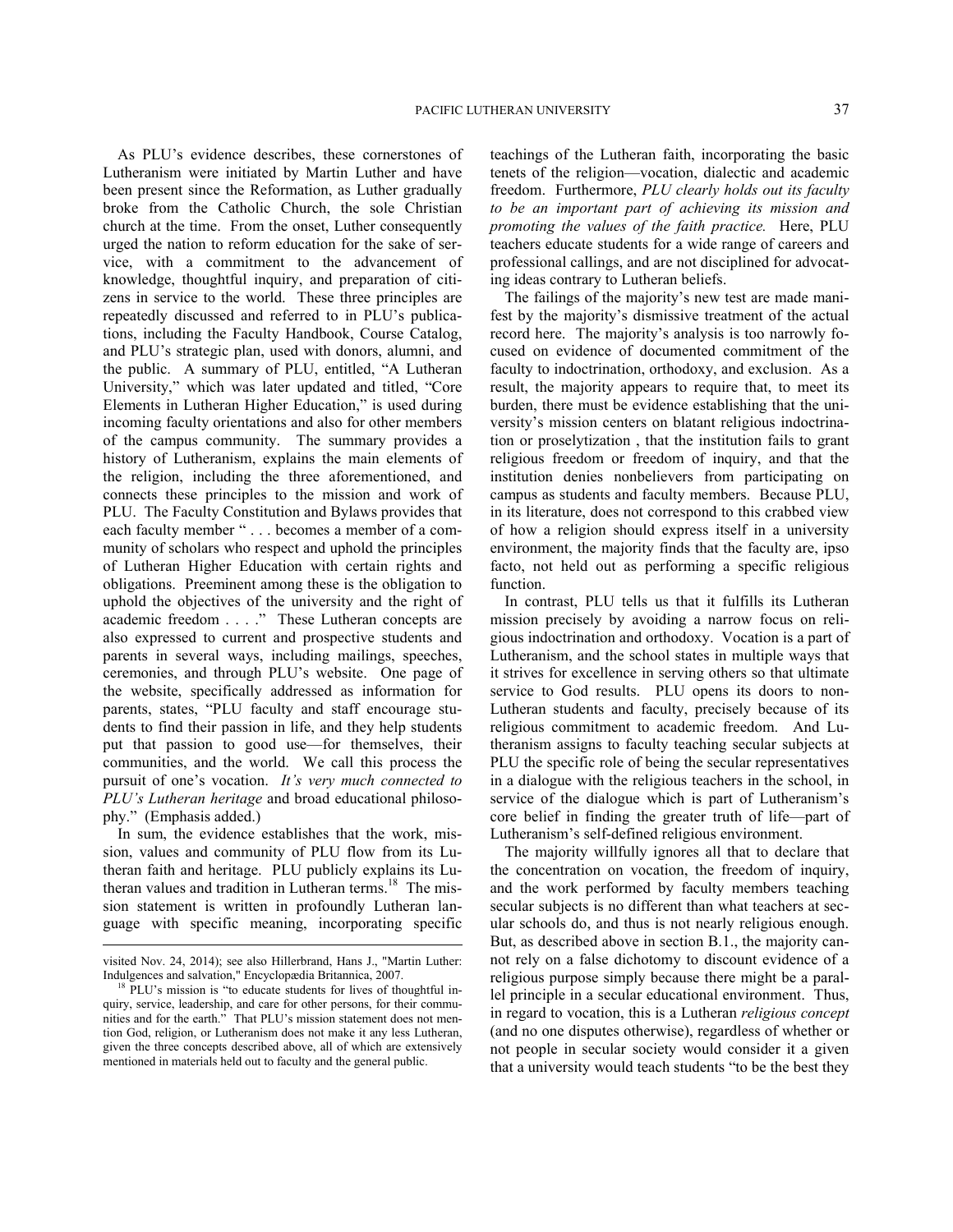can be." Again, the majority's failure to recognize the religiosity of the Lutheran concept of vocation is an outgrowth of its general failure to understand that parallelism that occurs between religious and secular beliefs and does not diminish the religiosity of those religious beliefs.

Similarly, the fact that academic freedom is also a principle at wholly secular universities does not detract from its indisputable religious significance for Lutherans. Here, requiring faculty to be Lutheran or conform to Lutheran values, or to teach a religious curriculum, would be inconsistent with Lutheran teachings, since they believe that education should be open to all faiths and all disciplines are part of God's calling, That PLU's religious commitment to academic freedom may also happen to square with secular society's current beliefs on effective teaching is absolutely irrelevant and an inappropriate analysis. Finally, the Lutheran juxtaposition in dialogue between teachers of the overtly religious and the ostensibly secular may be a religious concept unique to Lutheranism, but it is easily understandable as a religious concept if one understands Lutheranism on its own terms—which is the point. Lutheranism appears to be an "interdisciplinary religion" in the sense that Lutherans apparently believe that interaction with the secular world apparently enhances the understanding of religion (and even may cause some to reconsider whether the "secular world" is really all that secular). It is not for me or the majority to state whether that makes any sense; it is undeniably part of the religious mission of a Lutheran school, and the majority should credit it as such.

In short, PLU clearly holds itself out as providing a religious educational environment and holds its faculty members out as performing a specific role in creating and maintaining PLU's religious environment. Even the majority concedes that faculty are required under the Faculty Constitution to "uphold the principles of Lutheran Higher Education" and "to uphold the objectives of the university and the right of academic freedom," which includes *all* the religious aspects I have described above. But the majority does not find these requirements to be "specifically" religious enough. Id. With due respect to my colleagues in evaluating PLU's evidence, I suggest that the Lutherans might know a little bit more about "specific" Lutheran precepts of education than we do.<sup>[19](#page-37-0)</sup> Accordingly, I respectfully disagree with my colleagues and find that, *even applying their new test*, the Board's exercise of jurisdiction over the petitioned-for faculty

1

members is precluded. At the end of the day, my colleagues' formulation and application of their new test proves only one thing: If a secular government agency (1) mistakenly puts its own statute on the same footing as the Religion Clauses of the First Amendment, (2) fails to understand that it cannot evaluate the religiosity of a belief, (3) fails to understand that the existence of a parallel secular justification does not cancel out the religiosity of a religious belief, and (4) ultimately doesn't understand how religions work in an university-educational environment, that agency will find that its statute *almost always* gives itself jurisdiction over faculty at religious institutions, with the effective power to ultimately regulate their instructional practices. But four wrongs don't make a right, and I predict the courts will have to, once again, reintroduce the Board to the doctrine of constitutional avoidance.

II.

Because I would not assert the Board's jurisdiction over PLU's petitioned-for faculty, I would not reach the question of whether those faculty members are managerial employees and therefore excluded from the Act's protection. However, because the majority not only reaches this issue but formulates a new test for determining the managerial status of faculty members, it is necessary that I express my significant concerns about both the majority's formulation of this new standard and its method for applying the new standard.

# *A. Primary vs. Secondary Areas of University Decision Making*

In their decision, my colleagues effectively detail the Supreme Court's decision in *NLRB v. Yeshiva University*, 444 U.S. 672 (1980), and how, in the intervening 30 plus years, the Board has attempted, somewhat unsuccessfully, to effectuate the *Yeshiva* holding. As the majority recognizes, the test developed by the Board over the years, which requires the examination of faculty participation in decision-making across virtually all areas in which faculty members could have input, has resulted in "innumerable permutations" of analysis and, as a result, has not proven productive. Particularly problematic, especially to reviewing courts, has been the Board's failure to specifically address the relative significance and weight to be afforded to the various factors considered. See, e.g., *Point Park University v. NLRB*, 457 F.3d 42, 50 (D.C. Cir. 2006); *LeMoyne-Owen College v. NLRB*, 357 F.3d 55, 61 (D.C. Cir. 2004).

The first part of the new majority test, in my view, represents an admirable effort in addressing the problems that the Board has faced in attempting to apply the *Yeshiva* holding, including providing guidance with regard to

<span id="page-37-0"></span><sup>&</sup>lt;sup>19</sup> It is undisputed that PLU did not originate any of these beliefs in any manner that might imply they were simply artifices to avoid Board jurisdiction.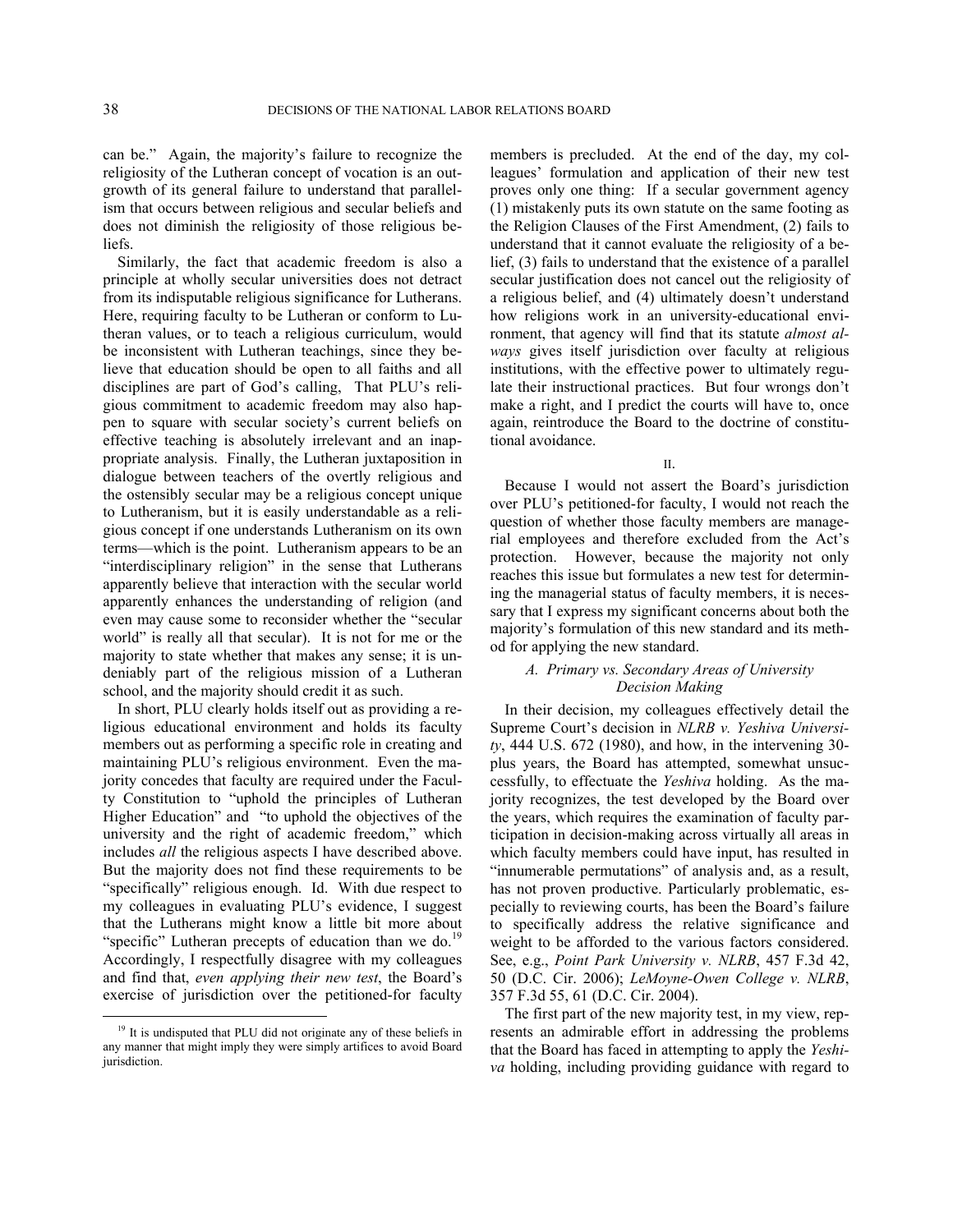the relative weight to be afforded different factors. For the most part, I believe that the factors set forth will provide effective guidance, both for the Board as well as for interested parties, in considering and resolving the issue of managerial status for faculty members.

Having said that, I do have a concern that, if applied too inflexibly, the new division of areas of decisionmaking into "primary" and "secondary importance could fail to give adequate weight to certain instances in which faculty members are effectively making decisions in areas affecting—to paraphrase *Yeshiva—*the university's overall product, the terms upon which that product will be offered and delivered, and the customers who will be served by that product.<sup>[20](#page-38-0)</sup> Specifically, I am concerned that two of the areas currently afforded only secondary weight by the majority actually directly affect the customers of the university in such a way as to warrant primary consideration instead.

First, I would caution that the majority test should provide greater flexibility in recognizing those areas of "academic policy" that, in fact, can significantly affect the university as a whole and, therefore, are entitled to significant weight in determining managerial status. For example, it seems clear that the grading policy can have a significant effect in attracting students as well as in retaining students. One can imagine a hypothetical graduating college senior choosing between three law schools, each of which has a different grading policy: one school has traditional grades for all classes; another offers all its classes under a pass/fail system; and the third allows students to elect to take one class as a pass/fail grade per grading period.<sup>[21](#page-38-1)</sup> It cannot be disputed that schools publicize their grading policies, that applicants take note of these policies, and that grading policies can be an important consideration for potential enrollees in choosing between competing institutions.<sup>[22](#page-38-2)</sup>

<span id="page-38-4"></span><span id="page-38-3"></span>Second, I would similarly caution that there will be examples of "personnel policy and decisions" that should

1

be considered of primary importance. For example, these include hiring policies that affect employment and hiring throughout the entire university, particularly per-sonnel decisions regarding faculty.<sup>[23](#page-38-3)</sup> With regard to faculty hiring and tenure decisions, the *quality of the faculty* is a significant factor in a university's reputation and its desirability to potential students.<sup>[24](#page-38-4)</sup> As the Supreme Court remarked in *Yeshiva*, the "nature and quality of a university depend so heavily on the faculty attracted to the institution."<sup>[25](#page-38-5)</sup> Accordingly, the Board's test should consider these factors of primary importance notwithstanding that they are part of the majority's "academic policy" and "personnel policy and decisions*"* areas, based on evidence establishing their importance to universities and consumers.

I have another concern about this first part of the majority's test—the majority does not really give guidance concerning how our regional directors and future Boards will decide the ultimate outcome based on the factors. For instance, if no primary factors are established, but one secondary factor is, is that sufficient to establish managerial status? If no primary, but two secondary factors? Is one primary factor alone sufficient? It appears that the majority finds no need to reach that issue, in light of their finding that the record does not establish that the faculty at issue actually control or make effective recommendations in any of the primary or secondary areas of decision making. But the majority has decided to create a comprehensive test here, and, therefore, the actual weighting of its factors, including what showing is

<sup>20</sup> *Yeshiva*, 444 U.S. at 686.

<span id="page-38-1"></span><span id="page-38-0"></span><sup>&</sup>lt;sup>21</sup> This is, of course, not a purely hypothetical situation: In general terms, this was a consideration faced by students choosing between Harvard, Yale, and Stanford law schools back in 1990.

<span id="page-38-5"></span><span id="page-38-2"></span><sup>&</sup>lt;sup>22</sup> For example, the National Association for Law Placement's directory of law schools, which is designed to help recruiters learn more about students from particular law schools, include information about each law school's grading systems. National Association for Law Placement, *NALP Directory of Law Schools*, <http://www.nalp.org/nalpdirectoryoflawschools> (last visited Nov. 14, 2014); see also Silverstein, *A Case for Grade Inflation in Legal Education,* 47 U.S.F.L. Rev. 487, 497–501 (2013) (describing how law schools differ from other graduate institutions in requiring a higher grade point average to remain in good standing and graduate, and noting that "more prestigious schools tend to give better grades to their students than less prestigious schools").

<sup>&</sup>lt;sup>23</sup> In finding managerial status, the Board has previously relied on the faculty's involvement in faculty hiring and tenure decisions. See, e.g., *American Interational College*, 282 NLRB 189, 201 (1986) (relying additionally on the faculty's influence in hiring, promotion, and tenure decisions); *Boston University*, 281 NLRB 798 (1986) (noting that the faculty played an effective role in recommending faculty hiring, tenure, promotions, and reappointments).

 $^{24}$  In published rankings of universities, methodologies usually include consideration of faculty quality. See, e.g., U.S. News and World Report, *How U.S. News Calculated the 2015 Best Colleges Rankings*, [http://www.usnews.com/education/best-](http://www.usnews.com/education/best-colleges/articles/2014/09/08/how-us-news-calculated-the-2015-best-colleges-rankings)

[colleges/articles/2014/09/08/how-us-news-calculated-the-2015-best-](http://www.usnews.com/education/best-colleges/articles/2014/09/08/how-us-news-calculated-the-2015-best-colleges-rankings)

[colleges-rankings](http://www.usnews.com/education/best-colleges/articles/2014/09/08/how-us-news-calculated-the-2015-best-colleges-rankings) (last visited Nov. 14, 2014) (20% of a university's score based on "faculty resources," including professors' educational background, class size, student-faculty ratio, and faculty full-time or part-time status; 25% of a university's score based on other institution administrators' assessment to account for intangibles such as faculty dedication to teaching); Forbes, *Ranking America's Top Colleges 2014*, [http://www.forbes.com/sites/carolinehoward/2014/07/30/ranking-](http://www.forbes.com/sites/carolinehoward/2014/07/30/ranking-americas-top-colleges-2014/)

[americas-top-colleges-2014/](http://www.forbes.com/sites/carolinehoward/2014/07/30/ranking-americas-top-colleges-2014/) (last visited Nov. 14, 2014) (25% of a university's score based on student satisfaction, including student evaluations of professors); Money, *How Money Ranked the Best Colleges*, [http://time.com/money/3020573/methodology-short-moneys-best-](http://time.com/money/3020573/methodology-short-moneys-best-colleges/)

[colleges/](http://time.com/money/3020573/methodology-short-moneys-best-colleges/) (last visited Nov. 14, 2014) (a third of a university's score based on quality of education including instructor quality).

<sup>25</sup> *Yeshiva*, 444 U.S. at 689 fn. 27.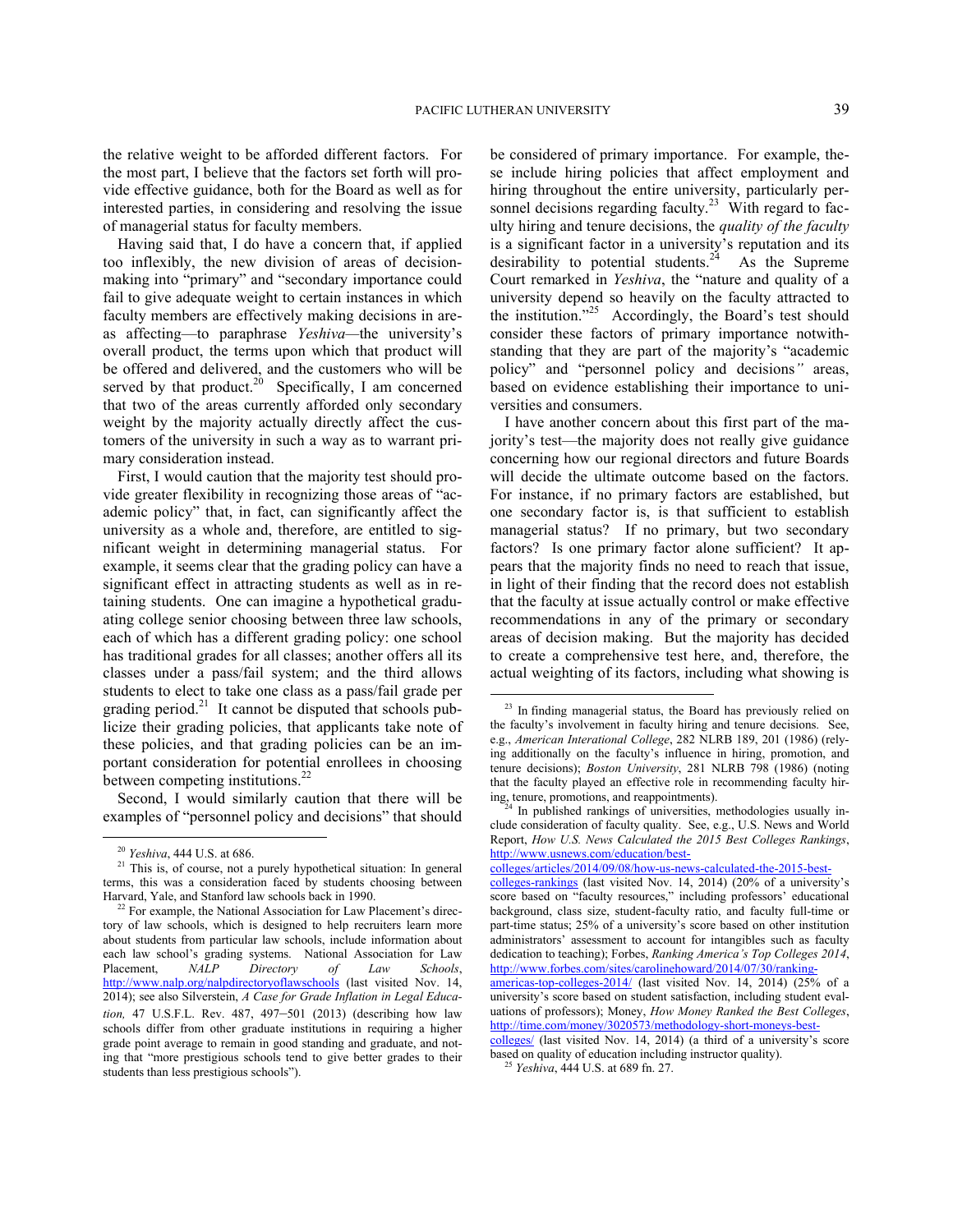sufficient to meet the majority's test, is a rather large analytical question to be left unresolved, particularly if the hope is to provide predictability and guidance with regard to how the Board will make these determinations in the future. My own view would be that one primary factor or two or more secondary factors should be sufficient.

# *B. Actual Control or Effective Recommendation*

Although I have minor concerns with the formulation of the first part of the majority's test, my real objection is to the manner in which the majority interprets, and then applies, the second part of the test. Specifically, by increasing the burden of proof for what the Board considers to be "effective" recommendations, and by failing to consider the actual, diverse processes of university business operations and governance, the Board has raised the bar for establishing managerial status of faculty to an unattainable height, one beyond the reach even of Areté. $26$ 

The majority begins by citing the principle that "the party asserting managerial status must prove actual- rather than mere paper--authority." This is an accurate recitation of well-settled Board law, and I have no disagreement with the majority in this regard.

The majority then, however, states that "to be 'effective,' recommendations *must* almost always be followed by the administration.'" (Emphasis added.) In support of this statement, the majority cites six separate cases none of which supports the majority's position that this requirement, in fact, must be met in order to establish that faculty members make effective recommendations. Let's start with the specific quotation used by the majority, which comes from the case *College of Osteopathic Medicine & Surgery*, 265 NLRB 295, 297 (1982). To be sure, the Board found that the record in that case established that faculty recommendations were almost always followed by the administration, and that, further, that the faculty at issue established that they possessed the actual authority to make effective recommendations. But that is a different matter entirely than stating that such an exacting standard *must be met* in order to establish that faculty members make effective recommendations into important academic and nonacademic matters. To use an analogy, assume that a college maintains an honor roll. The college may be asked whether a particular student qualifies for the honor roll. Let's say that student has a 3.99 grade-point average. If the college decides that the group of students with 3.99 grade-point averages quali-

<span id="page-39-1"></span>1

fies for the honor roll, it does not follow from that decision that students *must* have a 3.99 grade-point average to qualify, nor does that decision shed much light on what the "cutoff" for the honor roll actually is. Similarly, if it is determined that students with 2.75 grade-point averages do not qualify for the honor roll, that does not tell us the fate of students who have, say, 3.5 grade-point averages.

Similarly, it seems as though Board precedent pertaining to effective recommendation has delineated the extremes. Thus, it seems clearly established that when faculty members make recommendations that are *virtually always* followed by the administration, *effective recommendation is established*. It also seems clear that when faculty committee recommendations are *routinely ignored or reversed*, those faculty do *not effectively recommend the decisions at issue*. See, e.g., *St. Thomas University*, 298 NLRB 280, 286 (1990) (faculty committee recommendations were not effective where the committees "met infrequently, and any recommendations they have made regarding academic or nonacademic policy have usually been ignored or reversed by the administration"). But, contrary to the majority's suggestion, the Board has *not* required that an administration must almost always" follow the recommendations of its faculty in order for those faculty to be acting in a managerial capacity. I disagree strongly with the majority's imposition of this new, overly onerous standard, which will result in the under-recognition of faculty who actually act in a managerial capacity.

Further, in my view, the majority commits serious error by establishing a false dichotomy between persuasive faculty recommendations that are subject to independent review — which, under their test, are not considered "effective" for purposes of establishing managerial status and persuasive faculty recommendations not subject to independent review—which may be used to establish managerial status.<sup>[27](#page-39-1)</sup> It seems evident that a recommendation that is implemented, even after independent review,

<span id="page-39-0"></span><sup>&</sup>lt;sup>26</sup> Areté, the aforementioned Greek Goddess of excellence (also of virtue, goodness, and valor) was believed to dwell at a great height, close to the gods, on rocks unclimbable by most mortals.

 $27$  The verbiage setting forth the standard confusingly cites two distinct concepts in evaluating "effective" recommendation: that recommendations must "*almost always* be followed" to be effective and that recommendations are effective if "they *routinely* become operative without independent review." (Emphasis added.) The first standard seems to say that, regardless of whether or not independent review takes place, so long as the faculty recommendations are followed a high percentage of the time (99%? 95%? 90%? Who knows?), there is effective recommendation. The latter standard says that, even if the recommendations are followed 100% of the time, so long as the administration undertakes an independent review before deciding, there is no effective recommendation. The majority does not make clear how these two standards are meant to be considered in tandem, and it seems likely that most of our field personnel and the regulated community will find this hard to understand.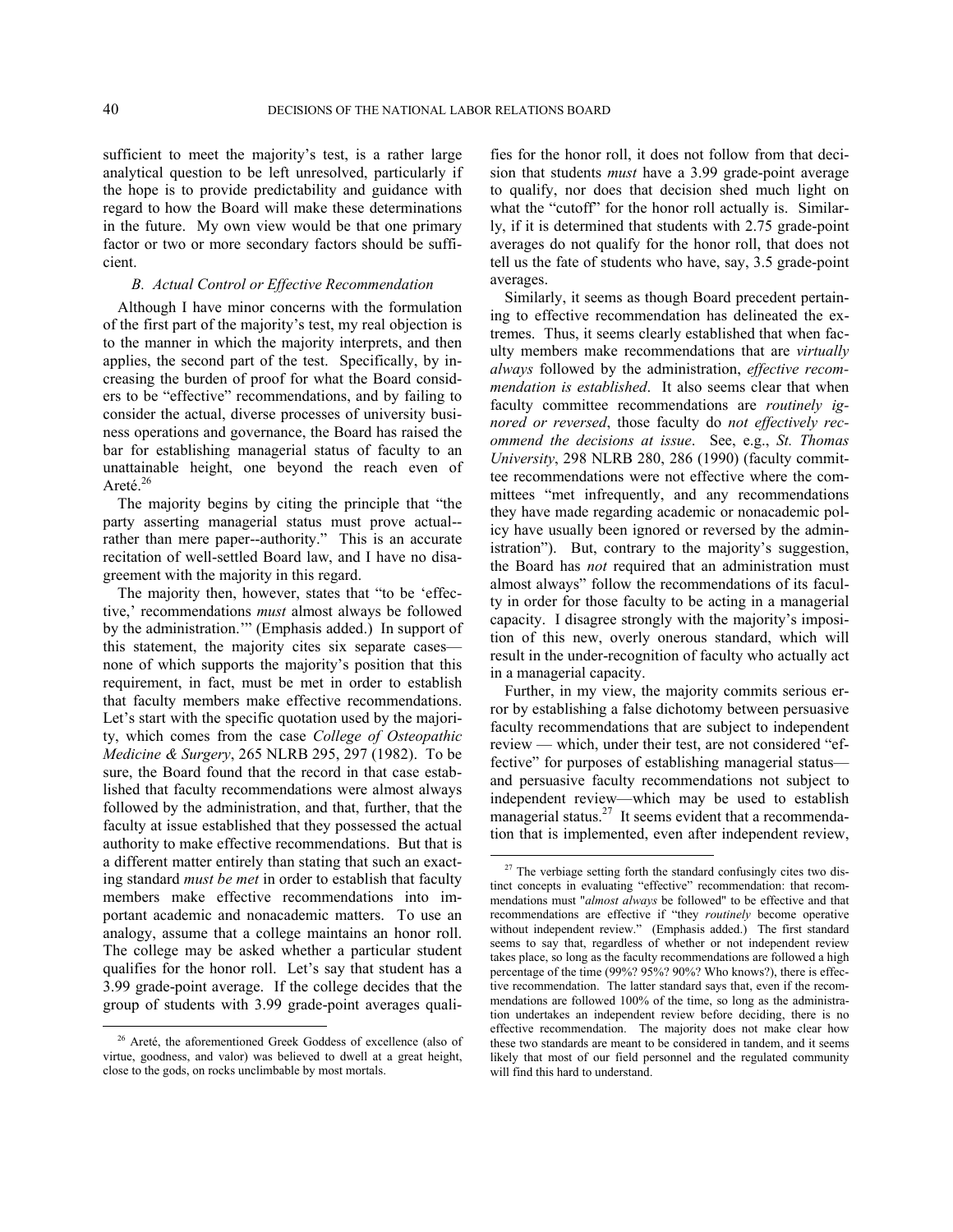can still be considered "effective," and reflective of managerial authority. For example, faculty members could be making an effective recommendation, even if an independent review occurred, if the reviewer's ultimate decision hinged on the persuasiveness of the faculty's re-search, analysis, and advocacy.<sup>[28](#page-40-0)</sup> It is worth noting that, in most hierarchical operations, including universities, levels of review are generally built into the decisionmaking process. To conclude that the act of review *in and of itself* strips away the extent to which the substantial managerial input of those individuals who actively decided to develop and advocate for a certain policy seems to utterly disregard the realities of decision- and policy-making in complex organizations. Here, I agree with the majority that university environments are "places rich in dialogue," but that means we should establish an "effective recommendation" standard to reflect this fact. Accordingly, I would find that faculty members effectively recommend policies where, historically and a majority of the time, the faculty's recommended actions are adopted and implemented without substantial change, regardless of whether another level of administration engaged in an "independent review" or whether the ultimate decision was the result of a collaboration between faculty members and administrators.<sup>[29](#page-40-1)</sup>

1

# *C. Application of the Majority's New Test to Determine the Managerial Status of PLU Full-Time Contingent Faculty*

Despite my disagreement with aspects of my colleagues' formulation of the new test in this area, particularly as concerns the establishment of "effective recommendations," I would ultimately reach the same conclusion: that the full-time contingent faculty here do not have managerial authority and thus are employees protected under the Act because PLU has provided no evidence to establish, at minimum, that they have actual control or input in any of the PLU's decisionmaking areas. Significantly, the University has not shown any meaningful participation by the petitioned-for contingent faculty at any level of administration. Although they may participate at the department level on various curriculum matters, PLU failed to explain exactly what that participation involves, i.e, how participants decide and vote on matters and to what extent the petitioned-for faculty are allowed to participate in that process. At most, there is evidence that the division of humanities has recommended giving those faculty members voting privileges; there is no evidence, however, that this recommendation was implemented. Contingent faculty are also expressly barred from the faculty standing committees, which recommend policy on a variety of primary and secondary areas of decision-making. Furthermore, PLU presented no evidence that any of the contingent faculty serve on a University committee, despite the fact that such "paper" authority has existed since 2013. Finally, although contingent faculty have the right to vote in the faculty assembly, PLU did not provide specific evidence showing that any of those faculty members has actually ever voted or even spoken in the faculty assembly.

## Conclusion

For nearly four hundred years now, religious believers have come to our shores because of their religion. Some were fleeing their homelands because of religious persecution by their rulers, and others were escaping from outright religious wars. All left behind family or friends, sometimes never to see their loved ones again. Their migration to America was rarely easy, and many lost their own lives trying to settle in the New World, early in our history.

They came for a reason. They endured all the hardship of that journey for that reason. They wanted to be free to

<span id="page-40-0"></span> $28$  This rationale is equally applicable to the majority's strange suggestion that if the administration and the faculty assembly engage in feedback and dialogue before the faculty makes a recommendation, that the recommendation is advisory and not "effective." That is, the majority's assumption that dialogue or feedback constitutes independent review that negates the effectiveness of a recommendation ignores the possibility that the administration *could well be motivated or influenced* by the faculty's recommendation in ultimately making a decision. In fact, it makes sense that feedback and dialogue would increase the effectiveness of a recommendation because the administration would have more information on the faculty's rationale and motivation for its recommendation and the faculty would have more opportunity to advocate for its position.

<span id="page-40-1"></span><sup>&</sup>lt;sup>29</sup> The majority appears bent on downplaying or undermining any potential influence that the full-time contingent faculty here could have. See, e.g., fn. 25, supra. The majority notes that even if they have a vote on academic matters in the faculty assembly, it is limited involvement because while the faculty standing committee's decisions on new degrees, majors, minors, and programs must go through the faculty assever,  $m_{ij}$ ,  $m_{ij}$ ,  $m_{ij}$ ,  $m_{ij}$ ,  $m_{ij}$ ,  $m_{ij}$ ,  $m_{ij}$ ,  $m_{ij}$ ,  $m_{ij}$ ,  $m_{ij}$ ,  $m_{ij}$ ,  $m_{ij}$ ,  $m_{ij}$ ,  $m_{ij}$ ,  $m_{ij}$ ,  $m_{ij}$ ,  $m_{ij}$ ,  $m_{ij}$ ,  $m_{ij}$ ,  $m_{ij}$ ,  $m_{ij}$ ,  $m_{ij}$ ,  $m_{ij}$ ,  $m_{ij}$ ,  $m_{ij}$ ,  $m_{ij}$ ,  $m_{ij}$ , and other curriculum course changes do not require the consent of the faculty assembly unless there is an objection." This distinction, however, is meaningless. Whether the faculty assembly has the right to object to certain decisions, or that it has to officially approve decisions, both mean that it must independently review those decisions to either affirmatively decide that it will not object or that it will officially approve or reject them.

The majority also seems to suggest that, because the contingent faculty members serve one-year employment terms, the effectiveness or potential influence of their votes and/or recommendations is diminished. This reasoning is inconsistent with how voting bodies work. To analogize, the votes of politicians are not given less weight and their

legislative work is not automatically ignored just because they serve time-limited terms. Rather, it seems more likely that the principal effect that the contingents' limited terms would have on the faculty assembly or committees on which they participate is that their voting interests might differ from those of regular or tenured faculty.